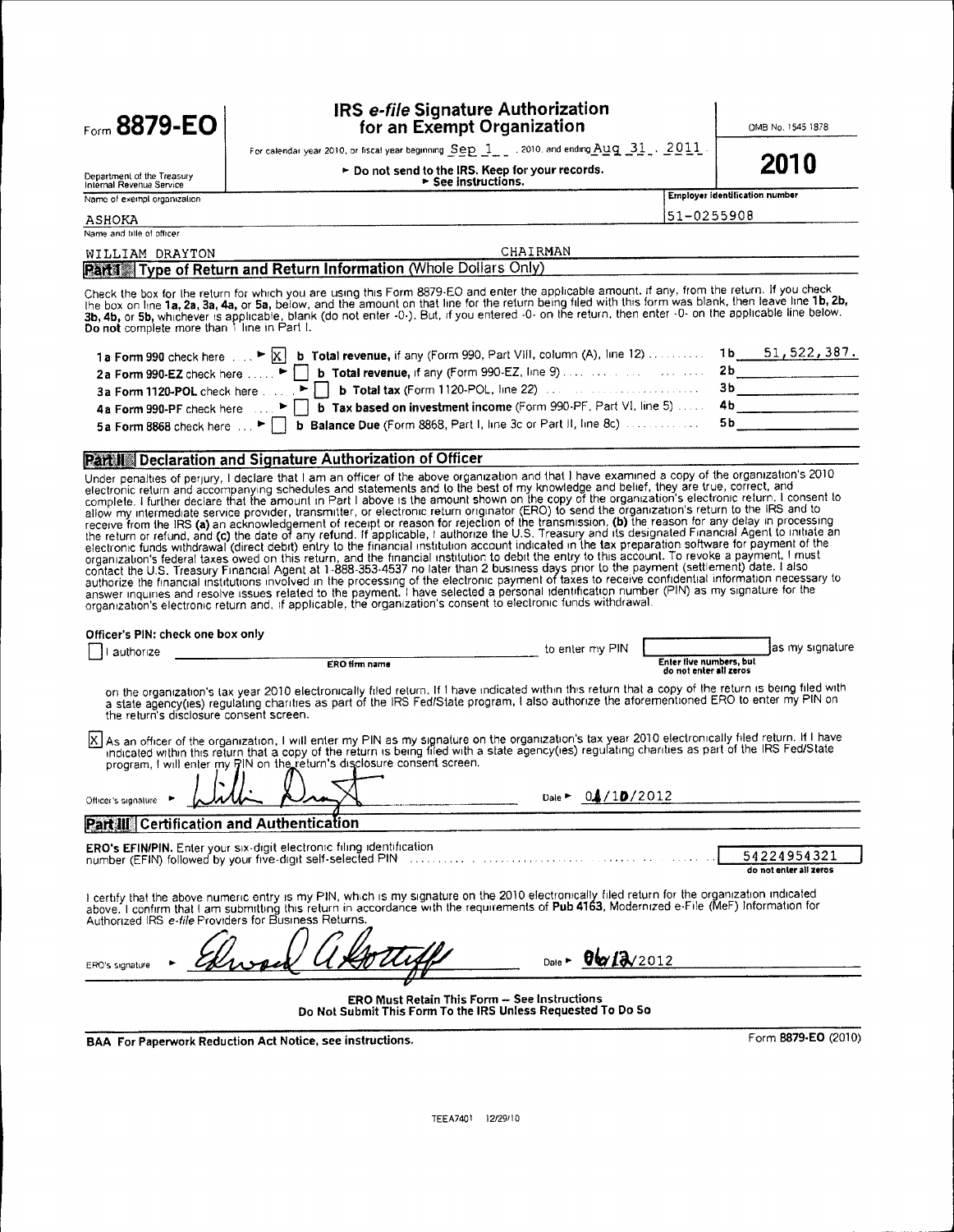# Form **990 Return of Organization Exempt From Income Tax**

**Under section 501(c), 527, or 4947(a)(1) of the Internal Revenue Code (except black lung benefit trust or private foundation)**

**Open to Public**

OMB No. 1545-0047

**2010**

|                                |         | Department of the Treasury<br>Internal Revenue Service                             | The organization may have to use a copy of this return to satisfy state reporting requirements.                                                                                                                                   |                |                           |                                             |                | Open to Public<br>Inspection                     |  |  |
|--------------------------------|---------|------------------------------------------------------------------------------------|-----------------------------------------------------------------------------------------------------------------------------------------------------------------------------------------------------------------------------------|----------------|---------------------------|---------------------------------------------|----------------|--------------------------------------------------|--|--|
|                                |         |                                                                                    | For the 2010 calendar year, or tax year beginning Sep 1                                                                                                                                                                           |                | , 2010, and ending Aug    | -31                                         |                | , 2011                                           |  |  |
| в                              |         | Check if applicable:                                                               | C Name of organization ASHOKA                                                                                                                                                                                                     |                |                           |                                             |                | D Employer Identification Number                 |  |  |
|                                |         | Address change                                                                     | Doing Business As                                                                                                                                                                                                                 |                |                           |                                             | 51-0255908     |                                                  |  |  |
|                                |         | Name change                                                                        | Number and street (or P.O. box if mail is not delivered to street addr)                                                                                                                                                           |                | Room/suite                | E Telephone number                          |                |                                                  |  |  |
|                                |         | Initial return                                                                     | 1700 NORTH MOORE STREET                                                                                                                                                                                                           | 2000           |                           |                                             |                | $(703)$ 527-8300                                 |  |  |
|                                |         | Terminated                                                                         | City, town or country<br>State                                                                                                                                                                                                    | $ZIP code + 4$ |                           |                                             |                |                                                  |  |  |
|                                |         | Amended return                                                                     | VA.<br><b>ARLINGTON</b>                                                                                                                                                                                                           | 22209          |                           |                                             |                | G Gross receipts \$51,522,387.                   |  |  |
|                                |         | Application pending                                                                | <b>F</b> Name and address of principal officer:                                                                                                                                                                                   |                |                           | H(a) Is this a group return for affiliates? |                | X No<br>Yes                                      |  |  |
|                                |         |                                                                                    | WILLIAM DRAYTON 1700 NORTH MOORE STREET ARLINGTON                                                                                                                                                                                 | VA 22209       |                           | H(b) Are all affiliates included?           |                | Yes<br>No                                        |  |  |
|                                |         | Tax-exempt status                                                                  | X   501(c)(3)<br>$501(c)$ (<br>4947(a)(1) or<br>$\rightarrow$ (insert no.)                                                                                                                                                        | 527            |                           | If 'No,' attach a list. (see instructions)  |                |                                                  |  |  |
| J                              |         |                                                                                    | Website: ► www.ashoka.org                                                                                                                                                                                                         |                |                           | $H(c)$ Group exemption number               |                |                                                  |  |  |
| ĸ                              |         | Form of organization:                                                              | X Corporation<br>Trust<br>Other ►<br>Association                                                                                                                                                                                  |                | L Year of Formation: 1980 |                                             |                | $\vert$ M State of legal domicile: $\mathrm{VA}$ |  |  |
|                                | Part I  | <b>Summary</b>                                                                     |                                                                                                                                                                                                                                   |                |                           |                                             |                |                                                  |  |  |
|                                | 1       |                                                                                    | Briefly describe the organization's mission or most significant activities: THE CREATION OF AN ASSOCIATION                                                                                                                        |                |                           |                                             |                |                                                  |  |  |
|                                |         |                                                                                    | OF THE WORLD'S LEADING SOCIAL ENTREPRENEURS, MEN AND WOMEN WITH                                                                                                                                                                   |                |                           |                                             |                |                                                  |  |  |
|                                |         |                                                                                    | SYSTEM CHANGING SOLUTIONS FOR THE WORLD'S MOST URGENT SOCIAL                                                                                                                                                                      |                |                           |                                             |                |                                                  |  |  |
|                                |         |                                                                                    | PROBLEMS. (CONTINUED ON SCHEDULE O, STATEMENT 1)                                                                                                                                                                                  |                |                           |                                             |                |                                                  |  |  |
|                                | 2       |                                                                                    | Check this box $\blacktriangleright$   if the organization discontinued its operations or disposed of more than 25% of its net assets.                                                                                            |                |                           |                                             |                |                                                  |  |  |
|                                | 3       |                                                                                    | Number of voting members of the governing body (Part VI, line 1a)                                                                                                                                                                 |                |                           |                                             | 3              | 7                                                |  |  |
|                                | 4       |                                                                                    | Number of independent voting members of the governing body (Part VI, line 1b)                                                                                                                                                     |                |                           |                                             | 4              | 6                                                |  |  |
|                                | 5       |                                                                                    | Total number of individuals employed in calendar year 2010 (Part V, line 2a)                                                                                                                                                      |                |                           |                                             | 5              | 164                                              |  |  |
| Activities & Governance        |         | 6                                                                                  |                                                                                                                                                                                                                                   |                |                           |                                             | 6              | 5,240                                            |  |  |
|                                |         |                                                                                    |                                                                                                                                                                                                                                   |                |                           |                                             | 7a             | 0.                                               |  |  |
|                                |         |                                                                                    |                                                                                                                                                                                                                                   |                |                           |                                             | 7 <sub>b</sub> |                                                  |  |  |
|                                |         |                                                                                    |                                                                                                                                                                                                                                   |                |                           | <b>Prior Year</b>                           |                | <b>Current Year</b>                              |  |  |
|                                | 8<br>9  |                                                                                    |                                                                                                                                                                                                                                   |                |                           | 24,813,865                                  |                | 50, 941, 528.                                    |  |  |
|                                |         |                                                                                    |                                                                                                                                                                                                                                   |                |                           | 335,746.                                    | Ο.             | 569,327.                                         |  |  |
| Revenue                        | 11      | 10<br>Other revenue (Part VIII, column (A), lines 5, 6d, 8c, 9c, 10c, and 11e)     |                                                                                                                                                                                                                                   |                |                           | 2,964.                                      |                | 11,532.                                          |  |  |
|                                | 12      | Total revenue - add lines 8 through 11 (must equal Part VIII, column (A), line 12) |                                                                                                                                                                                                                                   |                |                           | 25, 152, 575.                               |                | 51, 522, 387.                                    |  |  |
|                                | 13      |                                                                                    | Grants and similar amounts paid (Part IX, column (A), lines 1-3)                                                                                                                                                                  |                |                           | 4,955,841                                   |                | 5,736,846.                                       |  |  |
|                                | 14      |                                                                                    | Benefits paid to or for members (Part IX, column (A), line 4)                                                                                                                                                                     |                |                           |                                             | 0.             |                                                  |  |  |
|                                | 15      |                                                                                    | Salaries, other compensation, employee benefits (Part IX, column (A), lines 5-10)                                                                                                                                                 |                |                           | 12, 128, 228.                               |                | 12,661,206.                                      |  |  |
|                                |         |                                                                                    | <b>16a</b> Professional fundraising fees (Part IX, column (A), line 11e)                                                                                                                                                          |                |                           |                                             | 0.             |                                                  |  |  |
| Expenses                       |         |                                                                                    |                                                                                                                                                                                                                                   |                |                           |                                             |                |                                                  |  |  |
|                                |         |                                                                                    | <b>b</b> Total fundraising expenses (Part IX, column (D), line 25) $\blacktriangleright$ 1, 562, 889.                                                                                                                             |                |                           |                                             |                |                                                  |  |  |
|                                |         |                                                                                    |                                                                                                                                                                                                                                   |                |                           | 13,184,004.                                 |                | 17, 157, 911.                                    |  |  |
|                                |         |                                                                                    | 18 Total expenses. Add lines 13-17 (must equal Part IX, column (A), line 25)                                                                                                                                                      |                |                           | 30,268,073.                                 |                | 35, 555, 963.                                    |  |  |
|                                | 19      |                                                                                    | Revenue less expenses. Subtract line 18 from line 12                                                                                                                                                                              |                |                           | $-5, 115, 498.$                             |                | 15,966,424.                                      |  |  |
| Net Assets or<br>Fund Balances |         |                                                                                    |                                                                                                                                                                                                                                   |                |                           | <b>Beginning of Current Year</b>            |                | <b>End of Year</b>                               |  |  |
|                                | 20      |                                                                                    |                                                                                                                                                                                                                                   |                |                           | 68,712,967.                                 |                | 85,527,912.                                      |  |  |
|                                | 21      |                                                                                    |                                                                                                                                                                                                                                   |                |                           | 14,770,456.                                 |                | 13, 175, 773.                                    |  |  |
|                                | 22      |                                                                                    |                                                                                                                                                                                                                                   |                |                           | 53, 942, 511                                |                | 72, 352, 139.                                    |  |  |
|                                | Part II | <b>Signature Block</b>                                                             |                                                                                                                                                                                                                                   |                |                           |                                             |                |                                                  |  |  |
|                                |         |                                                                                    | Under penalties of perjury, I declare that I have examined this return, including accompanying schedules and statements, and to the best of my knowledge and belief, it is true, correct, and<br>complete. Declaration of prepare |                |                           |                                             |                |                                                  |  |  |
|                                |         |                                                                                    |                                                                                                                                                                                                                                   |                |                           | 06/12/12                                    |                |                                                  |  |  |
| Sign                           |         |                                                                                    | Signature of officer                                                                                                                                                                                                              |                | Date                      |                                             |                |                                                  |  |  |
| Here                           |         |                                                                                    | WILLIAM DRAYTON                                                                                                                                                                                                                   |                | CHAIRMAN                  |                                             |                |                                                  |  |  |
|                                |         |                                                                                    | Type or print name and title.                                                                                                                                                                                                     |                |                           |                                             |                |                                                  |  |  |

|                                                                                                                          | Print/Type preparer's name                              | Preparer's signature | Date     | PTIN<br>Check<br>if            |  |  |  |
|--------------------------------------------------------------------------------------------------------------------------|---------------------------------------------------------|----------------------|----------|--------------------------------|--|--|--|
| Paid                                                                                                                     | Edward A Gotliffe                                       | Edward A Gotliffe    | 06/12/12 | self-employed                  |  |  |  |
| Preparer                                                                                                                 | $\triangleright$ Cleveland & Gotliffe PC<br>Firm's name |                      |          |                                |  |  |  |
| Use Only                                                                                                                 | Firm's address<br>▶ 11715 Stillbrook Ct                 | Firm's EIN ▶         |          |                                |  |  |  |
|                                                                                                                          | Reston                                                  | VA 20191             |          | 231-0793<br>(703)<br>Phone no. |  |  |  |
| lx.<br>No<br>May the IRS discuss this return with the preparer shown above? (see instructions)<br>Yes                    |                                                         |                      |          |                                |  |  |  |
| BAA For Paperwork Reduction Act Notice, see the separate instructions.<br>Form 990 (2010)<br>03/25/11<br><b>TEEA0101</b> |                                                         |                      |          |                                |  |  |  |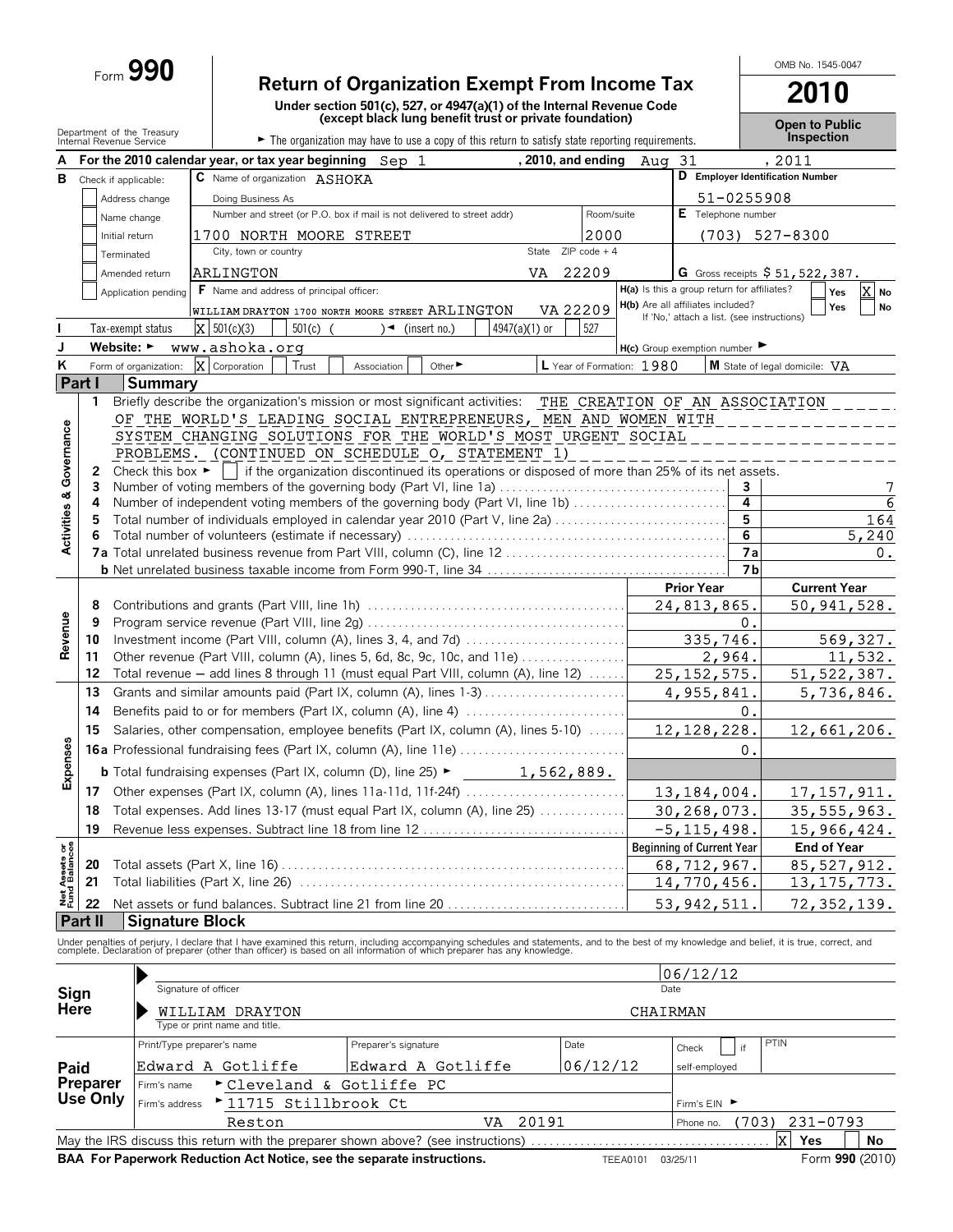|          | Form 990 (2010)<br>ASHOKA                                                                                                                                                                                       | 51-0255908                    |                 | Page 2          |
|----------|-----------------------------------------------------------------------------------------------------------------------------------------------------------------------------------------------------------------|-------------------------------|-----------------|-----------------|
| Part III | <b>Statement of Program Service Accomplishments</b>                                                                                                                                                             |                               |                 |                 |
|          |                                                                                                                                                                                                                 |                               |                 | $\vert x \vert$ |
|          | 1 Briefly describe the organization's mission:                                                                                                                                                                  |                               |                 |                 |
|          | Ashoka enables the world's top social entrepreneurs to succeed, advances the field                                                                                                                              |                               |                 |                 |
|          | of social entrepreneurship, and champions an "Everyone A Changemaker"" world.                                                                                                                                   |                               |                 |                 |
|          | See Form 990, Page 2, Part III, Line 1 (continued)                                                                                                                                                              |                               |                 |                 |
|          | 2 Did the organization undertake any significant program services during the year which were not listed on the prior                                                                                            |                               |                 |                 |
|          |                                                                                                                                                                                                                 |                               | Ix.<br>Yes      | No              |
|          | If 'Yes,' describe these new services on Schedule O.                                                                                                                                                            |                               |                 |                 |
|          | 3 Did the organization cease conducting, or make significant changes in how it conducts, any program services?                                                                                                  |                               | IX.<br>Yes      | No              |
|          | If 'Yes,' describe these changes on Schedule O.                                                                                                                                                                 |                               |                 |                 |
| 4        | Describe the exempt purpose achievements for each of the organization's three largest program services by expenses. Section 501(c)(3)                                                                           |                               |                 |                 |
|          | and 501(c)(4) organizations and section 4947(a)(1) trusts are required to report the amount of grants and allocations to others, the total<br>expenses, and revenue, if any, for each program service reported. |                               |                 |                 |
|          |                                                                                                                                                                                                                 |                               |                 |                 |
|          | $4a$ (Code:                                                                                                                                                                                                     |                               |                 | 0.              |
|          | CIVIL RIGHTS, SOCIAL ACTION & ADVOCACY PROGRAMS, G: SOCIAL                                                                                                                                                      |                               |                 |                 |
|          | ENTREPRENEURS ARE THE ENGINES OF CHANGE AND ROLE MODELS FOR THE                                                                                                                                                 |                               |                 |                 |
|          | CITIZEN SECTOR. ASHOKA IDENTIFIES AND INVESTS IN LEADING SOCIAL                                                                                                                                                 |                               |                 |                 |
|          | ENTREPRENEURS-ENTREPRENEURS WORKING TO ACHIEVE POSITIVE SOCIAL                                                                                                                                                  |                               |                 |                 |
|          | IMPACT-SUPPORTING THE INDIVIDUAL, IDEA, AND INSTITUTION THROUGH ALL                                                                                                                                             |                               |                 |                 |
|          | PHASES OF THEIR CAREER. (130 FELLOWS)                                                                                                                                                                           |                               |                 |                 |
|          |                                                                                                                                                                                                                 |                               |                 |                 |
|          |                                                                                                                                                                                                                 |                               |                 |                 |
|          |                                                                                                                                                                                                                 |                               |                 |                 |
|          |                                                                                                                                                                                                                 |                               |                 |                 |
|          |                                                                                                                                                                                                                 |                               |                 |                 |
|          | ) (Expenses $\frac{1}{2}$ 9,759,437. including grants of $\frac{1}{2}$<br>$4b$ (Code:                                                                                                                           | $0.$ ) (Revenue $\frac{1}{2}$ |                 | 0.              |
|          | COMMUNITY, BUSINESS & INDUSTRY PROGRAMS, GENERAL/O: ASHOKA ENCOURAGES                                                                                                                                           |                               |                 |                 |
|          | THE CREATION OF SUSTAINABLE SOCIAL SOLUTIONS BY DEVELOPING NEW                                                                                                                                                  |                               |                 |                 |
|          | ARCHITECTURE FOR THE SECTOR TO SUPPORT AND ACCELERATE PROGRESS WITHIN                                                                                                                                           |                               |                 |                 |
|          | THE COMMUNITY. SYSTEMS INCLUDE: ACCESS TO SOCIAL FINANCING, BRIDGES                                                                                                                                             |                               |                 |                 |
|          | TO BUSINESS AND ACADEMIC SECTORS, AND FRAMEWORKS FOR STRATEGIC                                                                                                                                                  |                               |                 |                 |
|          | PARTNERSHIPS THAT DELIVER SOCIAL AND FINANCIAL VALUE. (1 PROGRAM)                                                                                                                                               |                               |                 |                 |
|          |                                                                                                                                                                                                                 |                               |                 |                 |
|          |                                                                                                                                                                                                                 |                               |                 |                 |
|          |                                                                                                                                                                                                                 |                               |                 |                 |
|          |                                                                                                                                                                                                                 |                               |                 |                 |
|          |                                                                                                                                                                                                                 |                               |                 |                 |
|          | ) (Expenses $\ $$ 8, 017, 772. including grants of $\$$ 0.) (Revenue $\$$<br>$4c$ (Code:                                                                                                                        |                               |                 | 0.              |
|          | CIVIL RIGHTS, SOCIAL ACTION & ADVOCACY PROGRAMS, G: THROUGH GROUP                                                                                                                                               |                               |                 |                 |
|          | ENTREPRENEURSHIP PROGRAMS, ASHOKA ENGAGES COMMUNITIES OF ENTREPRENEURS                                                                                                                                          |                               |                 |                 |
|          | AND DEVELOPS PATTERNS OF EFFECTIVE COLLABORATIONS THAT ACCELERATE AND                                                                                                                                           |                               |                 |                 |
|          | SPREAD SOCIAL IMPACT. (1 PROGRAM)                                                                                                                                                                               |                               |                 |                 |
|          |                                                                                                                                                                                                                 |                               |                 |                 |
|          |                                                                                                                                                                                                                 |                               |                 |                 |
|          |                                                                                                                                                                                                                 |                               |                 |                 |
|          |                                                                                                                                                                                                                 |                               |                 |                 |
|          |                                                                                                                                                                                                                 |                               |                 |                 |
|          |                                                                                                                                                                                                                 |                               |                 |                 |
|          |                                                                                                                                                                                                                 |                               |                 |                 |
|          | 4d Other program services. (Describe in Schedule O.)                                                                                                                                                            |                               |                 |                 |
|          | \$<br>$0.$ ) (Revenue \$<br>(Expenses<br>776, 923. including grants of $\frac{1}{2}$                                                                                                                            |                               | 0.              |                 |
| BAA      | 4 e Total program service expenses ►<br>32, 185, 330.<br>TEEA0102 10/06/10                                                                                                                                      |                               | Form 990 (2010) |                 |
|          |                                                                                                                                                                                                                 |                               |                 |                 |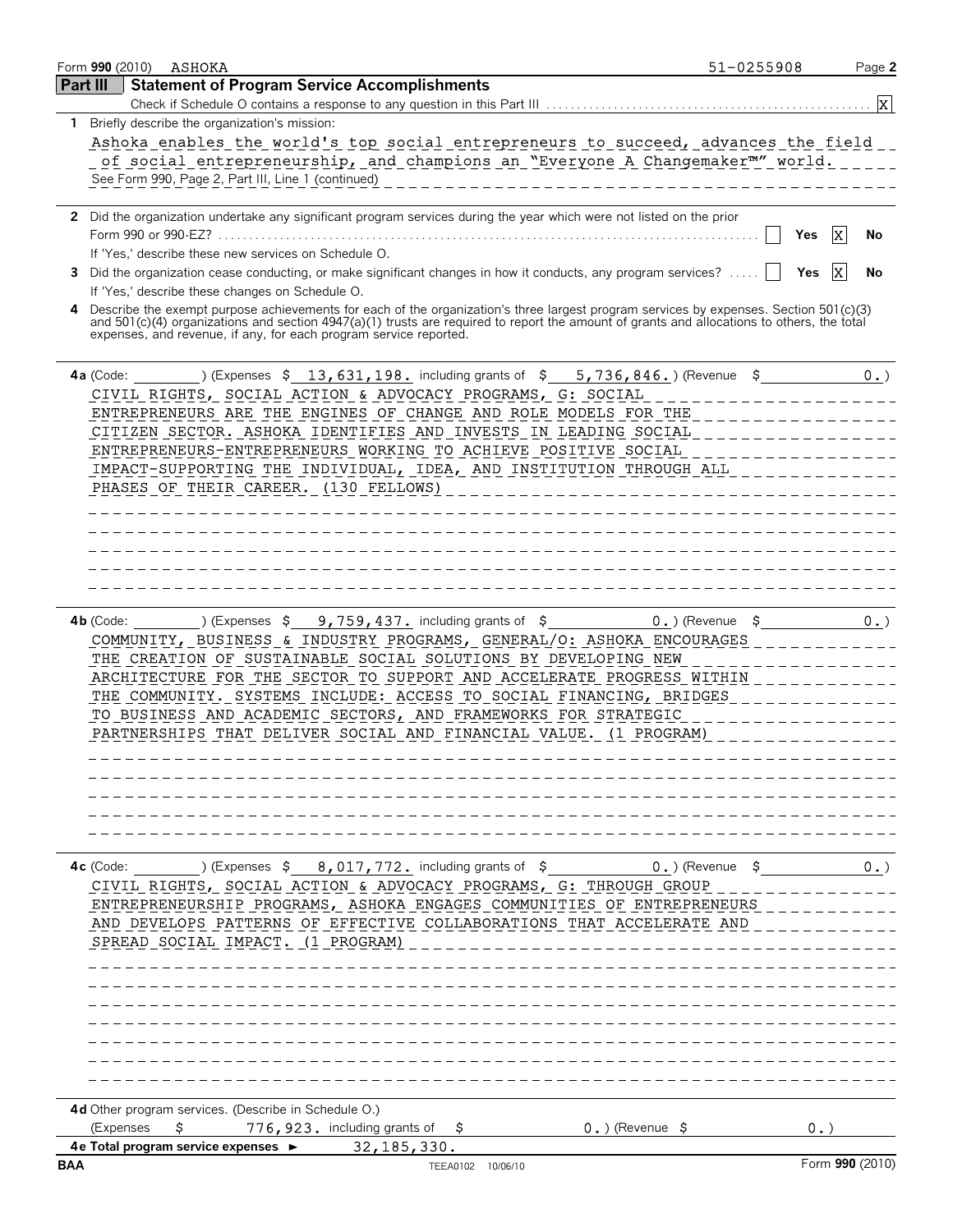Form **990** (2010) Page **3**

**Part IV Checklist of Required Schedules**

|     |                                                                                                                                                                                                                                                     |                 | Yes I        | No |
|-----|-----------------------------------------------------------------------------------------------------------------------------------------------------------------------------------------------------------------------------------------------------|-----------------|--------------|----|
|     | Is the organization described in section 501(c)(3) or $4947(a)(1)$ (other than a private foundation)? If 'Yes,' complete                                                                                                                            | $\mathbf{1}$    | X            |    |
|     | 2 Is the organization required to complete Schedule B, Schedule of Contributors? (see instructions)                                                                                                                                                 | $\overline{2}$  | $\mathbf{x}$ |    |
| 3   | Did the organization engage in direct or indirect political campaign activities on behalf of or in opposition to candidates                                                                                                                         | 3               |              | X. |
|     | 4 Section 501(c)(3) organizations. Did the organization engage in lobbying activities, or have a section 501(h) election<br>in effect during the tax year? If 'Yes,' complete Schedule C, Part II.                                                  | 4               |              | X. |
| 5   | Is the organization a section 501(c)(4), 501(c)(5), or 501(c)(6) organization that receives membership dues,<br>assessments, or similar amounts as defined in Revenue Procedure 98-19? If 'Yes,' complete Schedule C, Part III                      | 5               |              |    |
| 6   | Did the organization maintain any donor advised funds or any similar funds or accounts where donors have the right to<br>provide advice on the distribution or investment of amounts in such funds or accounts? If 'Yes,' complete Schedule D.      | 6               |              | X  |
| 7   | Did the organization receive or hold a conservation easement, including easements to preserve open space, the                                                                                                                                       | $\overline{7}$  |              | x. |
| 8   | Did the organization maintain collections of works of art, historical treasures, or other similar assets? If 'Yes,'                                                                                                                                 | 8               |              | X. |
| 9   | Did the organization report an amount in Part X, line 21; serve as a custodian for amounts not listed in Part X;<br>or provide credit counseling, debt management, credit repair, or debt negotiation services? If 'Yes,' complete                  | 9               |              | X. |
| 10  | Did the organization, directly or through a related organization, hold assets in term, permanent, or quasi-endowments? If                                                                                                                           | 10              | x            |    |
| 11  | If the organization's answer to any of the following questions is 'Yes', then complete Schedule D, Parts VI, VII, VIII, IX,<br>or X as applicable.                                                                                                  |                 |              |    |
|     | a Did the organization report an amount for land, buildings and equipment in Part X, line 10? If 'Yes,' complete Schedule                                                                                                                           | 11 a l          | X            |    |
|     | <b>b</b> Did the organization report an amount for investments- other securities in Part X, line 12 that is 5% or more of its total                                                                                                                 | 11 <sub>b</sub> |              | X  |
|     | c Did the organization report an amount for investments- program related in Part X, line 13 that is 5% or more of its total                                                                                                                         | 11c             |              | X. |
|     | d Did the organization report an amount for other assets in Part X, line 15 that is 5% or more of its total assets reported                                                                                                                         | 11d             | $\mathbf{x}$ |    |
|     | e Did the organization report an amount for other liabilities in Part X, line 25? If 'Yes,' complete Schedule D, Part X                                                                                                                             | 11e             |              | X  |
|     | f Did the organization's separate or consolidated financial statements for the tax year include a footnote that addresses<br>the organization's liability for uncertain tax positions under FIN 48 (ASC 740)? If 'Yes,' complete Schedule D, Part X | 11f             |              | X  |
|     | 12a Did the organization obtain separate, independent audited financial statements for the tax year? If 'Yes,' complete                                                                                                                             | 12a             | X            |    |
|     | <b>b</b> Was the organization included in consolidated, independent audited financial statements for the tax year? If 'Yes,' and<br>if the organization answered 'No' to line 12a, then completing Schedule D, Parts XI, XII, and XIII is optional  | 12 <sub>b</sub> |              | X. |
|     |                                                                                                                                                                                                                                                     | 13<br>14a       | X            | X. |
|     | <b>b</b> Did the organization have aggregate revenues or expenses of more than \$10,000 from grantmaking, fundraising,                                                                                                                              | 14b             | X            |    |
|     | business, and program service activities outside the United States? If 'Yes,' complete Schedule F, Parts I and IV<br>15 Did the organization report on Part IX, column (A), line 3, more than \$5,000 of grants or assistance to any organization   | 15              |              | X. |
| 16  | Did the organization report on Part IX, column (A), line 3, more than \$5,000 of aggregate grants or assistance to                                                                                                                                  | 16              | X            |    |
| 17  | Did the organization report a total of more than \$15,000 of expenses for professional fundraising services on Part IX,                                                                                                                             | 17              |              | X. |
| 18  | Did the organization report more than \$15,000 total of fundraising event gross income and contributions on Part VIII,                                                                                                                              | 18              |              | x. |
| 19. | Did the organization report more than \$15,000 of gross income from gaming activities on Part VIII, line 9a? If 'Yes,'                                                                                                                              | 19              |              | X  |
|     |                                                                                                                                                                                                                                                     | 20              |              | X  |
|     | <b>b</b> If 'Yes' to line 20a, did the organization attach its audited financial statements to this return? Note. Some Form 990<br>filers that operate one or more hospitals must attach audited financial statements (see instructions)            | 20 <sub>b</sub> |              |    |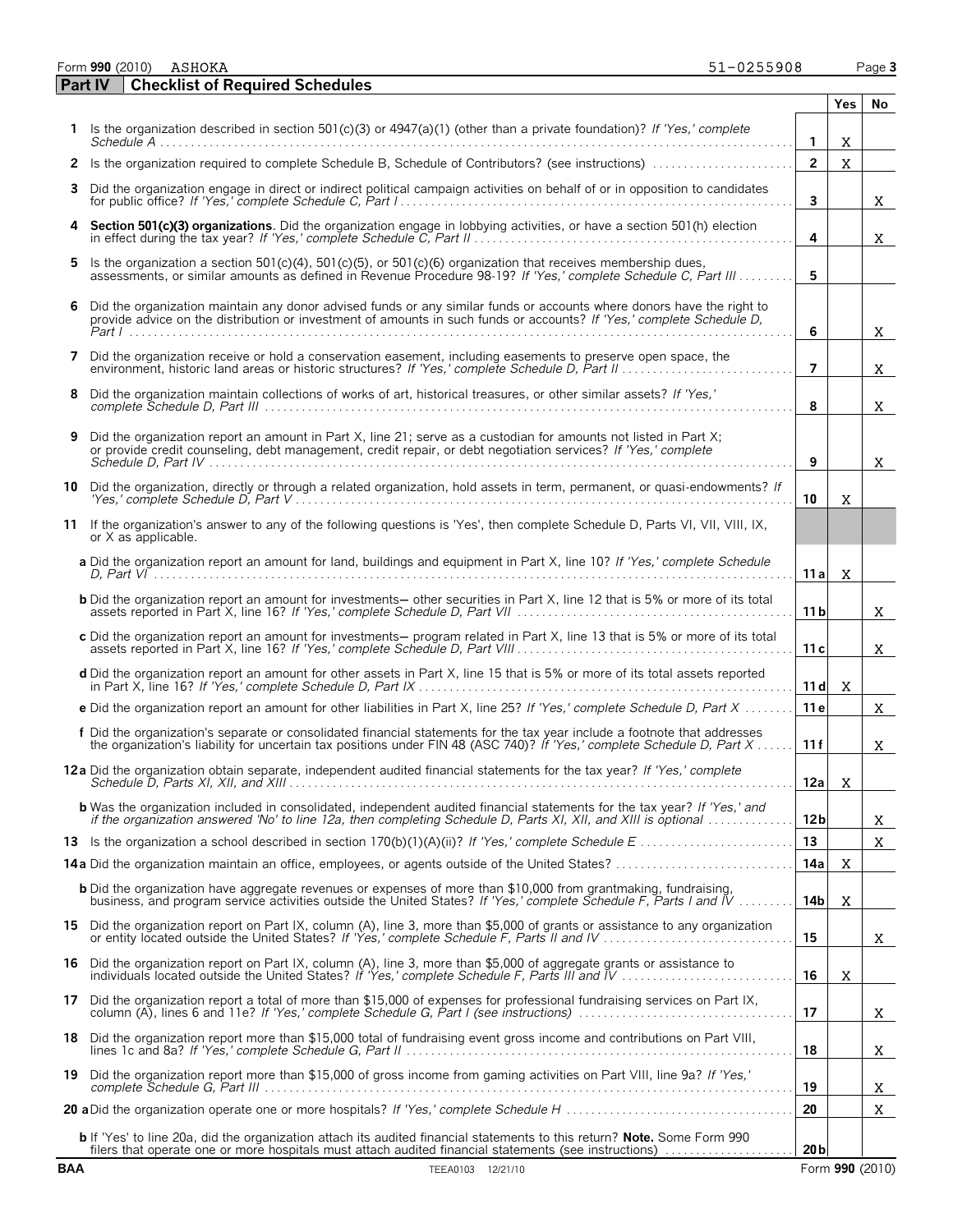|    | 51-0255908<br>Form 990 (2010)<br>ASHOKA                                                                                                                                                                                                               |                 |            | Page 4      |
|----|-------------------------------------------------------------------------------------------------------------------------------------------------------------------------------------------------------------------------------------------------------|-----------------|------------|-------------|
|    | <b>Checklist of Required Schedules</b> (continued)<br><b>Part IV</b>                                                                                                                                                                                  |                 |            |             |
|    |                                                                                                                                                                                                                                                       |                 | <b>Yes</b> | No          |
| 21 | Did the organization report more than \$5,000 of grants and other assistance to governments and organizations in the                                                                                                                                  | 21              | X          |             |
| 22 | Did the organization report more than \$5,000 of grants and other assistance to individuals in the United States on Part                                                                                                                              | 22              | X          |             |
| 23 | Did the organization answer 'Yes' to Part VII, Section A, line 3, 4, or 5 about compensation of the organization's current<br>and former officers, directors, trustees, key employees, and highest compensated employees? If 'Yes,' complete          | 23              | X          |             |
|    | 24 a Did the organization have a tax-exempt bond issue with an outstanding principal amount of more than \$100,000 as of<br>the last day of the year, and that was issued after December 31, 2002? If 'Yes,' answer lines 24b through 24d and         | 24a             |            | X.          |
|    | <b>b</b> Did the organization invest any proceeds of tax-exempt bonds beyond a temporary period exception?                                                                                                                                            | 24 <sub>b</sub> |            |             |
|    | c Did the organization maintain an escrow account other than a refunding escrow at any time during the year to defease                                                                                                                                | 24c             |            |             |
|    | d Did the organization act as an 'on behalf of' issuer for bonds outstanding at any time during the year?                                                                                                                                             | 24d             |            |             |
|    | 25 a Section 501(c)(3) and 501(c)(4) organizations. Did the organization engage in an excess benefit transaction with a                                                                                                                               | 25a             |            | X.          |
|    | b Is the organization aware that it engaged in an excess benefit transaction with a disqualified person in a prior year, and<br>that the transaction has not been reported on any of the organization's prior Forms 990 or 990-EZ? If 'Yes,' complete | 25 <sub>b</sub> |            | X.          |
|    | 26 Was a loan to or by a current or former officer, director, trustee, key employee, highly compensated employee, or<br>disqualified person outstanding as of the end of the organization's tax year? If 'Yes,' complete Schedule L, Part II          | 26              |            | X.          |
| 27 | Did the organization provide a grant or other assistance to an officer, director, trustee, key employee, substantial<br>contributor, or a grant selection committee member, or to a person related to such an individual? If 'Yes,' complete          | 27              |            | X.          |
| 28 | Was the organization a party to a business transaction with one of the following parties (see Schedule L, Part IV                                                                                                                                     |                 |            |             |
|    | instructions for applicable filing thresholds, conditions, and exceptions):<br>a A current or former officer, director, trustee, or key employee? If 'Yes,' complete Schedule L, Part IV                                                              | 28a             |            | X.          |
|    | <b>b</b> A family member of a current or former officer, director, trustee, or key employee? If 'Yes,' complete                                                                                                                                       | 28b             |            | X.          |
|    | c An entity of which a current or former officer, director, trustee, or key employee (or a family member thereof) was an                                                                                                                              | 28c             |            | X.          |
| 29 | Did the organization receive more than \$25,000 in non-cash contributions? If 'Yes,' complete Schedule M                                                                                                                                              | 29              | X          |             |
| 30 | Did the organization receive contributions of art, historical treasures, or other similar assets, or qualified conservation                                                                                                                           | 30              |            | X.          |
| 31 | Did the organization liquidate, terminate, or dissolve and cease operations? If 'Yes,' complete Schedule N, Part I                                                                                                                                    | 31              |            | $\mathbf X$ |
|    | 32 Did the organization sell, exchange, dispose of, or transfer more than 25% of its net assets? If 'Yes,' complete                                                                                                                                   | 32              |            | X           |
| 33 | Did the organization own 100% of an entity disregarded as separate from the organization under Regulations sections                                                                                                                                   | 33              |            | X.          |
| 34 | Was the organization related to any tax-exempt or taxable entity? If 'Yes,' complete Schedule R, Parts II, III, IV, and V,                                                                                                                            | 34              | X          |             |
| 35 |                                                                                                                                                                                                                                                       | 35              |            | X.          |
|    | a Did the organization receive any payment from or engage in any transaction with a controlled entity<br>$X$ No                                                                                                                                       |                 |            |             |
| 36 | Section 501(c)(3) organizations. Did the organization make any transfers to an exempt non-charitable related                                                                                                                                          | 36              |            | X.          |
| 37 | Did the organization conduct more than 5% of its activities through an entity that is not a related organization and that is                                                                                                                          | 37              |            | X.          |
|    |                                                                                                                                                                                                                                                       |                 |            |             |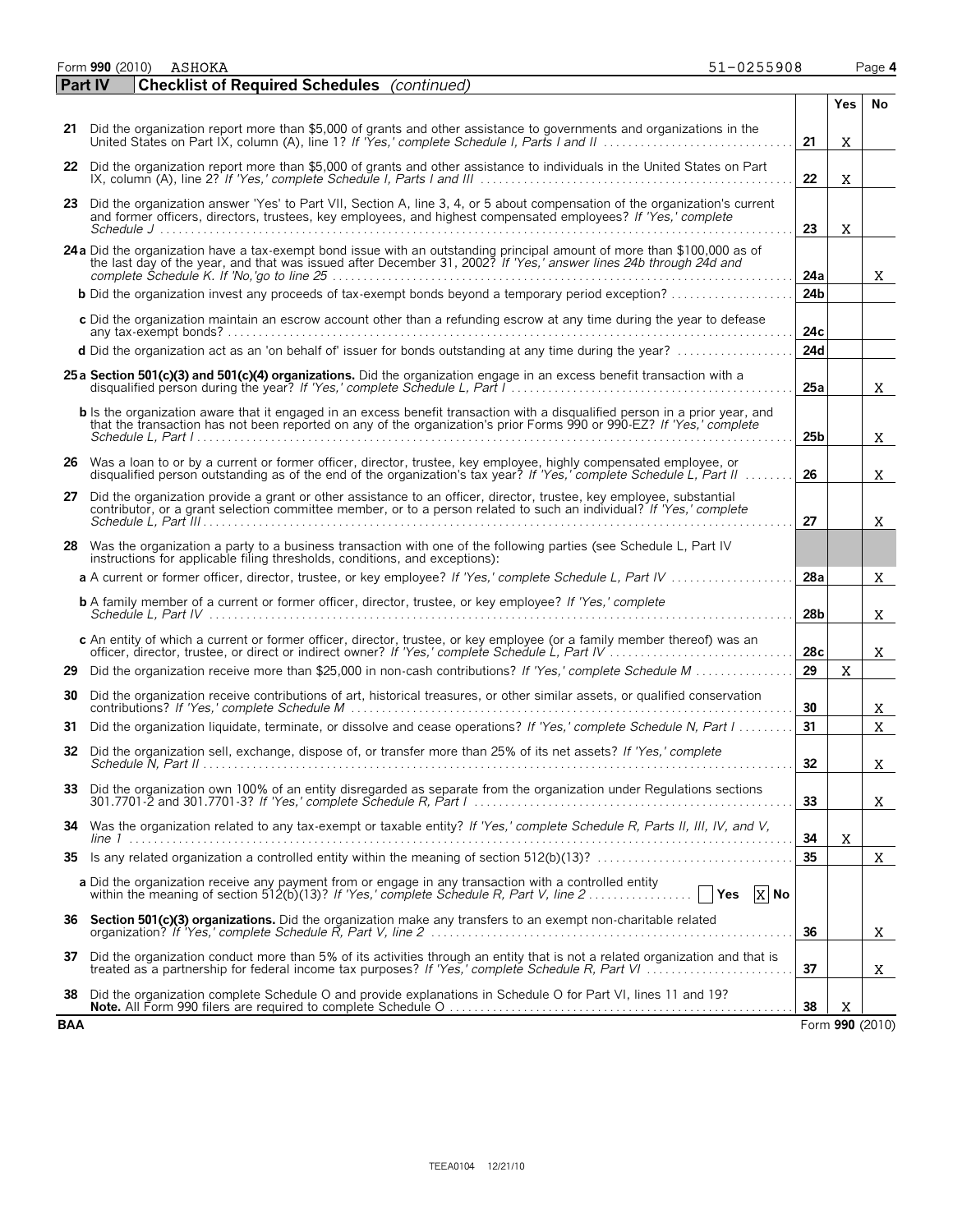|            | Form 990 (2010)<br>ASHOKA                                                                                                                                                        |                 | 51-0255908 |                 |      | Page 5          |
|------------|----------------------------------------------------------------------------------------------------------------------------------------------------------------------------------|-----------------|------------|-----------------|------|-----------------|
| Part V     | <b>Statements Regarding Other IRS Filings and Tax Compliance</b>                                                                                                                 |                 |            |                 |      |                 |
|            |                                                                                                                                                                                  |                 |            |                 |      |                 |
|            |                                                                                                                                                                                  |                 |            |                 | Yes. | No              |
|            | <b>1a</b> Enter the number reported in Box 3 of Form 1096. Enter -0- if not applicable                                                                                           | 1a              | 125        |                 |      |                 |
|            | <b>b</b> Enter the number of Forms W-2G included in line 1a. Enter $-0$ - if not applicable $\ldots$                                                                             | 1 <sub>b</sub>  | 0          |                 |      |                 |
|            | c Did the organization comply with backup withholding rules for reportable payments to vendors and reportable gaming                                                             |                 |            |                 |      |                 |
|            |                                                                                                                                                                                  |                 |            | 1 с             | x    |                 |
|            |                                                                                                                                                                                  |                 |            |                 |      |                 |
|            | 2a Enter the number of employees reported on Form W-3, Transmittal of Wage and Tax Statements, filed for the calendar year ending with or within the year covered by this return | 2a              | 164        |                 |      |                 |
|            | <b>b</b> If at least one is reported on line 2a, did the organization file all required federal employment tax returns?                                                          |                 |            | 2b              | X    |                 |
|            | Note. If the sum of lines 1a and 2a is greater than 250, you may be required to <i>e-file</i> . (see instructions)                                                               |                 |            |                 |      |                 |
|            |                                                                                                                                                                                  |                 |            | Зa              |      | X.              |
|            |                                                                                                                                                                                  |                 |            | 3 <sub>b</sub>  |      |                 |
|            | 4a At any time during the calendar year, did the organization have an interest in, or a signature or other authority over, a                                                     |                 |            |                 |      |                 |
|            | financial account in a foreign country (such as a bank account, securities account, or other financial account)?                                                                 |                 |            | 4al             | X    |                 |
|            | <b>b</b> If 'Yes,' enter the name of the foreign country: $\triangleright$ See Foreign Countries                                                                                 |                 |            |                 |      |                 |
|            | See instructions for filing requirements for Form TD F 90-22.1, Report of Foreign Bank and Financial Accounts.                                                                   |                 |            |                 |      |                 |
|            | <b>5a</b> Was the organization a party to a prohibited tax shelter transaction at any time during the tax year?                                                                  |                 |            | 5a              |      | X.              |
|            | <b>b</b> Did any taxable party notify the organization that it was or is a party to a prohibited tax shelter transaction?                                                        |                 |            | 5 <sub>b</sub>  |      | $\mathbf{X}$    |
|            |                                                                                                                                                                                  |                 |            | 5c              |      |                 |
|            | 6a Does the organization have annual gross receipts that are normally greater than \$100,000, and did the organization                                                           |                 |            |                 |      |                 |
|            |                                                                                                                                                                                  |                 |            | 6a              |      | X.              |
|            | b If 'Yes,' did the organization include with every solicitation an express statement that such contributions or gifts were                                                      |                 |            |                 |      |                 |
|            |                                                                                                                                                                                  |                 |            | 6b              |      |                 |
|            | Organizations that may receive deductible contributions under section 170(c).                                                                                                    |                 |            |                 |      |                 |
|            | a Did the organization receive a payment in excess of \$75 made partly as a contribution and partly for goods and                                                                |                 |            |                 |      |                 |
|            |                                                                                                                                                                                  |                 |            | 7a              | X    |                 |
|            |                                                                                                                                                                                  |                 |            | 7 <sub>b</sub>  | X    |                 |
|            | c Did the organization sell, exchange, or otherwise dispose of tangible personal property for which it was required to file                                                      |                 |            |                 |      |                 |
|            |                                                                                                                                                                                  |                 |            | 7с              |      | X.              |
|            |                                                                                                                                                                                  | 7 d             |            |                 |      |                 |
|            | e Did the organization receive any funds, directly or indirectly, to pay premiums on a personal benefit contract?                                                                |                 |            | 7e              |      | X.              |
|            | f Did the organization, during the year, pay premiums, directly or indirectly, on a personal benefit contract?                                                                   |                 |            | 7f              |      | $\mathbf{X}$    |
|            | g If the organization received a contribution of qualified intellectual property, did the organization file Form 8899                                                            |                 |            |                 |      |                 |
|            |                                                                                                                                                                                  |                 |            | 7 <sub>g</sub>  | X    |                 |
|            | h If the organization received a contribution of cars, boats, airplanes, or other vehicles, did the organization file a                                                          |                 |            |                 |      |                 |
|            |                                                                                                                                                                                  |                 |            | 7h              | X    |                 |
|            | Sponsoring organizations maintaining donor advised funds and section 509(a)(3) supporting organizations. Did the                                                                 |                 |            |                 |      |                 |
|            | supporting organization, or a donor advised fund maintained by a sponsoring organization, have excess business<br>holdings at any time during the year?                          |                 |            | 8               |      |                 |
| 9          | Sponsoring organizations maintaining donor advised funds.                                                                                                                        |                 |            |                 |      |                 |
|            |                                                                                                                                                                                  |                 |            | 9a              |      |                 |
|            |                                                                                                                                                                                  |                 |            | 9b              |      |                 |
|            | 10 Section 501(c)(7) organizations. Enter:                                                                                                                                       |                 |            |                 |      |                 |
|            | <b>a</b> Initiation fees and capital contributions included on Part VIII, line 12                                                                                                | 10a             |            |                 |      |                 |
|            |                                                                                                                                                                                  | 10 <sub>b</sub> |            |                 |      |                 |
|            | <b>b</b> Gross receipts, included on Form 990, Part VIII, line 12, for public use of club facilities                                                                             |                 |            |                 |      |                 |
| 11         | Section 501(c)(12) organizations. Enter:                                                                                                                                         |                 |            |                 |      |                 |
|            |                                                                                                                                                                                  | 11 a            |            |                 |      |                 |
|            | <b>b</b> Gross income from other sources (Do not net amounts due or paid to other sources                                                                                        | 11 <sub>b</sub> |            |                 |      |                 |
|            | 12a Section 4947(a)(1) non-exempt charitable trusts. Is the organization filing Form 990 in lieu of Form 1041?                                                                   |                 |            | 12a             |      |                 |
|            | <b>b</b> If 'Yes,' enter the amount of tax-exempt interest received or accrued during the year                                                                                   | 12 <sub>b</sub> |            |                 |      |                 |
|            | 13 Section 501(c)(29) qualified nonprofit health insurance issuers.                                                                                                              |                 |            |                 |      |                 |
|            |                                                                                                                                                                                  |                 |            | 13a             |      |                 |
|            | Note. See the instructions for additional information the organization must report on Schedule O.                                                                                |                 |            |                 |      |                 |
|            |                                                                                                                                                                                  |                 |            |                 |      |                 |
|            | <b>b</b> Enter the amount of reserves the organization is required to maintain by the states in<br>which the organization is licensed to issue qualified health plans            | 13 <sub>b</sub> |            |                 |      |                 |
|            |                                                                                                                                                                                  | 13c             |            |                 |      |                 |
|            |                                                                                                                                                                                  |                 |            | 14a             |      | X.              |
|            | <b>b</b> If 'Yes,' has it filed a Form 720 to report these payments? If 'No,' provide an explanation in Schedule O                                                               |                 |            | 14 <sub>b</sub> |      |                 |
| <b>BAA</b> | TEEA0105 11/30/10                                                                                                                                                                |                 |            |                 |      | Form 990 (2010) |
|            |                                                                                                                                                                                  |                 |            |                 |      |                 |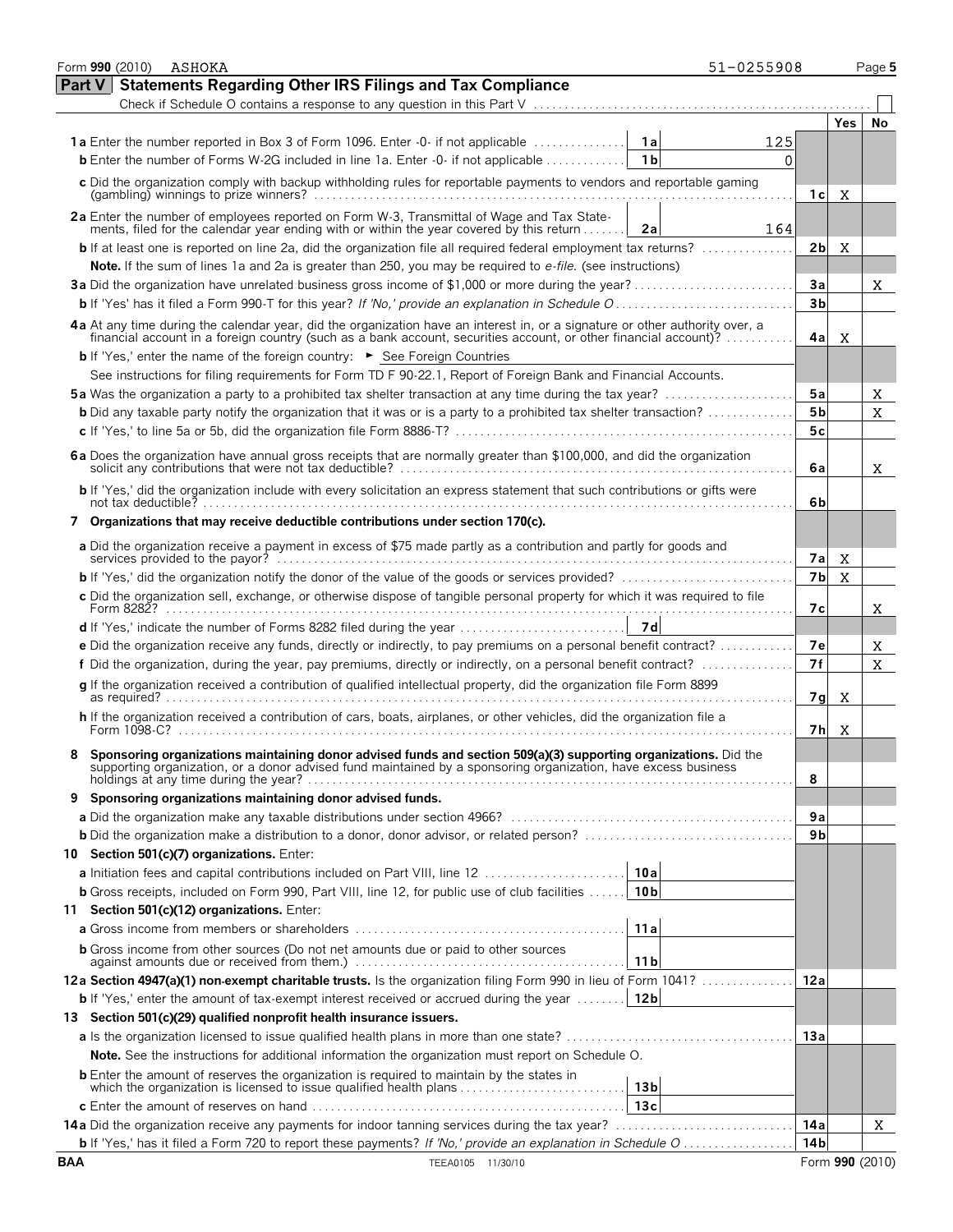|    | 51-0255908<br>Form 990 (2010) ASHOKA                                                                                                                                                                                                                        |                 |              | Page 6                  |
|----|-------------------------------------------------------------------------------------------------------------------------------------------------------------------------------------------------------------------------------------------------------------|-----------------|--------------|-------------------------|
|    | <b>Part VI</b><br>Governance, Management and Disclosure For each 'Yes' response to lines 2 through 7b below, and for<br>a 'No' response to line 8a, 8b, or 10b below, describe the circumstances, processes, or changes in<br>Schedule O. See instructions. |                 |              |                         |
|    |                                                                                                                                                                                                                                                             |                 |              | $\overline{\mathbf{x}}$ |
|    | <b>Section A. Governing Body and Management</b>                                                                                                                                                                                                             |                 |              |                         |
|    |                                                                                                                                                                                                                                                             |                 | <b>Yes</b>   | No                      |
|    | <b>1a</b> Enter the number of voting members of the governing body at the end of the tax year                                                                                                                                                               |                 |              |                         |
|    | <b>b</b> Enter the number of voting members included in line 1a, above, who are independent<br>1 <sub>b</sub><br>6                                                                                                                                          |                 |              |                         |
|    | 2 Did any officer, director, trustee, or key employee have a family relationship or a business relationship with any other<br>officer, director, trustee or key employee?                                                                                   | 2               |              | x                       |
| 3. | Did the organization delegate control over management duties customarily performed by or under the direct supervision<br>of officers, directors or trustees, or key employees to a management company or other person?                                      | 3               |              | X                       |
| 4  | Did the organization make any significant changes to its governing documents                                                                                                                                                                                | 4               |              | X                       |
|    |                                                                                                                                                                                                                                                             |                 |              |                         |
| 5  | Did the organization become aware during the year of a significant diversion of the organization's assets?                                                                                                                                                  | 5               |              | X                       |
| 6  |                                                                                                                                                                                                                                                             | 6               |              | $\mathbf x$             |
|    | 7a Does the organization have members, stockholders, or other persons who may elect one or more members of the                                                                                                                                              | 7a              |              | X                       |
|    | <b>b</b> Are any decisions of the governing body subject to approval by members, stockholders, or other persons?                                                                                                                                            | 7 <sub>b</sub>  |              | X                       |
|    | 8 Did the organization contemporaneously document the meetings held or written actions undertaken during the year by<br>the following:                                                                                                                      |                 |              |                         |
|    |                                                                                                                                                                                                                                                             | 8al             | X            |                         |
|    |                                                                                                                                                                                                                                                             | 8b              | $\mathbf X$  |                         |
| 9  | Is there any officer, director or trustee, or key employee listed in Part VII, Section A, who cannot be reached at the                                                                                                                                      | 9               |              | x                       |
|    | <b>Section B. Policies</b> (This Section B requests information about policies not required by the Internal Revenue Code.)                                                                                                                                  |                 |              |                         |
|    |                                                                                                                                                                                                                                                             |                 | Yes          | No                      |
|    |                                                                                                                                                                                                                                                             | 10a             | $\mathbf{x}$ |                         |
|    | b If 'Yes,' does the organization have written policies and procedures governing the activities of such chapters, affiliates, and branches to ensure their operations are consistent with those of the organization?                                        | 10 <sub>b</sub> | $\mathbf{x}$ |                         |
|    | 11 a Has the organization provided a copy of this Form 990 to all members of its governing body before filing the form?                                                                                                                                     | 11a             | $\mathbf{x}$ |                         |
|    | <b>b</b> Describe in Schedule O the process, if any, used by the organization to review this Form 990.                                                                                                                                                      |                 |              |                         |
|    |                                                                                                                                                                                                                                                             | 12a             | $\mathbf x$  |                         |
|    | <b>b</b> Are officers, directors or trustees, and key employees required to disclose annually interests that could give rise                                                                                                                                | 12 <sub>b</sub> | X            |                         |
|    | c Does the organization regularly and consistently monitor and enforce compliance with the policy? If 'Yes,' describe in                                                                                                                                    | 12c             | X            |                         |
|    |                                                                                                                                                                                                                                                             | 13              | $\mathbf X$  |                         |
|    |                                                                                                                                                                                                                                                             | 14              | X            |                         |
|    | 15 Did the process for determining compensation of the following persons include a review and approval by independent persons, comparability data, and contemporaneous substantiation of the deliberation and decision?                                     |                 |              |                         |
|    |                                                                                                                                                                                                                                                             | 15a             | x            |                         |
|    |                                                                                                                                                                                                                                                             | 15 bl           | X            |                         |
|    | If 'Yes' to line 15a or 15b, describe the process in Schedule O. (See instructions.)                                                                                                                                                                        |                 |              |                         |
|    | 16a Did the organization invest in, contribute assets to, or participate in a joint venture or similar arrangement with a                                                                                                                                   | 16a             |              | X.                      |
|    | <b>b</b> If 'Yes,' has the organization adopted a written policy or procedure requiring the organization to evaluate its<br>participation in joint venture arrangements under applicable federal tax law, and taken steps to safeguard the                  |                 |              |                         |
|    |                                                                                                                                                                                                                                                             | 16 <sub>b</sub> |              |                         |
|    | <b>Section C. Disclosure</b>                                                                                                                                                                                                                                |                 |              |                         |
|    | 17 List the states with which a copy of this Form 990 is required to be filed > See Form 990, Page 6, Line 17 (continued)                                                                                                                                   |                 |              |                         |
| 18 | Section 6104 requires an organization to make its Forms 1023 (or 1024 if applicable), 990, and 990-T (501(c)(3)s only) available for public<br>inspection. Indicate how you make these available. Check all that apply.                                     |                 |              |                         |
|    | Another's website<br>$ {\rm x} $<br>Own website<br>Upon request                                                                                                                                                                                             |                 |              |                         |
|    | 19 Describe in Schedule O whether (and if so, how) the organization makes its governing documents, conflict of interest policy, and financial<br>statements available to the public.                                                                        |                 |              |                         |
| 20 | State the name, physical address, and telephone number of the person who possesses the books and records of the organization:                                                                                                                               |                 |              |                         |

| . | SUIT<br>1700<br>NORTH MOORE<br>STREET | AR.<br>-NIC<br>. TON | VA | . | -- |
|---|---------------------------------------|----------------------|----|---|----|
|   |                                       |                      |    |   |    |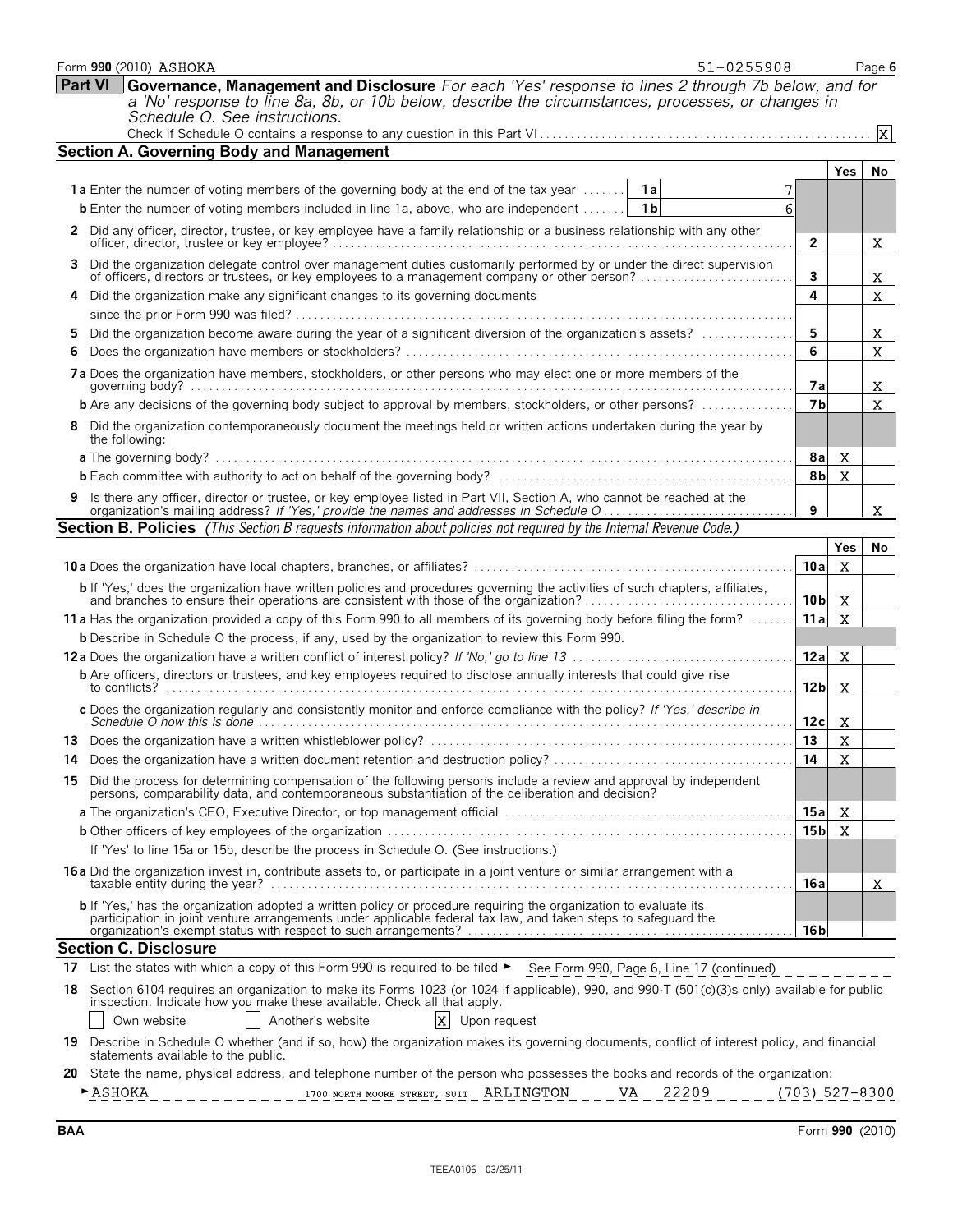**Compensation of Officers, Directors, Trustees, Key Employees, Highest Compensated Employees, and Independent Contractors Part VII**

Check if Schedule O contains a response to any question in this Part VII

**Section A. Officers, Directors, Trustees, Key Employees, and Highest Compensated Employees**

**1 a** Complete this table for all persons required to be listed. Report compensation for the calendar year ending with or within the organization's tax year.

● List all of the organization's **current** officers, directors, trustees (whether individuals or organizations), regardless of amount of<br>compensation. Enter -0- in columns (D), (E), and (F) if no compensation was paid.

? List all of the organization's **current** key employees, if any. See instructions for definition of 'key employee.'

List the organization's five current highest compensated employees (other than an officer, director, trustee, or key employee) who<br>The The The Sand/or Box 7 of Form 1099-MISC) of more than \$100,000 from the organization a related organizations.

? List all of the organization's **former** officers, key employees, and highest compensated employees who received more than \$100,000 of reportable compensation from the organization and any related organizations.

? List all of the organization's **former directors or trustees** that received, in the capacity as a former director or trustee of the organization, more than \$10,000 of reportable compensation from the organization and any related organizations.

List persons in the following order: individual trustees or directors; institutional trustees; officers; key employees; highest compensated employees; and former such persons.

Check this box if neither the organization nor any related organization compensated any current officer, director, or trustee.

| (A)                                    | (B)                                                                                               | (C)                                       |                         |             |              |                                          |        | (D)                                                      | (E)                                                           | (F)                                                                                         |  |  |
|----------------------------------------|---------------------------------------------------------------------------------------------------|-------------------------------------------|-------------------------|-------------|--------------|------------------------------------------|--------|----------------------------------------------------------|---------------------------------------------------------------|---------------------------------------------------------------------------------------------|--|--|
| Name and title                         | Position (check all that apply)<br>Average                                                        |                                           |                         |             |              |                                          |        | Reportable                                               | Reportable                                                    | Estimated                                                                                   |  |  |
|                                        | hours<br>per week<br>(describe<br>hours for<br>related<br>organiza-<br>tions in<br>Schedule<br>O) | adividual $\frac{1}{2}$<br><b>Ecustes</b> | institutional<br>tustee |             | Key amployee | Highest co.<br>Highest co.<br>esperanted | Former | compensation from<br>the organization<br>(W-2/1099-MISC) | compensation from<br>related organizations<br>(W-2/1099-MISC) | amount of other<br>compensation<br>from the<br>organization<br>and related<br>organizations |  |  |
| (1) WILLIAM DRAYTON                    |                                                                                                   |                                           |                         |             |              |                                          |        |                                                          |                                                               |                                                                                             |  |  |
| CHAIRMAN/CEO                           | 40.00                                                                                             | x                                         |                         | X           |              |                                          |        | 123,465.                                                 | 0.                                                            | 5,772.                                                                                      |  |  |
| (2) ROGER HARRISON                     |                                                                                                   |                                           |                         |             |              |                                          |        |                                                          |                                                               |                                                                                             |  |  |
| <b>DIRECTOR</b>                        | 5.00                                                                                              | X                                         |                         |             |              |                                          |        | О.                                                       | О.                                                            | 0.                                                                                          |  |  |
| (3) GLORIA DE SOUZA                    |                                                                                                   |                                           |                         |             |              |                                          |        |                                                          |                                                               |                                                                                             |  |  |
| <b>DIRECTOR</b>                        | 5.00                                                                                              | X                                         |                         |             |              |                                          |        | 0.                                                       | 0.                                                            | $\mathfrak o$ .                                                                             |  |  |
| (4) FRED HEHUWAT                       |                                                                                                   |                                           |                         |             |              |                                          |        |                                                          |                                                               |                                                                                             |  |  |
| <b>DIRECTOR</b>                        | 5.00                                                                                              | X                                         |                         |             |              |                                          |        | 0.                                                       | $\mathbf 0$ .                                                 | $\mathfrak o$ .                                                                             |  |  |
| (5) KYLE ZIMMER                        |                                                                                                   |                                           |                         |             |              |                                          |        |                                                          |                                                               |                                                                                             |  |  |
| <b>DIRECTOR</b>                        | 5.00                                                                                              | X                                         |                         |             |              |                                          |        | 0.                                                       | $\mathbf 0$ .                                                 | $\mathbf 0$ .                                                                               |  |  |
| (6) WILLIAM KELLY JR                   |                                                                                                   |                                           |                         |             |              |                                          |        |                                                          |                                                               |                                                                                             |  |  |
| SECRETARY TREASURER                    | 5.00                                                                                              | X                                         |                         |             |              |                                          |        | 0.                                                       | О.                                                            | 0.                                                                                          |  |  |
| (7) MARY GORDON                        |                                                                                                   |                                           |                         |             |              |                                          |        |                                                          |                                                               |                                                                                             |  |  |
| <b>DIRECTOR</b>                        | 5.00                                                                                              | $\mathbf{x}$                              |                         |             |              |                                          |        | 0.                                                       | $\mathbf 0$ .                                                 | 0.                                                                                          |  |  |
| (8) DIANA WELLS                        |                                                                                                   |                                           |                         |             |              |                                          |        |                                                          |                                                               |                                                                                             |  |  |
| PRESIDENT                              | 40.00                                                                                             |                                           |                         |             | X            |                                          |        | 146,464.                                                 | $\mathbf 0$ .                                                 | 19,999.                                                                                     |  |  |
| (9) ROMANUS BERG                       |                                                                                                   |                                           |                         |             |              |                                          |        |                                                          |                                                               |                                                                                             |  |  |
| CIO                                    | 40.00                                                                                             |                                           |                         |             | $\mathbf x$  |                                          |        | 154,600.                                                 | 0.                                                            | 29,639.                                                                                     |  |  |
| (10) MARIA VALERIA MERINO              |                                                                                                   |                                           |                         |             |              |                                          |        |                                                          |                                                               |                                                                                             |  |  |
| MANAGER                                | 40.00                                                                                             |                                           |                         |             |              | X                                        |        | 134,577.                                                 | О.                                                            | 5,736.                                                                                      |  |  |
| (11) MARIA VALERIA BUDINICH<br>MANAGER | 40.00                                                                                             |                                           |                         |             |              | X                                        |        | 151,441.                                                 | О.                                                            | 5,736.                                                                                      |  |  |
| (12) ALLEN HAMMOND                     |                                                                                                   |                                           |                         |             |              |                                          |        |                                                          |                                                               |                                                                                             |  |  |
| MANAGER                                | 40.00                                                                                             |                                           |                         |             |              | X                                        |        | 119,036.                                                 | 0.                                                            | 10,068.                                                                                     |  |  |
| (13) DAVID TIKKALA                     |                                                                                                   |                                           |                         |             |              |                                          |        |                                                          |                                                               |                                                                                             |  |  |
| DIRECTOR OF FINANCE                    | 40.00                                                                                             |                                           |                         |             |              | x                                        |        | 110,445.                                                 | О.                                                            | 5,772.                                                                                      |  |  |
| (14) CONRAD CARTER                     |                                                                                                   |                                           |                         |             |              |                                          |        |                                                          |                                                               |                                                                                             |  |  |
| MANAGER                                | 40.00                                                                                             |                                           |                         |             |              | x                                        |        | 101,140.                                                 | 0.                                                            | 12,564.                                                                                     |  |  |
| (15) FABRICIO SOARES                   |                                                                                                   |                                           |                         |             |              |                                          |        |                                                          |                                                               |                                                                                             |  |  |
| CFO                                    | 40.00                                                                                             |                                           |                         | $\mathbf X$ |              |                                          |        | 97,490.                                                  | 0.                                                            | 12,972.                                                                                     |  |  |
| (16)                                   |                                                                                                   |                                           |                         |             |              |                                          |        |                                                          |                                                               |                                                                                             |  |  |
| (17)                                   |                                                                                                   |                                           |                         |             |              |                                          |        |                                                          |                                                               |                                                                                             |  |  |
| <b>BAA</b>                             |                                                                                                   |                                           |                         |             |              | TEEA0107 12/21/10                        |        |                                                          |                                                               | Form 990 (2010)                                                                             |  |  |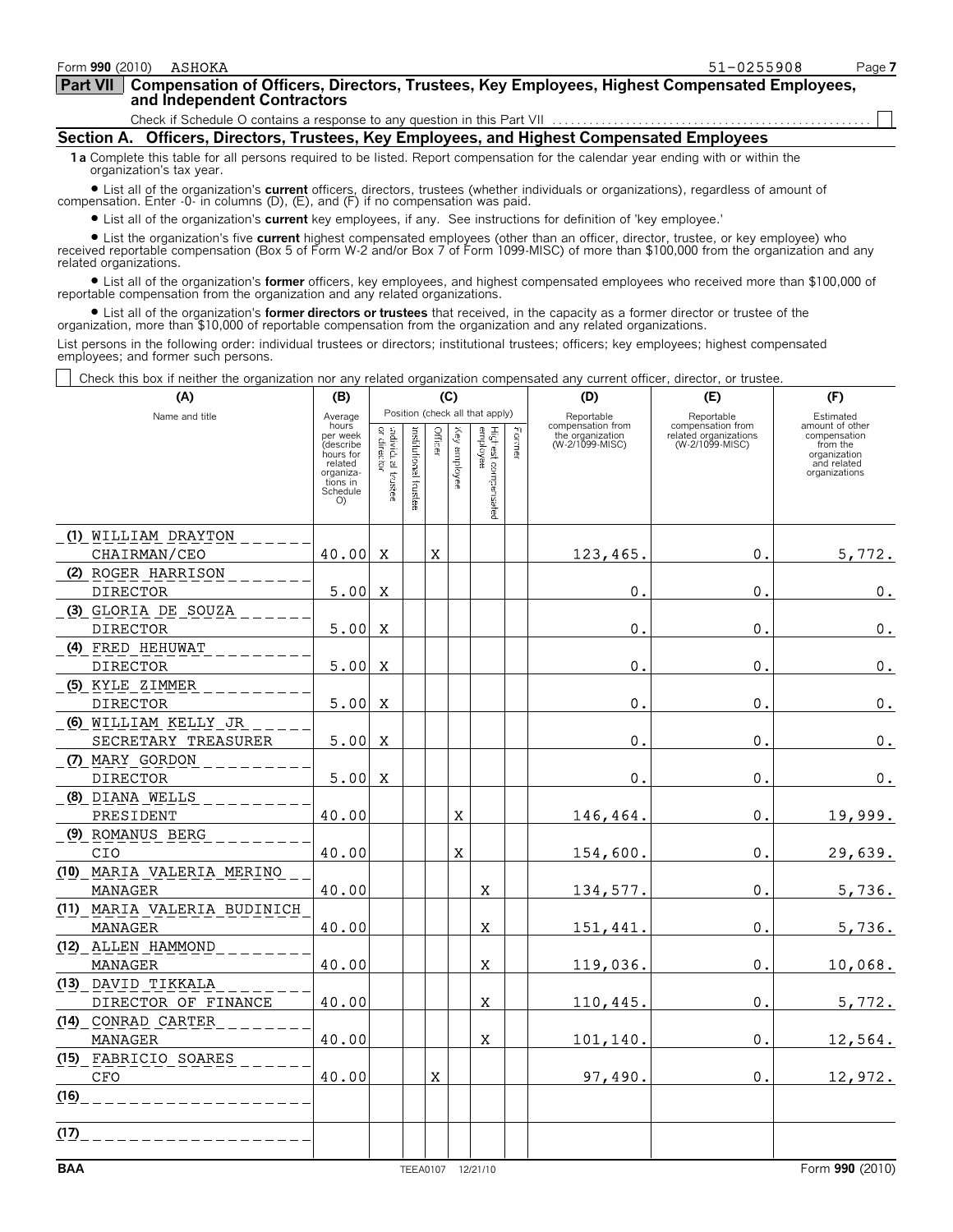| Form 990 (2010) ASHOKA                                                                                                                                                                                                                                                                                                        |                                                                                                                           |               |         |          |                            |        |                                     | 51-0255908                               |   | Page 8                       |
|-------------------------------------------------------------------------------------------------------------------------------------------------------------------------------------------------------------------------------------------------------------------------------------------------------------------------------|---------------------------------------------------------------------------------------------------------------------------|---------------|---------|----------|----------------------------|--------|-------------------------------------|------------------------------------------|---|------------------------------|
| Part VII Section A. Officers, Directors, Trustees, Key Employees, and Highest Compensated Employees (cont)                                                                                                                                                                                                                    |                                                                                                                           |               |         |          |                            |        |                                     |                                          |   |                              |
| (A)                                                                                                                                                                                                                                                                                                                           | (B)                                                                                                                       |               |         | (c)      |                            |        | (D)                                 | (E)                                      |   | (F)                          |
| Name and title                                                                                                                                                                                                                                                                                                                | Average Position (check all that apply)<br>hours                                                                          |               |         |          |                            |        | Reportable<br>compensation from     | Reportable<br>compensation from          |   | Estimated<br>amount of other |
|                                                                                                                                                                                                                                                                                                                               | hours<br>(describe language of the process of related<br>related organisations<br>zations<br>and comparisations<br>Sch O) | Institutional | Officer | Key      | Híghest compen<br>emplovee | Former | the organization<br>(W-2/1099-MISC) | related organizations<br>(W-2/1099-MISC) |   | compensation<br>from the     |
|                                                                                                                                                                                                                                                                                                                               |                                                                                                                           |               |         | employee |                            |        |                                     |                                          |   | organization<br>and related  |
|                                                                                                                                                                                                                                                                                                                               |                                                                                                                           |               |         |          |                            |        |                                     |                                          |   | organizations                |
|                                                                                                                                                                                                                                                                                                                               |                                                                                                                           | trustee       |         |          |                            |        |                                     |                                          |   |                              |
|                                                                                                                                                                                                                                                                                                                               |                                                                                                                           |               |         |          |                            |        |                                     |                                          |   |                              |
|                                                                                                                                                                                                                                                                                                                               |                                                                                                                           |               |         |          |                            |        |                                     |                                          |   |                              |
| <u>(18) ________________________</u>                                                                                                                                                                                                                                                                                          |                                                                                                                           |               |         |          |                            |        |                                     |                                          |   |                              |
|                                                                                                                                                                                                                                                                                                                               |                                                                                                                           |               |         |          |                            |        |                                     |                                          |   |                              |
|                                                                                                                                                                                                                                                                                                                               |                                                                                                                           |               |         |          |                            |        |                                     |                                          |   |                              |
| <u>(20) _________________________</u>                                                                                                                                                                                                                                                                                         |                                                                                                                           |               |         |          |                            |        |                                     |                                          |   |                              |
|                                                                                                                                                                                                                                                                                                                               |                                                                                                                           |               |         |          |                            |        |                                     |                                          |   |                              |
| <u>(21) _________________________</u>                                                                                                                                                                                                                                                                                         |                                                                                                                           |               |         |          |                            |        |                                     |                                          |   |                              |
|                                                                                                                                                                                                                                                                                                                               |                                                                                                                           |               |         |          |                            |        |                                     |                                          |   |                              |
|                                                                                                                                                                                                                                                                                                                               |                                                                                                                           |               |         |          |                            |        |                                     |                                          |   |                              |
|                                                                                                                                                                                                                                                                                                                               |                                                                                                                           |               |         |          |                            |        |                                     |                                          |   |                              |
| <u>(23) ________________________</u>                                                                                                                                                                                                                                                                                          |                                                                                                                           |               |         |          |                            |        |                                     |                                          |   |                              |
|                                                                                                                                                                                                                                                                                                                               |                                                                                                                           |               |         |          |                            |        |                                     |                                          |   |                              |
| <u>(24) ________________________</u>                                                                                                                                                                                                                                                                                          |                                                                                                                           |               |         |          |                            |        |                                     |                                          |   |                              |
| <u>(25) ________________________</u>                                                                                                                                                                                                                                                                                          |                                                                                                                           |               |         |          |                            |        |                                     |                                          |   |                              |
|                                                                                                                                                                                                                                                                                                                               |                                                                                                                           |               |         |          |                            |        |                                     |                                          |   |                              |
| <u>(26) ________________________</u>                                                                                                                                                                                                                                                                                          |                                                                                                                           |               |         |          |                            |        |                                     |                                          |   |                              |
|                                                                                                                                                                                                                                                                                                                               |                                                                                                                           |               |         |          |                            |        |                                     |                                          |   |                              |
| <u>(27) _________________________</u>                                                                                                                                                                                                                                                                                         |                                                                                                                           |               |         |          |                            |        |                                     |                                          |   |                              |
|                                                                                                                                                                                                                                                                                                                               |                                                                                                                           |               |         |          |                            |        |                                     |                                          |   |                              |
| <u>(28) _________________________</u>                                                                                                                                                                                                                                                                                         |                                                                                                                           |               |         |          |                            |        |                                     |                                          |   |                              |
|                                                                                                                                                                                                                                                                                                                               |                                                                                                                           |               |         |          |                            |        |                                     |                                          |   |                              |
| <u>(29) _________________________</u>                                                                                                                                                                                                                                                                                         |                                                                                                                           |               |         |          |                            |        |                                     |                                          |   |                              |
|                                                                                                                                                                                                                                                                                                                               |                                                                                                                           |               |         |          |                            |        | 1, 138, 658.                        | 0.1                                      |   | 108,258.                     |
|                                                                                                                                                                                                                                                                                                                               |                                                                                                                           |               |         |          |                            |        |                                     |                                          |   |                              |
| d Total (add lines 1b and 1c) $\ldots$ $\ldots$ $\ldots$ $\ldots$ $\ldots$ $\ldots$ $\ldots$ $\ldots$ $\ldots$ $\ldots$ $\ldots$ $\ldots$ $\ldots$ $\ldots$ $\ldots$ $\ldots$ $\ldots$ $\ldots$ $\ldots$ $\ldots$ $\ldots$ $\ldots$ $\ldots$ $\ldots$ $\ldots$ $\ldots$ $\ldots$ $\ldots$ $\ldots$ $\ldots$ $\ldots$ $\ldots$ |                                                                                                                           |               |         |          |                            |        |                                     | 0.1                                      |   | 108, 258.                    |
| 2 Total number of individuals (including but not limited to those listed above) who received more than \$100,000 in reportable compensation                                                                                                                                                                                   |                                                                                                                           |               |         |          |                            |        |                                     |                                          |   |                              |
| $\triangleright$ 8<br>from the organization                                                                                                                                                                                                                                                                                   |                                                                                                                           |               |         |          |                            |        |                                     |                                          |   |                              |
|                                                                                                                                                                                                                                                                                                                               |                                                                                                                           |               |         |          |                            |        |                                     |                                          |   | Yes<br>No                    |
| Did the organization list any former officer, director or trustee, key employee, or highest compensated employee<br>3                                                                                                                                                                                                         |                                                                                                                           |               |         |          |                            |        |                                     |                                          |   |                              |
|                                                                                                                                                                                                                                                                                                                               |                                                                                                                           |               |         |          |                            |        |                                     |                                          | 3 | X.                           |
| For any individual listed on line 1a, is the sum of reportable compensation and other compensation from<br>4<br>the organization and related organizations greater than \$150,000? If 'Yes' complete Schedule J for                                                                                                           |                                                                                                                           |               |         |          |                            |        |                                     |                                          |   |                              |
|                                                                                                                                                                                                                                                                                                                               |                                                                                                                           |               |         |          |                            |        |                                     |                                          | 4 | X                            |
| Did any person listed on line 1a receive or accrue compensation from any unrelated organization or individual<br>for services rendered to the organization? If 'Yes,' complete Schedule J for such person<br>5.                                                                                                               |                                                                                                                           |               |         |          |                            |        |                                     |                                          |   |                              |
|                                                                                                                                                                                                                                                                                                                               |                                                                                                                           |               |         |          |                            |        |                                     |                                          | 5 | X                            |
| <b>Section B. Independent Contractors</b><br>Complete this table for your five highest compensated independent contractors that received more than \$100,000 of<br>1.                                                                                                                                                         |                                                                                                                           |               |         |          |                            |        |                                     |                                          |   |                              |
| compensation from the organization.                                                                                                                                                                                                                                                                                           |                                                                                                                           |               |         |          |                            |        |                                     |                                          |   |                              |
| (A)                                                                                                                                                                                                                                                                                                                           |                                                                                                                           |               |         |          |                            |        | (B)                                 |                                          |   | (C)                          |
| Name and business address                                                                                                                                                                                                                                                                                                     |                                                                                                                           |               |         |          |                            |        | Description of services             |                                          |   | Compensation                 |
| <b>ENOMALY</b><br>300 THE EAST MALL, STE 102 ETOBICOKE, ONT, CA                                                                                                                                                                                                                                                               |                                                                                                                           |               |         |          |                            |        | Web Services                        |                                          |   | 506,386.                     |
| RAND SOLUTIONS 12001 REMINGTON DRIVE SILVER SPRING MD                                                                                                                                                                                                                                                                         |                                                                                                                           |               |         |          | 20902                      |        | Info Tech Support                   |                                          |   | 264,269.                     |
| 4C CONSULTING 9TH ST, BLDG 7                                                                                                                                                                                                                                                                                                  | CHEWAH METN, LE                                                                                                           |               |         |          |                            |        | Info Tech Develop                   |                                          |   | 160, 725.                    |
| DELYSE SYLVESTER 719 SILICA ST.                                                                                                                                                                                                                                                                                               | NELSON, BC, CA                                                                                                            |               |         |          |                            |        | Program Content                     |                                          |   | 142,285.                     |
| 800 COMMERCE DRIVE UPPER MARLBORO MD<br>MCARDLE                                                                                                                                                                                                                                                                               |                                                                                                                           |               |         |          | 20774                      |        | Printing Services                   |                                          |   | 140,741.                     |
| 2 Total number of independent contractors (including but not limited to those listed above) who received more than                                                                                                                                                                                                            |                                                                                                                           |               |         |          |                            |        |                                     |                                          |   |                              |
|                                                                                                                                                                                                                                                                                                                               |                                                                                                                           |               |         |          |                            |        |                                     |                                          |   |                              |

 $$100,000$  in compensation from the organization  $\blacktriangleright$  10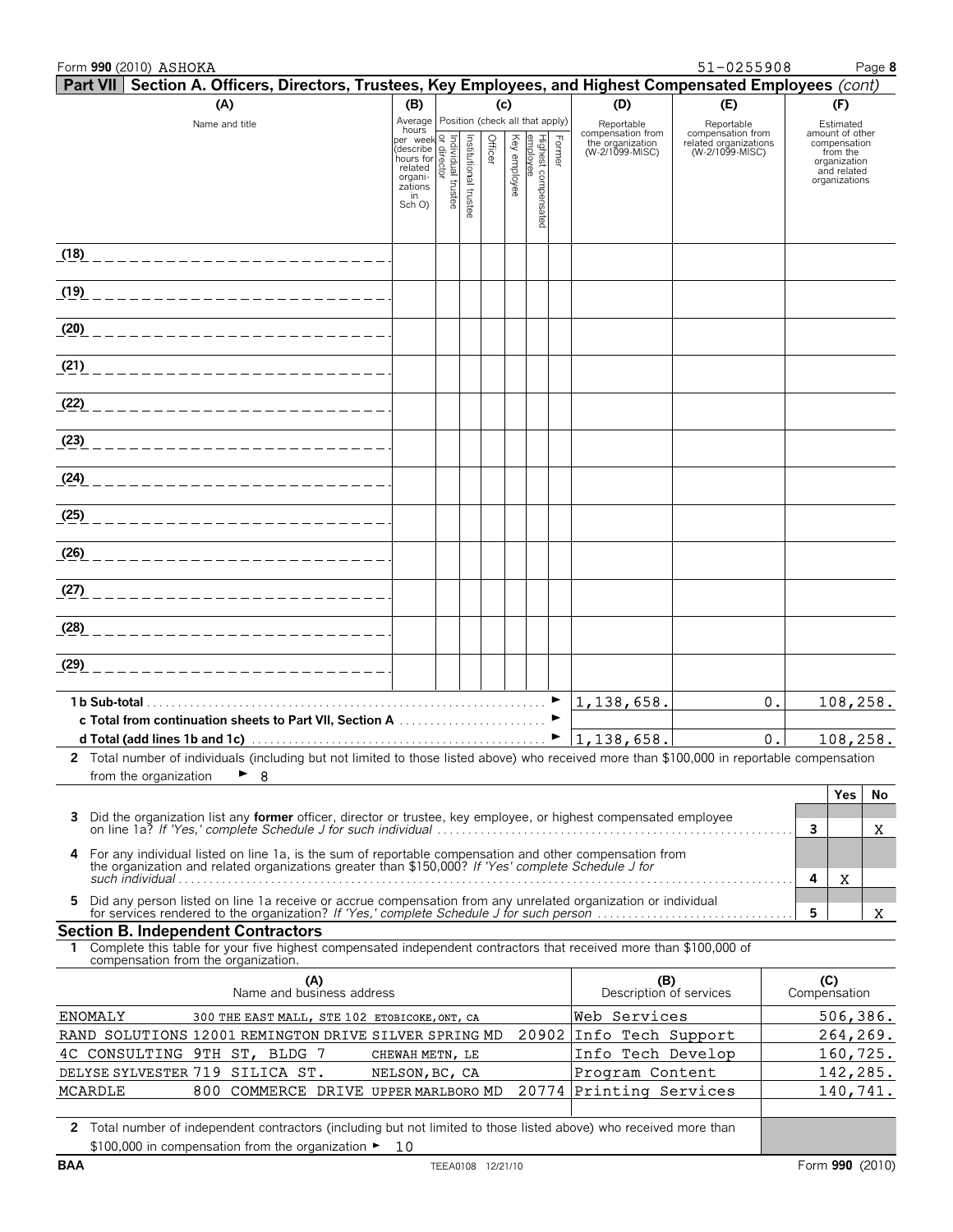#### Form **990** (2010) Page **9**

| ASHOKA | 51-0255908 |
|--------|------------|
|--------|------------|

|                                                           | <b>Part VIII Statement of Revenue</b>                                                                                                                                                                                                                                                                                                               |                      |                                                    |                                         |                                                                           |
|-----------------------------------------------------------|-----------------------------------------------------------------------------------------------------------------------------------------------------------------------------------------------------------------------------------------------------------------------------------------------------------------------------------------------------|----------------------|----------------------------------------------------|-----------------------------------------|---------------------------------------------------------------------------|
|                                                           |                                                                                                                                                                                                                                                                                                                                                     | (A)<br>Total revenue | (B)<br>Related or<br>exempt<br>function<br>revenue | (C)<br>Unrelated<br>business<br>revenue | (D)<br>Revenue<br>excluded from tax<br>under sections<br>512, 513, or 514 |
| CONTRIBUTIONS, GIFTS, GRANTS<br>AND OTHER SIMILAR AMOUNTS | 18,830.<br><b>1a</b><br>1a Federated campaigns<br>1 <sub>b</sub><br><b>b</b> Membership dues<br>1 <sub>c</sub><br>c Fundraising events<br>1 <sub>d</sub><br>d Related organizations<br>e Government grants (contributions)<br>1 e<br><b>f</b> All other contributions, gifts, grants, and<br>similar amounts not included above<br>1f 50, 922, 698. |                      |                                                    |                                         |                                                                           |
|                                                           | <b>g</b> Noncash contributions included in lns 1a-1f: \$                                                                                                                                                                                                                                                                                            |                      |                                                    |                                         |                                                                           |
|                                                           | <b>Business Code</b>                                                                                                                                                                                                                                                                                                                                |                      |                                                    |                                         |                                                                           |
| PROGRAM SERVICE REVENUE                                   | 2a<br>b<br>------------------<br>С<br>__________________<br>. _ _ _ _ _ _ _ _ _ _ _ _ _ _ _ _ _ _<br>_ _ _ _ _ _ _ _ _ _ _ _ _ _ _                                                                                                                                                                                                                  |                      |                                                    |                                         |                                                                           |
|                                                           | f All other program service revenue<br>$\blacktriangleright$                                                                                                                                                                                                                                                                                        |                      |                                                    |                                         |                                                                           |
|                                                           | 3 Investment income (including dividends, interest and<br>Income from investment of tax-exempt bond proceeds. ►<br>4                                                                                                                                                                                                                                | 568, 147.            | 0.                                                 | 0.                                      | 568,147.                                                                  |
|                                                           | 5<br>(i) Real<br>(ii) Personal<br><b>6a</b> Gross Rents<br><b>b</b> Less: rental expenses.<br><b>c</b> Rental income or (loss) $\ldots$                                                                                                                                                                                                             |                      |                                                    |                                         |                                                                           |
|                                                           | (i) Securities<br>(ii) Other<br>7a Gross amount from sales of<br>1,180.<br>assets other than inventory<br><b>b</b> Less: cost or other basis                                                                                                                                                                                                        |                      |                                                    |                                         |                                                                           |
|                                                           | and sales expenses                                                                                                                                                                                                                                                                                                                                  | 1,180.               | 0.                                                 | 0.                                      | 1,180.                                                                    |
| ш<br>OTHER REVENU                                         | 8a Gross income from fundraising events<br>(not including $\frac{1}{2}$<br><u> 1989 - Johann Barbara, martin a</u><br>of contributions reported on line 1c).<br>See Part IV, line 18  a<br>b Less: direct expenses  b<br>c Net income or (loss) from fundraising events  ▶                                                                          |                      |                                                    |                                         |                                                                           |
|                                                           | 9a Gross income from gaming activities.<br>See Part IV, line 19  a<br>b Less: direct expenses  b                                                                                                                                                                                                                                                    |                      |                                                    |                                         |                                                                           |
|                                                           | c Net income or (loss) from gaming activities                                                                                                                                                                                                                                                                                                       |                      |                                                    |                                         |                                                                           |
|                                                           | 10a Gross sales of inventory, less returns<br>and allowances  a<br><b>b</b> Less: cost of goods sold <b>b</b><br>$\blacktriangleright$                                                                                                                                                                                                              |                      |                                                    |                                         |                                                                           |
|                                                           | c Net income or (loss) from sales of inventory<br>Miscellaneous Revenue<br><b>Business Code</b>                                                                                                                                                                                                                                                     |                      |                                                    |                                         |                                                                           |
|                                                           | 11a MISCELLANEOUS INCOME _ _<br>1900099<br>b<br>___________________                                                                                                                                                                                                                                                                                 | 11,532.              | $\mathfrak{o}$ .                                   | 0.                                      | 11,532.                                                                   |
|                                                           | __________________<br>С                                                                                                                                                                                                                                                                                                                             |                      |                                                    |                                         |                                                                           |
|                                                           | <b>d</b> All other revenue $\ldots, \ldots, \ldots, \ldots, \ldots$                                                                                                                                                                                                                                                                                 |                      |                                                    |                                         |                                                                           |
|                                                           |                                                                                                                                                                                                                                                                                                                                                     | 11,532.              |                                                    |                                         |                                                                           |
| <b>BAA</b>                                                |                                                                                                                                                                                                                                                                                                                                                     | TEEA0109 10/11/10    | $0$ .                                              | 0.                                      | 580,859.<br>Form 990 (2010)                                               |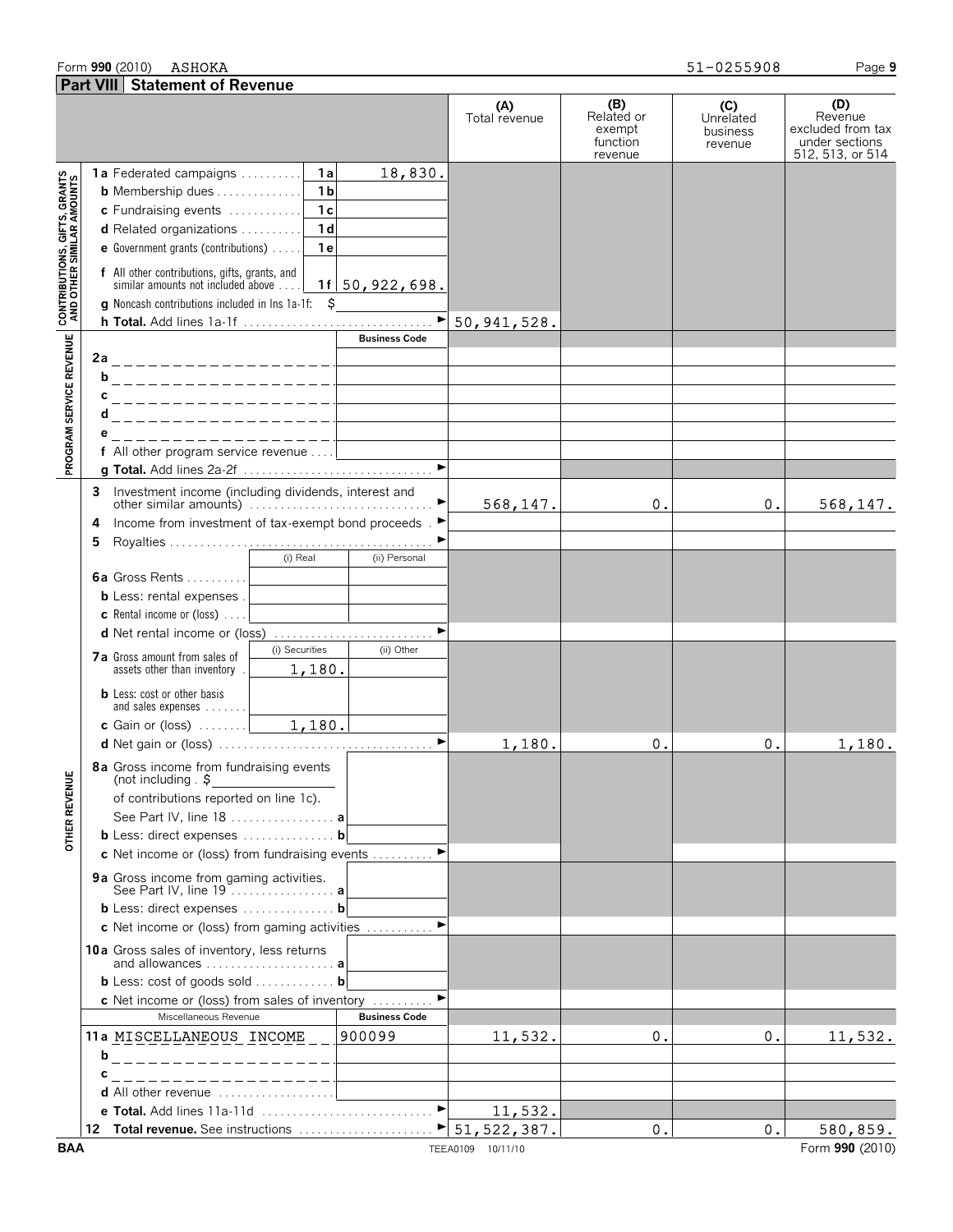**Part IX | Statement of Functional Expenses** *Section 501(c)(3) and 501(c)(4) organizations must complete all columns. All other organizations must complete column (A) but are not required to complete columns (B), (C), and (D).*

|    | Do not include amounts reported on lines<br>6b. 7b. 8b. 9b. and 10b of Part VIII.                                                                                                                                                         | (A)<br>Total expenses | (B)<br>Program service<br>expenses | (C)<br>Management and<br>general expenses | (D)<br>Fundraising<br>expenses |
|----|-------------------------------------------------------------------------------------------------------------------------------------------------------------------------------------------------------------------------------------------|-----------------------|------------------------------------|-------------------------------------------|--------------------------------|
|    | 1 Grants and other assistance to governments<br>and organizations in the U.S. See Part IV,                                                                                                                                                | 630,000.              | 630,000.                           |                                           |                                |
|    | 2 Grants and other assistance to individuals in<br>the U.S. See Part IV. line $22$                                                                                                                                                        | 105,000.              | 105,000.                           |                                           |                                |
|    | 3 Grants and other assistance to governments,<br>organizations, and individuals outside the<br>U.S. See Part IV, lines 15 and 16 $\dots$                                                                                                  | 5,001,846.            | 5,001,846.                         |                                           |                                |
| 5. | 4 Benefits paid to or for members<br>Compensation of current officers, directors,<br>trustees, and key employees $\ldots$                                                                                                                 |                       |                                    |                                           |                                |
| 6  | Compensation not included above, to<br>disqualified persons (as defined under<br>section $4958(f)(1)$ and persons described                                                                                                               |                       |                                    |                                           |                                |
|    | 7 Other salaries and wages                                                                                                                                                                                                                | 10,541,383.           | 8,998,413.                         | 802,241.                                  | 740,729.                       |
| 8  | Pension plan contributions (include<br>section 401(k) and section 403(b)<br>employer contributions)                                                                                                                                       |                       |                                    |                                           |                                |
| 9  | Other employee benefits                                                                                                                                                                                                                   | 1,042,727.            | 909,552.                           | 91,793.                                   | 41,382.                        |
| 10 |                                                                                                                                                                                                                                           | 1,077,096.            | 913,644.                           | 58,699.                                   | 104,753.                       |
|    | 11 Fees for services (non-employees):                                                                                                                                                                                                     |                       |                                    |                                           |                                |
|    |                                                                                                                                                                                                                                           |                       |                                    |                                           |                                |
|    |                                                                                                                                                                                                                                           |                       |                                    |                                           |                                |
|    |                                                                                                                                                                                                                                           | 273,975.              | 244,001.                           | 14,565.                                   | 15,409.                        |
|    |                                                                                                                                                                                                                                           |                       |                                    |                                           |                                |
|    | e Professional fundraising services. See Part IV, line 17                                                                                                                                                                                 |                       |                                    |                                           |                                |
|    | f Investment management fees                                                                                                                                                                                                              |                       |                                    |                                           |                                |
|    |                                                                                                                                                                                                                                           | 857,799.              | 801,466.                           | 33,406.                                   | 22,927.                        |
|    | 12 Advertising and promotion                                                                                                                                                                                                              |                       |                                    |                                           |                                |
| 13 | Office expenses                                                                                                                                                                                                                           | 1,710,780.            | 1,382,482.                         | 127, 179.                                 | 201,119.                       |
| 14 | Information technology                                                                                                                                                                                                                    |                       |                                    |                                           |                                |
| 15 |                                                                                                                                                                                                                                           |                       |                                    |                                           |                                |
| 16 |                                                                                                                                                                                                                                           | 1,394,613.            | 1,217,247.                         | 97,086.                                   | 80,280.                        |
| 17 |                                                                                                                                                                                                                                           | 2,520,566.            | 2,368,866.                         | 37,265.                                   | 114,435.                       |
| 18 | Payments of travel or entertainment<br>expenses for any federal, state, or local<br>public officials                                                                                                                                      |                       |                                    |                                           |                                |
|    | 19 Conferences, conventions, and meetings                                                                                                                                                                                                 | 1,352,324.            | 1,315,068.                         | 388.                                      | 36,868.                        |
| 20 |                                                                                                                                                                                                                                           |                       |                                    |                                           |                                |
|    | 21 Payments to affiliates                                                                                                                                                                                                                 |                       |                                    |                                           |                                |
|    | 22 Depreciation, depletion, and amortization                                                                                                                                                                                              | 92,108.               | 60, 120.                           | 26,542.                                   | 5,446.                         |
| 23 | $Insurance \ldots \ldots \ldots \ldots \ldots$                                                                                                                                                                                            | 88,111.               | 59,754.                            | 25,974.                                   | 2,383.                         |
| 24 | Other expenses. Itemize expenses not<br>covered above (List miscellaneous expenses<br>in line 24f. If line 24f amount exceeds 10%<br>of line 25, column (A) amount, list line 24f<br>expenses on Schedule O.)                             |                       |                                    |                                           |                                |
|    | a EQUIPMENT EXPENSED                                                                                                                                                                                                                      | 196,178.              | 188,071.                           | 827.                                      | 7,280.                         |
|    | <b>b AWARDS</b>                                                                                                                                                                                                                           | 1,820,187.            | 1,809,060.                         | 9,179.                                    | 1,948.                         |
|    | c DUES, BOOKS & SUBSCRIPTIONS                                                                                                                                                                                                             | 107,603.              | 92,773.                            | 9,571.                                    | 5,259.                         |
|    | d LOCAL TRANSPORTATION & MEALS                                                                                                                                                                                                            | 267,062.              | 255,809.                           | 3,375.                                    | 7,878.                         |
|    | e PROFESSIONAL/CONSULTING FEES                                                                                                                                                                                                            | 5,570,238.            | 5,204,637.                         | 236,277.                                  | 129,324.                       |
|    | f All other expenses                                                                                                                                                                                                                      | 906,367.              | 627,521.                           | 233,377.                                  | 45,469.                        |
| 25 | Total functional expenses. Add lines 1 through 24f                                                                                                                                                                                        | 35, 555, 963.         | 32, 185, 330.                      | 1,807,744.                                | 1,562,889.                     |
| 26 | Joint costs. Check here<br>if following<br>SOP 98-2 (ASC 958-720). Complete this line<br>only if the organization reported in column<br>(B) joint costs from a combined educational<br>campaign and fundraising solicitation $\dots\dots$ |                       |                                    |                                           |                                |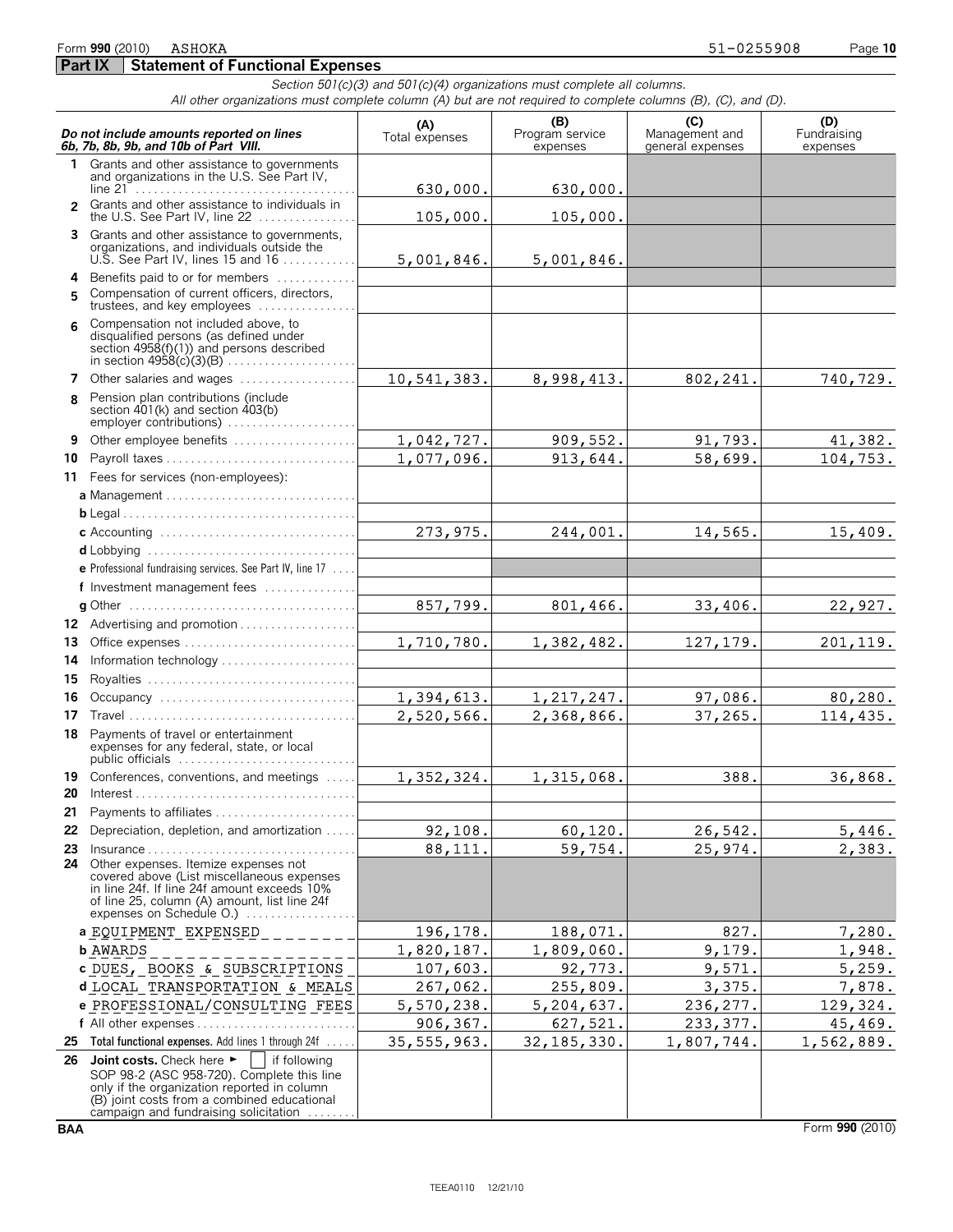#### Form **990** (2010) Page **11**

|                       | <b>Part X</b> | <b>Balance Sheet</b>                                                                                                                                                                                                                               |              |                          |                  |                    |
|-----------------------|---------------|----------------------------------------------------------------------------------------------------------------------------------------------------------------------------------------------------------------------------------------------------|--------------|--------------------------|------------------|--------------------|
|                       |               |                                                                                                                                                                                                                                                    |              | (A)<br>Beginning of year |                  | (B)<br>End of year |
|                       | 1             |                                                                                                                                                                                                                                                    |              | 1,089,222.               | $\mathbf{1}$     | 360,556.           |
|                       | 2             |                                                                                                                                                                                                                                                    |              | 16,734,726.              | $\boldsymbol{2}$ | 21, 285, 770.      |
|                       | 3             |                                                                                                                                                                                                                                                    |              | 30,980,971.              | 3                | 42,990,749.        |
|                       | 4             |                                                                                                                                                                                                                                                    |              |                          | 4                |                    |
|                       | 5             | Receivables from current and former officers, directors, trustees, key employees,<br>and highest compensated employees. Complete Part II of Schedule L                                                                                             |              |                          | 5                |                    |
|                       | 6             | Receivables from other disqualified persons (as defined under section 4958(f)(1)),<br>persons described in section 4958(c)(3)(B), and contributing employers and<br>sponsoring organizations of section 501(c)(9) voluntary employees' beneficiary |              |                          | 6                |                    |
|                       | 7             |                                                                                                                                                                                                                                                    |              |                          | $\overline{7}$   |                    |
| A<br>S<br>S<br>F<br>T | 8             |                                                                                                                                                                                                                                                    |              |                          | 8                |                    |
|                       | 9             |                                                                                                                                                                                                                                                    |              | 115,843.                 | 9                | 97,267.            |
|                       |               | 10a Land, buildings, and equipment: cost or other basis.                                                                                                                                                                                           | 965,387.     |                          |                  |                    |
|                       |               |                                                                                                                                                                                                                                                    | 808,379.     | $213, 455.$   10c        |                  | 157,008.           |
|                       | 11            |                                                                                                                                                                                                                                                    |              | 19,077,637.              | 11               | 20,381,918.        |
|                       | 12            |                                                                                                                                                                                                                                                    |              |                          | 12               |                    |
|                       | 13            | Investments - program-related. See Part IV, line 11                                                                                                                                                                                                |              |                          | 13               |                    |
|                       | 14            |                                                                                                                                                                                                                                                    |              |                          | 14               |                    |
|                       | 15            |                                                                                                                                                                                                                                                    |              | 501, 113.                | 15               | 254,644.           |
|                       | 16            |                                                                                                                                                                                                                                                    |              | 68,712,967.              | 16               | 85, 527, 912.      |
|                       | 17            |                                                                                                                                                                                                                                                    |              | 667,513.                 | 17               | 806,872.           |
|                       | 18            |                                                                                                                                                                                                                                                    |              | 14, 102, 943.            | 18               | 12,368,901.        |
|                       | 19            |                                                                                                                                                                                                                                                    |              |                          | 19               |                    |
|                       | 20            |                                                                                                                                                                                                                                                    |              |                          | 20               |                    |
| Å                     | 21            | Escrow or custodial account liability. Complete Part IV of Schedule D                                                                                                                                                                              |              |                          | 21               |                    |
| L<br>л.<br>т          | 22            | Payables to current and former officers, directors, trustees, key employees,<br>highest compensated employees, and disqualified persons. Complete Part II                                                                                          |              |                          |                  |                    |
| $\frac{E}{S}$         |               | of Schedule L                                                                                                                                                                                                                                      |              |                          | 22               |                    |
|                       | 23            | Secured mortgages and notes payable to unrelated third parties                                                                                                                                                                                     |              |                          | 23<br>24         |                    |
|                       | 24            | Unsecured notes and loans payable to unrelated third parties                                                                                                                                                                                       |              |                          | 25               |                    |
|                       | 25<br>26      |                                                                                                                                                                                                                                                    |              | 14,770,456.              | 26               |                    |
|                       |               | Organizations that follow SFAS 117, check here $\triangleright$ $\overline{X}$ and complete lines                                                                                                                                                  |              |                          |                  | 13, 175, 773.      |
| n<br>F                |               | 27 through 29 and lines 33 and 34.                                                                                                                                                                                                                 |              |                          |                  |                    |
|                       | 27            |                                                                                                                                                                                                                                                    |              | 132,657. 27              |                  | 183,516.           |
| A<br>S<br>S<br>T<br>S | 28            |                                                                                                                                                                                                                                                    |              | 34, 732, 217. 28         |                  | 51,786,705.        |
|                       | 29            |                                                                                                                                                                                                                                                    |              | 19,077,637.              | 29               | 20,381,918.        |
| $\mathsf{R}$          |               | Organizations that do not follow SFAS 117, check here ▶                                                                                                                                                                                            | and complete |                          |                  |                    |
|                       |               | lines 30 through 34.                                                                                                                                                                                                                               |              |                          |                  |                    |
| <b>PD</b><br>D        | 30            |                                                                                                                                                                                                                                                    |              |                          | 30               |                    |
|                       | 31            | Paid-in or capital surplus, or land, building, or equipment fund                                                                                                                                                                                   |              |                          | 31               |                    |
|                       | 32            | Retained earnings, endowment, accumulated income, or other funds                                                                                                                                                                                   |              |                          | 32               |                    |
| <b>BALANCES</b>       | 33            |                                                                                                                                                                                                                                                    |              | 53, 942, 511.            | 33               | 72, 352, 139.      |
|                       | 34            |                                                                                                                                                                                                                                                    |              | 68,712,967. 34           |                  | 85,527,912.        |

**BAA** Form **990** (2010)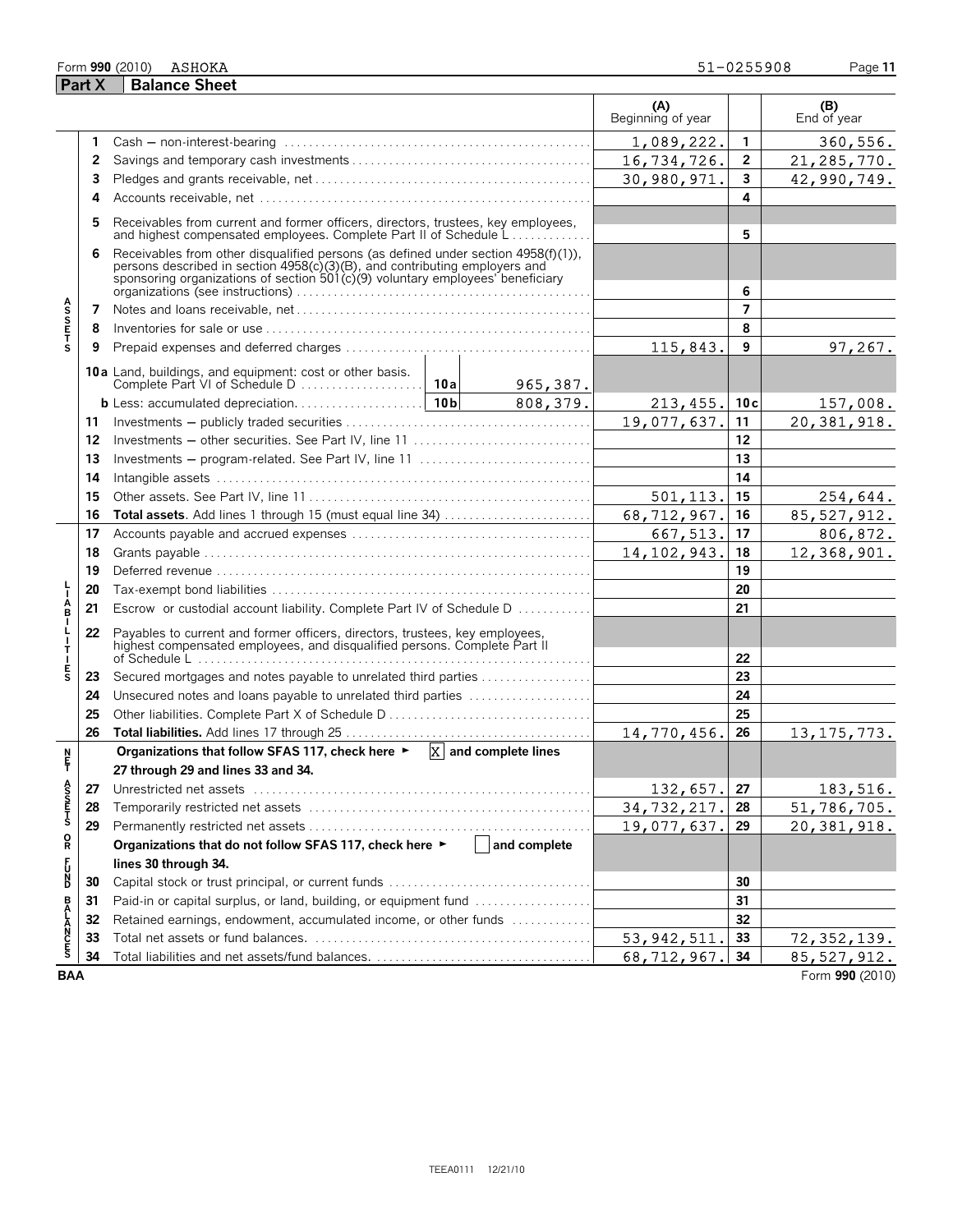| Form 990 (2010)<br>ASHOKA                                                                                                                                                                                                         | 51-0255908              |                |             | Page 12         |
|-----------------------------------------------------------------------------------------------------------------------------------------------------------------------------------------------------------------------------------|-------------------------|----------------|-------------|-----------------|
| <b>Reconciliation of Net Assets</b><br>Part XI                                                                                                                                                                                    |                         |                |             |                 |
|                                                                                                                                                                                                                                   |                         |                |             |                 |
|                                                                                                                                                                                                                                   |                         |                |             |                 |
|                                                                                                                                                                                                                                   |                         | 51, 522, 387.  |             |                 |
| 2                                                                                                                                                                                                                                 | $\overline{2}$          | 35, 555, 963.  |             |                 |
| 3                                                                                                                                                                                                                                 | $\overline{\mathbf{3}}$ | 15,966,424.    |             |                 |
| Net assets or fund balances at beginning of year (must equal Part X, line 33, column (A))<br>4                                                                                                                                    | $\overline{a}$          | 53, 942, 511.  |             |                 |
| 5                                                                                                                                                                                                                                 | 5                       |                |             | 2,443,204.      |
| Net assets or fund balances at end of year. Combine lines 3, 4, and 5 (must equal Part X, line 33,<br>6                                                                                                                           | - 6                     | 72,352,139.    |             |                 |
| <b>Financial Statements and Reporting</b><br><b>Part XII</b>                                                                                                                                                                      |                         |                |             |                 |
|                                                                                                                                                                                                                                   |                         |                |             |                 |
|                                                                                                                                                                                                                                   |                         |                | Yes         | No              |
| $X$ Accrual<br>1 Accounting method used to prepare the Form 990:<br>$\overline{\phantom{a}}$ Cash<br>Other                                                                                                                        |                         |                |             |                 |
| If the organization changed its method of accounting from a prior year or checked 'Other,' explain<br>in Schedule O.                                                                                                              |                         |                |             |                 |
| 2a Were the organization's financial statements compiled or reviewed by an independent accountant?                                                                                                                                |                         | 2a             |             | X               |
| <b>b</b> Were the organization's financial statements audited by an independent accountant?                                                                                                                                       |                         | 2 <sub>b</sub> | $\mathbf X$ |                 |
| c If 'Yes' to line 2a or 2b, does the organization have a committee that assumes responsibility for oversight of the audit,                                                                                                       |                         | 2c             | X           |                 |
| If the organization changed either its oversight process or selection process during the tax year, explain<br>in Schedule O.                                                                                                      |                         |                |             |                 |
| d If 'Yes' to line 2a or 2b, check a box below to indicate whether the financial statements for the year were issued on a                                                                                                         |                         |                |             |                 |
| $\mathbf{x}$<br><b>Both consolidated and separate basis</b><br>Consolidated basis<br>Separate basis                                                                                                                               |                         |                |             |                 |
| 3a As a result of a federal award, was the organization required to undergo an audit or audits as set forth in the Single                                                                                                         |                         | 3a             |             | X.              |
| <b>b</b> If 'Yes,' did the organization undergo the required audit or audits? If the organization did not undergo the required audit<br>or audits, explain why in Schedule O and describe any steps taken to undergo such audits. |                         | 3 <sub>b</sub> |             |                 |
| <b>BAA</b>                                                                                                                                                                                                                        |                         |                |             | Form 990 (2010) |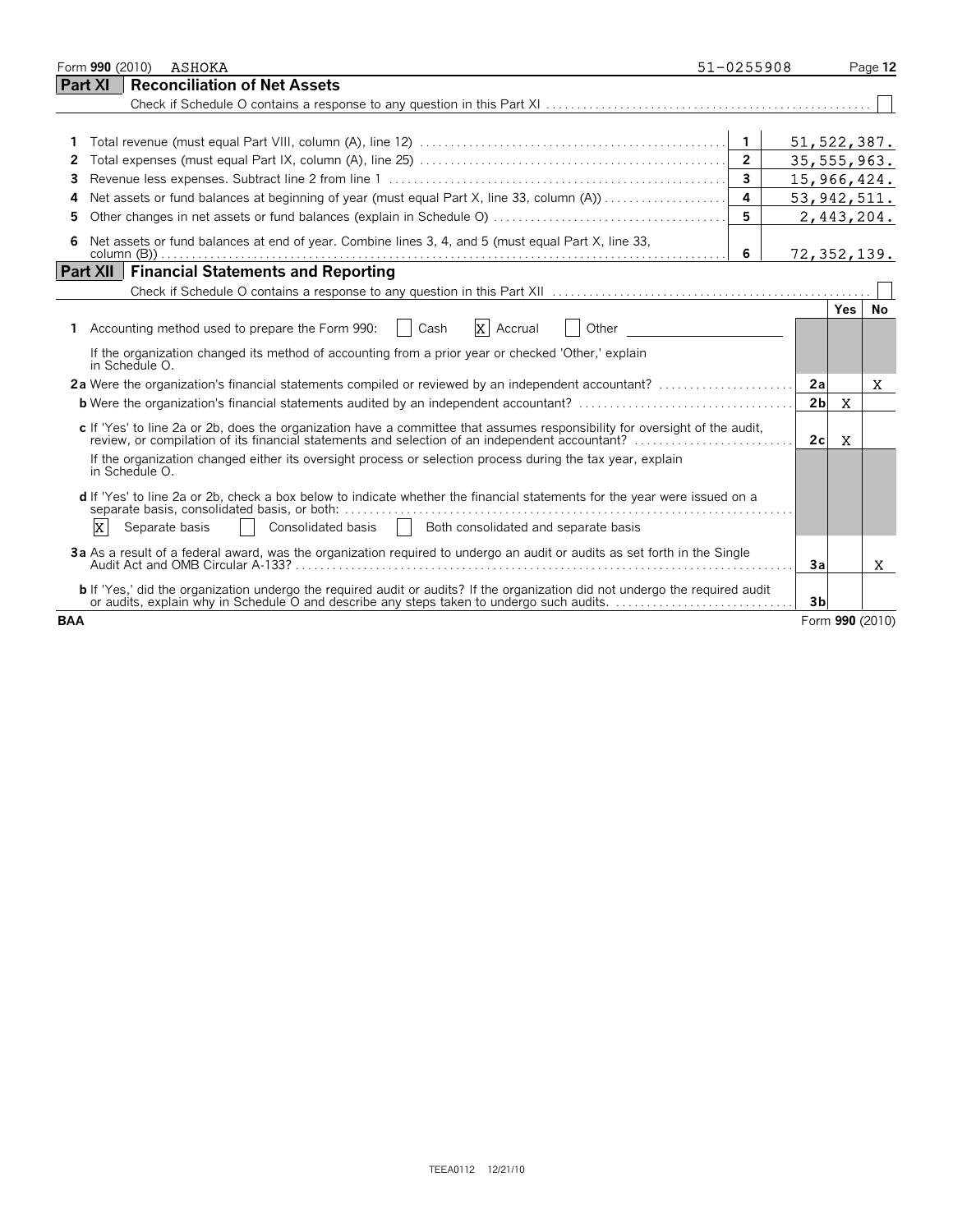| <b>SCHEDULE A</b>    |
|----------------------|
| (Form 990 or 990-EZ) |

## **(Form 990 or 990-EZ) Public Charity Status and Public Support**

**Complete if the organization is a section 501(c)(3) organization or a section 4947(a)(1) nonexempt charitable trust.**

| <b>Open to Public</b> |  |
|-----------------------|--|
| <b>Inspection</b>     |  |

| Department of the Treasury<br>Internal Revenue Service |  |  |  |  |
|--------------------------------------------------------|--|--|--|--|
| Name of the organization                               |  |  |  |  |
|                                                        |  |  |  |  |

| PQ<br>Internal Revenue Service | ► Attach to Form 990 or Form 990-EZ. ► See separate instructions. |  |
|--------------------------------|-------------------------------------------------------------------|--|
|--------------------------------|-------------------------------------------------------------------|--|

| Name of the organization                                                                                                                                                                                                                                                                                                                                                   |              |                                                                                                                 |                                    |                                                                                         |                                |                                           |                          |                                               | Employer identification number |     |     |
|----------------------------------------------------------------------------------------------------------------------------------------------------------------------------------------------------------------------------------------------------------------------------------------------------------------------------------------------------------------------------|--------------|-----------------------------------------------------------------------------------------------------------------|------------------------------------|-----------------------------------------------------------------------------------------|--------------------------------|-------------------------------------------|--------------------------|-----------------------------------------------|--------------------------------|-----|-----|
| ASHOKA                                                                                                                                                                                                                                                                                                                                                                     |              |                                                                                                                 |                                    |                                                                                         |                                |                                           |                          | 51-0255908                                    |                                |     |     |
| <b>Part I   Reason for Public Charity Status</b> (All organizations must complete this part.) See instructions.                                                                                                                                                                                                                                                            |              |                                                                                                                 |                                    |                                                                                         |                                |                                           |                          |                                               |                                |     |     |
| The organization is not a private foundation because it is: (For lines 1 through 11, check only one box.)                                                                                                                                                                                                                                                                  |              |                                                                                                                 |                                    |                                                                                         |                                |                                           |                          |                                               |                                |     |     |
| A church, convention of churches or association of churches described in <b>section 170(b)(1)(A)(i).</b><br>1                                                                                                                                                                                                                                                              |              |                                                                                                                 |                                    |                                                                                         |                                |                                           |                          |                                               |                                |     |     |
| A school described in section 170(b)(1)(A)(ii). (Attach Schedule E.)<br>2                                                                                                                                                                                                                                                                                                  |              |                                                                                                                 |                                    |                                                                                         |                                |                                           |                          |                                               |                                |     |     |
| 3<br>A hospital or a cooperative hospital service organization described in section 170(b)(1)(A)(iii).                                                                                                                                                                                                                                                                     |              |                                                                                                                 |                                    |                                                                                         |                                |                                           |                          |                                               |                                |     |     |
| A medical research organization operated in conjunction with a hospital described in section 170(b)(1)(A)(iii). Enter the hospital's<br>4                                                                                                                                                                                                                                  |              |                                                                                                                 |                                    |                                                                                         |                                |                                           |                          |                                               |                                |     |     |
| name, city, and state:                                                                                                                                                                                                                                                                                                                                                     |              |                                                                                                                 |                                    |                                                                                         |                                |                                           |                          |                                               |                                |     |     |
| An organization operated for the benefit of a college or university owned or operated by a governmental unit described in section<br>5<br>170(b)(1)(A)(iv). (Complete Part II.)                                                                                                                                                                                            |              |                                                                                                                 |                                    |                                                                                         |                                |                                           |                          |                                               |                                |     |     |
| A federal, state, or local government or governmental unit described in <b>section 170(b)(1)(A)(v).</b><br>6<br>7<br>An organization that normally receives a substantial part of its support from a governmental unit or from the general public described<br>lx                                                                                                          |              |                                                                                                                 |                                    |                                                                                         |                                |                                           |                          |                                               |                                |     |     |
| in section 170(b)(1)(A)(vi). (Complete Part II.)<br>A community trust described in section 170(b)(1)(A)(vi). (Complete Part II.)<br>8                                                                                                                                                                                                                                      |              |                                                                                                                 |                                    |                                                                                         |                                |                                           |                          |                                               |                                |     |     |
| An organization that normally receives: (1) more than 33-1/3% of its support from contributions, membership fees, and gross receipts<br>9                                                                                                                                                                                                                                  |              |                                                                                                                 |                                    |                                                                                         |                                |                                           |                          |                                               |                                |     |     |
| from activities related to its exempt functions – subject to certain exceptions, and (2) no more than 33-1/3% of its support from gross<br>investment income and unrelated business taxable income (less section 511 tax) from businesses acquired by the organization after<br>June 30, 1975. See section 509(a)(2). (Complete Part III.)                                 |              |                                                                                                                 |                                    |                                                                                         |                                |                                           |                          |                                               |                                |     |     |
| An organization organized and operated exclusively to test for public safety. See section 509(a)(4).<br>10                                                                                                                                                                                                                                                                 |              |                                                                                                                 |                                    |                                                                                         |                                |                                           |                          |                                               |                                |     |     |
| An organization organized and operated exclusively for the benefit of, to perform the functions of, or carry out the purposes of one or<br>11<br>more publicly supported organizations described in section 509(a)(1) or section 509(a)(2). See section 509(a)(3). Check the box that<br>describes the type of supporting organization and complete lines 11e through 11h. |              |                                                                                                                 |                                    |                                                                                         |                                |                                           |                          |                                               |                                |     |     |
| Type I<br>a l                                                                                                                                                                                                                                                                                                                                                              | Type II<br>b | $c \mid$                                                                                                        | Type III - Functionally integrated |                                                                                         |                                |                                           |                          | dl                                            | Type $III - Other$             |     |     |
| By checking this box, I certify that the organization is not controlled directly or indirectly by one or more disqualified persons<br>e<br>other than foundation managers and other than one or more publicly supported organizations described in section 509(a)(1) or<br>section 509(a)(2).                                                                              |              |                                                                                                                 |                                    |                                                                                         |                                |                                           |                          |                                               |                                |     |     |
| If the organization received a written determination from the IRS that is a Type I, Type II or Type III supporting organization,<br>f                                                                                                                                                                                                                                      |              |                                                                                                                 |                                    |                                                                                         |                                |                                           |                          |                                               |                                |     |     |
| Since August 17, 2006, has the organization accepted any gift or contribution from any of the following persons?<br>g                                                                                                                                                                                                                                                      |              |                                                                                                                 |                                    |                                                                                         |                                |                                           |                          |                                               |                                |     |     |
|                                                                                                                                                                                                                                                                                                                                                                            |              |                                                                                                                 |                                    |                                                                                         |                                |                                           |                          |                                               |                                | Yes | No. |
| (i)                                                                                                                                                                                                                                                                                                                                                                        |              | A person who directly or indirectly controls, either alone or together with persons described in (ii) and (iii) |                                    |                                                                                         |                                |                                           |                          |                                               | 11 g (i)                       |     |     |
| (i)                                                                                                                                                                                                                                                                                                                                                                        |              |                                                                                                                 |                                    |                                                                                         |                                |                                           |                          |                                               | 11 g (ii)                      |     |     |
| (iii)                                                                                                                                                                                                                                                                                                                                                                      |              |                                                                                                                 |                                    |                                                                                         |                                |                                           |                          |                                               | 11 g (iii)                     |     |     |
| Provide the following information about the supported organization(s).<br>h                                                                                                                                                                                                                                                                                                |              |                                                                                                                 |                                    |                                                                                         |                                |                                           |                          |                                               |                                |     |     |
| (i) Name of supported<br>organization                                                                                                                                                                                                                                                                                                                                      | $(ii)$ $EIN$ | (iii) Type of organization<br>(described on lines 1-9<br>above or IRC section<br>(see instructions))            |                                    | $(iv)$ is the<br>organization in<br>column (i) listed in<br>your governing<br>document? | column (i) of<br>your support? | (v) Did you notify<br>the organization in | organization in<br>U.S.? | (vi) is the<br>column (i)<br>organized in the | (vii) Amount of support        |     |     |
|                                                                                                                                                                                                                                                                                                                                                                            |              |                                                                                                                 | Yes                                | No                                                                                      | Yes                            | No                                        | Yes                      | No                                            |                                |     |     |
| <u>(A)</u>                                                                                                                                                                                                                                                                                                                                                                 |              |                                                                                                                 |                                    |                                                                                         |                                |                                           |                          |                                               |                                |     |     |
|                                                                                                                                                                                                                                                                                                                                                                            |              |                                                                                                                 |                                    |                                                                                         |                                |                                           |                          |                                               |                                |     |     |
| (B)                                                                                                                                                                                                                                                                                                                                                                        |              |                                                                                                                 |                                    |                                                                                         |                                |                                           |                          |                                               |                                |     |     |
| (C)                                                                                                                                                                                                                                                                                                                                                                        |              |                                                                                                                 |                                    |                                                                                         |                                |                                           |                          |                                               |                                |     |     |
| (D)                                                                                                                                                                                                                                                                                                                                                                        |              |                                                                                                                 |                                    |                                                                                         |                                |                                           |                          |                                               |                                |     |     |
|                                                                                                                                                                                                                                                                                                                                                                            |              |                                                                                                                 |                                    |                                                                                         |                                |                                           |                          |                                               |                                |     |     |
| (E)                                                                                                                                                                                                                                                                                                                                                                        |              |                                                                                                                 |                                    |                                                                                         |                                |                                           |                          |                                               |                                |     |     |
| <b>Total</b>                                                                                                                                                                                                                                                                                                                                                               |              |                                                                                                                 |                                    |                                                                                         |                                |                                           |                          |                                               |                                |     |     |

**BAA For Paperwork Reduction Act Notice, see the Instructions for Form 990 or 990-EZ.** Schedule **A** (Form 990 or 990-EZ) 2010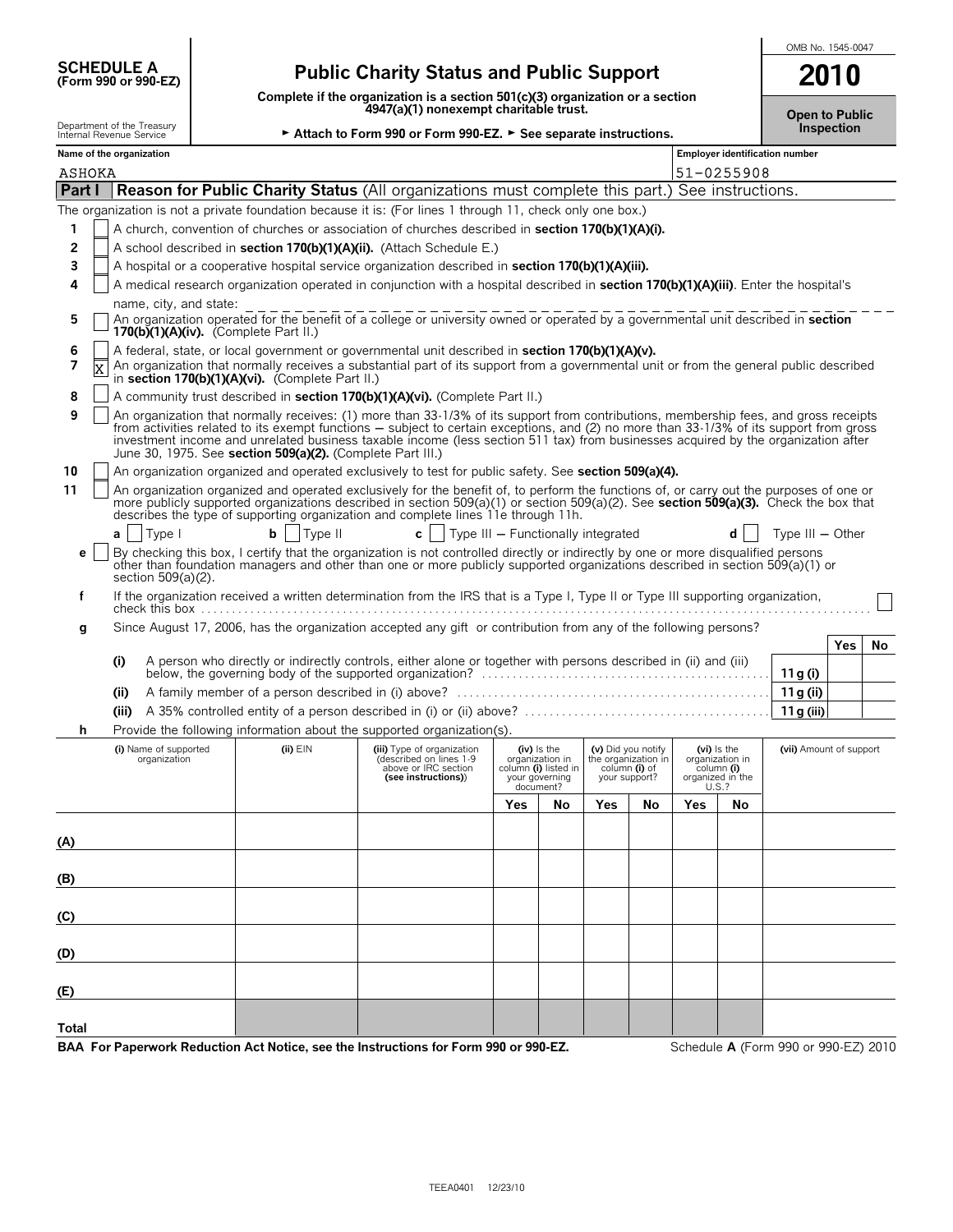| <u>Part II Support Schedule for Organizations Described in Sections 170(b)(1)(A)(iv) and 170(b)(1)(A)(vi)</u> |  |
|---------------------------------------------------------------------------------------------------------------|--|
|---------------------------------------------------------------------------------------------------------------|--|

(Complete only if you checked the box on line 5, 7, or 8 of Part I or if the organization failed to qualify under Part III. If the organization fails to qualify under the tests listed below, please complete Part III.)

|            | <b>Section A. Public Support</b>                                                                                                                                                                                                                                                                                                                                                                                   |                                                                  |          |            |            |           |                                                                                                                     |
|------------|--------------------------------------------------------------------------------------------------------------------------------------------------------------------------------------------------------------------------------------------------------------------------------------------------------------------------------------------------------------------------------------------------------------------|------------------------------------------------------------------|----------|------------|------------|-----------|---------------------------------------------------------------------------------------------------------------------|
|            | Calendar year (or fiscal year<br>beginning in) $\rightarrow$                                                                                                                                                                                                                                                                                                                                                       | (a) 2006                                                         | (b) 2007 | $(c)$ 2008 | $(d)$ 2009 | (e) 2010  | (f) Total                                                                                                           |
| 1.         | Gifts, grants, contributions, and<br>membership fees received. (Do<br>not include 'unusual grants.')                                                                                                                                                                                                                                                                                                               |                                                                  |          |            |            |           | $\left 30,044,770.\right 35,407,398.\right 33,991,266.\left 24,813,865.\right 50,941,528.\left 175,198,827.\right $ |
|            | 2 Tax revenues levied for the<br>organization's benefit and<br>either paid to it or expended<br>on its behalf                                                                                                                                                                                                                                                                                                      |                                                                  |          |            |            |           |                                                                                                                     |
| 3.         | The value of services or<br>facilities furnished by a<br>governmental unit to the<br>organization without charge                                                                                                                                                                                                                                                                                                   |                                                                  |          |            |            |           |                                                                                                                     |
| 4          | Total. Add lines 1 through 3                                                                                                                                                                                                                                                                                                                                                                                       |                                                                  |          |            |            |           | 30,044,770. 35,407,398. 33,991,266. 24,813,865. 50,941,528. 175,198,827.                                            |
| 5.         | The portion of total<br>contributions by each person<br>(other than a governmental<br>unit or publicly supported<br>organization) included on line 1<br>that exceeds 2% of the amount<br>shown on line 11, column (f)                                                                                                                                                                                              |                                                                  |          |            |            |           | 34,077,232.                                                                                                         |
|            | 6 Public support. Subtract line 5<br>from line $4$                                                                                                                                                                                                                                                                                                                                                                 |                                                                  |          |            |            |           | 141,121,595.                                                                                                        |
|            | <b>Section B. Total Support</b>                                                                                                                                                                                                                                                                                                                                                                                    |                                                                  |          |            |            |           |                                                                                                                     |
|            | Calendar year (or fiscal year<br>beginning in) $\rightarrow$                                                                                                                                                                                                                                                                                                                                                       | (a) 2006                                                         | (b) 2007 | $(c)$ 2008 | $(d)$ 2009 | (e) 2010  | (f) Total                                                                                                           |
|            | <b>7</b> Amounts from line $4 \ldots \ldots$                                                                                                                                                                                                                                                                                                                                                                       |                                                                  |          |            |            |           | 30,044,770. 35,407,398. 33,991,266. 24,813,865. 50,941,528. 175,198,827.                                            |
| 8          | Gross income from interest,<br>dividends, payments received<br>on securities loans, rents,<br>royalties and income from<br>similar sources                                                                                                                                                                                                                                                                         | $\vert 1, 777, 139. \vert 1, 732, 104. \vert 1, 189, 113. \vert$ |          |            | 468,893.   | 568, 147. | 5,735,396.                                                                                                          |
| 9          | Net income from unrelated<br>business activities, whether or<br>not the business is regularly<br>carried on                                                                                                                                                                                                                                                                                                        |                                                                  |          |            |            |           |                                                                                                                     |
|            | 10 Other income. Do not include<br>gain or loss from the sale of<br>capital assets (Explain in<br>Part IV.) $\ldots \ldots \ldots \ldots \ldots \ldots$                                                                                                                                                                                                                                                            | 109,891.                                                         | 57,240.  | 15,517.    | 2,964.     | 11,532.   | 197, 144.                                                                                                           |
|            | 11 Total support. Add lines 7<br>through $10$                                                                                                                                                                                                                                                                                                                                                                      |                                                                  |          |            |            |           | 181, 131, 367.                                                                                                      |
|            |                                                                                                                                                                                                                                                                                                                                                                                                                    |                                                                  |          |            |            | 12        |                                                                                                                     |
|            | 13 First five years. If the Form 990 is for the organization's first, second, third, fourth, or fifth tax year as a section 501(c)(3)<br>organization, check this box and stop here in the contract of the contract of the contract of the contract of the contract of the contract of the contract of the contract of the contract of the contract of the contract of                                             |                                                                  |          |            |            |           |                                                                                                                     |
|            | Section C. Computation of Public Support Percentage                                                                                                                                                                                                                                                                                                                                                                |                                                                  |          |            |            |           |                                                                                                                     |
| 15         |                                                                                                                                                                                                                                                                                                                                                                                                                    |                                                                  |          |            |            | 15        | 77.91%<br>76.46%                                                                                                    |
|            |                                                                                                                                                                                                                                                                                                                                                                                                                    |                                                                  |          |            |            |           |                                                                                                                     |
|            | 16a 33-1/3% support test - 2010. If the organization did not check the box on line 13, and the line 14 is 33-1/3% or more, check this box                                                                                                                                                                                                                                                                          |                                                                  |          |            |            |           | $\vert x \vert$                                                                                                     |
|            | <b>b 33-1/3% support test - 2009.</b> If the organization did not check a box on line 13 or 16a, and line 15 is 33-1/3% or more, check this box                                                                                                                                                                                                                                                                    |                                                                  |          |            |            |           |                                                                                                                     |
|            | 17a 10%-facts-and-circumstances test - 2010. If the organization did not check a box on line 13, 16a, or 16b, and line 14 is 10%<br>or more, and if the organization meets the 'facts-and-circumstances' test, check this box and <b>stop here.</b> Explain in Part IV how<br>the organization meets the 'facts-and-circumstances' test. The organization qualifies as a publicly supported organization           |                                                                  |          |            |            |           |                                                                                                                     |
|            | <b>b 10%-facts-and-circumstances test - 2009.</b> If the organization did not check a box on line 13, 16a, 16b, or 17a, and line 15 is 10%<br>or more, and if the organization meets the 'facts-and-circumstances' test, check this box and <b>stop here.</b> Explain in Part IV how the<br>organization meets the 'facts-and-circumstances' test. The organization qualifies as a publicly supported organization |                                                                  |          |            |            |           |                                                                                                                     |
|            | 18 Private foundation. If the organization did not check a box on line 13, 16a, 16b, 17a, or 17b, check this box and see instructions                                                                                                                                                                                                                                                                              |                                                                  |          |            |            |           |                                                                                                                     |
| <b>BAA</b> |                                                                                                                                                                                                                                                                                                                                                                                                                    |                                                                  |          |            |            |           | Schedule A (Form 990 or 990-EZ) 2010                                                                                |

51-0255908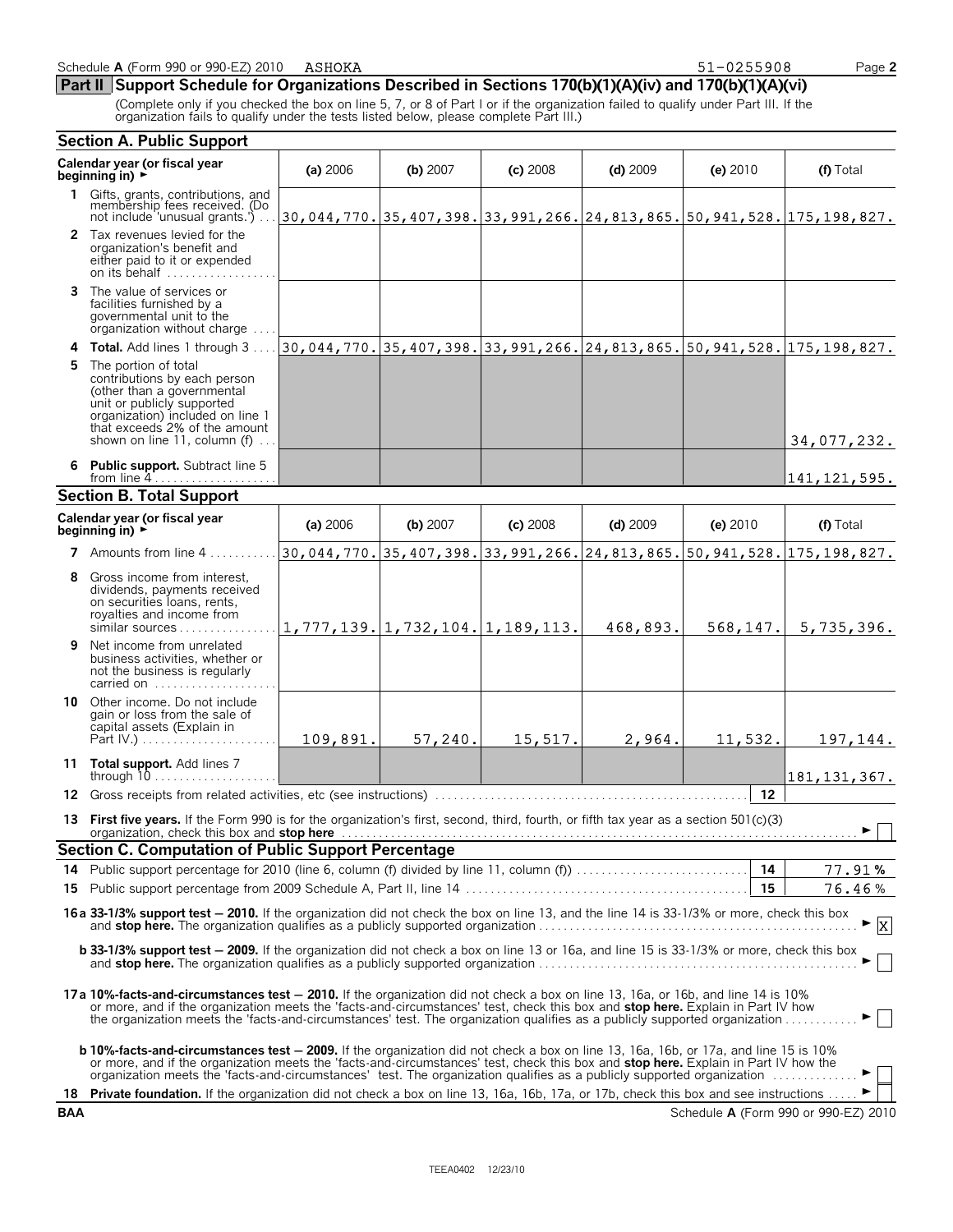### **Part III** Support Schedule for Organizations Described in Section 509(a)(2)

(Complete only if you checked the box on line 9 of Part I or if the organization failed to qualify under Part II. If the organization fails to qualify under the tests listed below, please complete Part II.)

|     | <b>Section A. Public Support</b>                                                                                                                                                                                                                                             |          |          |            |            |            |    |              |
|-----|------------------------------------------------------------------------------------------------------------------------------------------------------------------------------------------------------------------------------------------------------------------------------|----------|----------|------------|------------|------------|----|--------------|
|     | Calendar year (or fiscal yr beginning in) $\blacktriangleright$                                                                                                                                                                                                              | (a) 2006 | (b) 2007 | $(c)$ 2008 | $(d)$ 2009 | (e) 2010   |    | (f) Total    |
|     | 1 Gifts, grants, contributions<br>and membership fees<br>received. (Do not include<br>any 'unusual grants.') $\ldots$ .                                                                                                                                                      |          |          |            |            |            |    |              |
|     | 2 Gross receipts from admis-<br>sions, merchandise sold or<br>services performed, or facilities<br>furnished in any activity that is<br>related to the organization's<br>$tax\text{-}exempt$ purpose $\ldots \ldots \ldots$                                                  |          |          |            |            |            |    |              |
| 3   | Gross receipts from activities<br>that are not an unrelated trade<br>or business under section 513.                                                                                                                                                                          |          |          |            |            |            |    |              |
| 4   | Tax revenues levied for the<br>organization's benefit and<br>either paid to or expended on<br>its behalf $\ldots, \ldots, \ldots, \ldots, \ldots$                                                                                                                            |          |          |            |            |            |    |              |
| 5   | The value of services or<br>facilities furnished by a<br>governmental unit to the<br>organization without charge                                                                                                                                                             |          |          |            |            |            |    |              |
|     | <b>6 Total.</b> Add lines 1 through 5<br><b>7a</b> Amounts included on lines 1,<br>2, and 3 received from<br>disqualified persons                                                                                                                                            |          |          |            |            |            |    |              |
|     | <b>b</b> Amounts included on lines 2<br>and 3 received from other than<br>disqualified persons that<br>exceed the greater of \$5,000 or<br>1% of the amount on line 13<br>for the year $\dots\dots\dots\dots\dots\dots\dots$                                                 |          |          |            |            |            |    |              |
|     | c Add lines 7a and 7b $\dots$                                                                                                                                                                                                                                                |          |          |            |            |            |    |              |
|     | 8 Public support (Subtract line<br>7c from line 6.)                                                                                                                                                                                                                          |          |          |            |            |            |    |              |
|     | <b>Section B. Total Support</b>                                                                                                                                                                                                                                              |          |          |            |            |            |    |              |
|     | Calendar year (or fiscal yr beginning in) ►                                                                                                                                                                                                                                  | (a) 2006 | (b) 2007 | $(c)$ 2008 | $(d)$ 2009 | $(e)$ 2010 |    | (f) Total    |
|     | <b>9</b> Amounts from line 6                                                                                                                                                                                                                                                 |          |          |            |            |            |    |              |
|     | 10 a Gross income from interest,<br>dividends, payments received<br>on securities loans, rents,<br>royalties and income from<br>similar sources<br><b>b</b> Unrelated business taxable<br>income (less section 511<br>taxes) from businesses<br>acquired after June 30, 1975 |          |          |            |            |            |    |              |
|     | c Add lines 10a and $10b$<br>11 Net income from unrelated business<br>activities not included in line 10b,<br>whether or not the business is<br>requiarly carried on $\dots\dots$                                                                                            |          |          |            |            |            |    |              |
|     | 12 Other income. Do not include<br>gain or loss from the sale of<br>capital assets (Explain in                                                                                                                                                                               |          |          |            |            |            |    |              |
| 13. | <b>Total support.</b> (Add Ins 9, 10c, 11, and 12.)                                                                                                                                                                                                                          |          |          |            |            |            |    |              |
|     |                                                                                                                                                                                                                                                                              |          |          |            |            |            |    |              |
|     | <b>Section C. Computation of Public Support Percentage</b>                                                                                                                                                                                                                   |          |          |            |            |            |    |              |
|     | 15 Public support percentage for 2010 (line 8, column (f) divided by line 13, column (f)                                                                                                                                                                                     |          |          |            |            |            | 15 | နွ           |
|     |                                                                                                                                                                                                                                                                              |          |          |            |            |            | 16 | $\mathbf{s}$ |
|     | Section D. Computation of Investment Income Percentage                                                                                                                                                                                                                       |          |          |            |            |            |    |              |
| 17  | Investment income percentage for 2010 (line 10c, column (f) divided by line 13, column (f)                                                                                                                                                                                   |          |          |            |            |            | 17 | နွ           |
| 18. |                                                                                                                                                                                                                                                                              |          |          |            |            |            | 18 | နွ           |
|     | 19 a 33-1/3% support tests - 2010. If the organization did not check the box on line 14, and line 15 is more than 33-1/3%, and line 17<br>is not more than 33-1/3%, check this box and stop here. The organization qualifies as a publicly supported organization            |          |          |            |            |            |    |              |
|     | <b>b 33-1/3% support tests - 2009.</b> If the organization did not check a box on line 14 or line 19a, and line 16 is more than 33-1/3%, and line 18 is not more than 33-1/3%, check this box and <b>stop here.</b> The organization qua                                     |          |          |            |            |            |    |              |
|     | 20 Private foundation. If the organization did not check a box on line 14, 19a, or 19b, check this box and see instructions                                                                                                                                                  |          |          |            |            |            |    |              |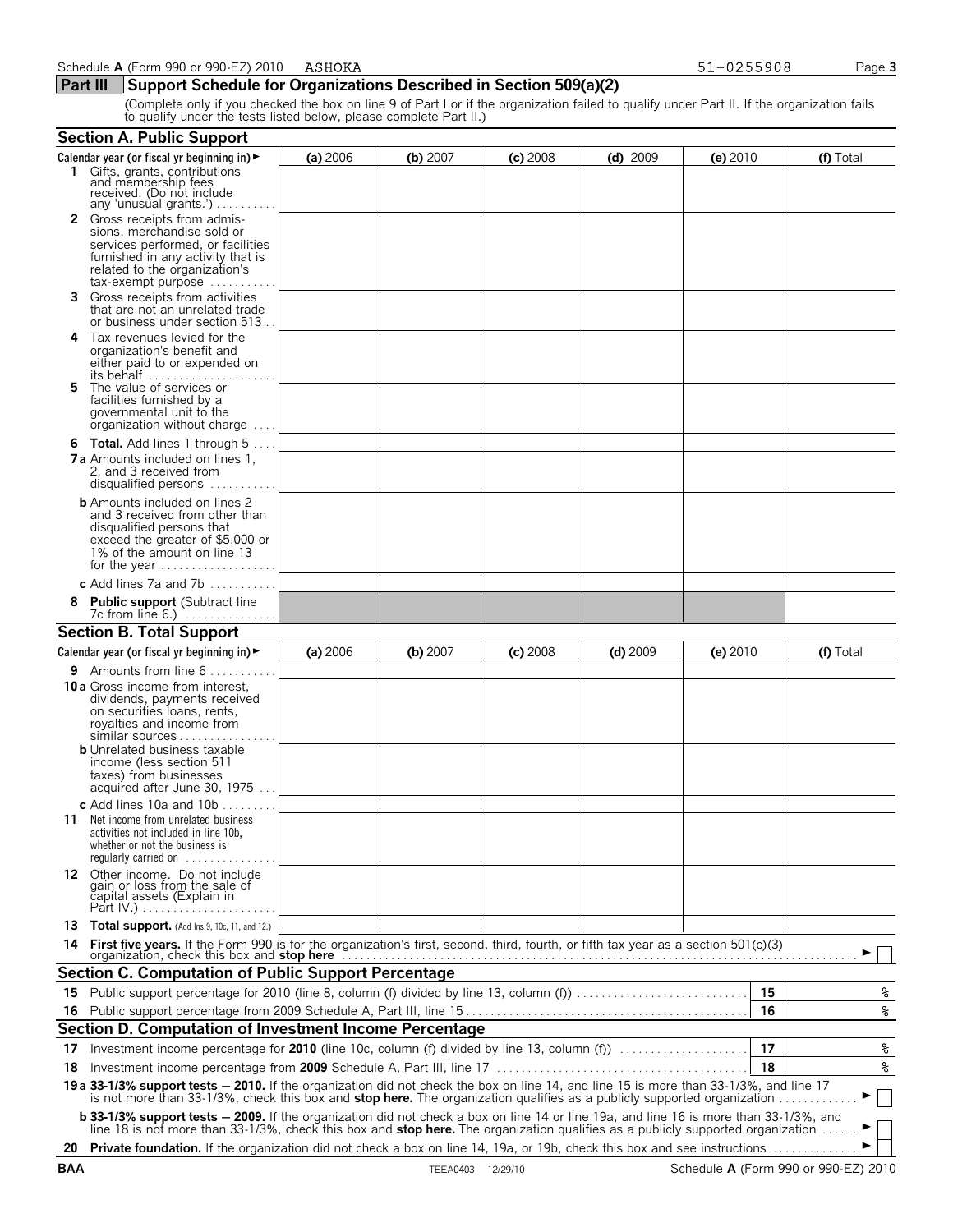| Schedule A (Form 990 or 990-EZ) 2010 ASHOKA                                                                                                                                                                                                          | 51-0255908<br>Page 4 |
|------------------------------------------------------------------------------------------------------------------------------------------------------------------------------------------------------------------------------------------------------|----------------------|
| Supplemental Information. Complete this part to provide the explanations required by Part II, line 10;<br>Part II, line 17a or 17b; and Part III, line 12. Also complete this part for any additional information.<br>Part IV<br>(See instructions). |                      |
|                                                                                                                                                                                                                                                      |                      |
|                                                                                                                                                                                                                                                      |                      |
|                                                                                                                                                                                                                                                      |                      |
|                                                                                                                                                                                                                                                      |                      |
|                                                                                                                                                                                                                                                      |                      |
| 2010: 11532.                                                                                                                                                                                                                                         |                      |
|                                                                                                                                                                                                                                                      |                      |
|                                                                                                                                                                                                                                                      |                      |
|                                                                                                                                                                                                                                                      |                      |
|                                                                                                                                                                                                                                                      |                      |
|                                                                                                                                                                                                                                                      |                      |
|                                                                                                                                                                                                                                                      |                      |
|                                                                                                                                                                                                                                                      |                      |
|                                                                                                                                                                                                                                                      |                      |
|                                                                                                                                                                                                                                                      |                      |
|                                                                                                                                                                                                                                                      |                      |
|                                                                                                                                                                                                                                                      |                      |
|                                                                                                                                                                                                                                                      |                      |
|                                                                                                                                                                                                                                                      |                      |
|                                                                                                                                                                                                                                                      |                      |
|                                                                                                                                                                                                                                                      |                      |
|                                                                                                                                                                                                                                                      |                      |
|                                                                                                                                                                                                                                                      |                      |
|                                                                                                                                                                                                                                                      |                      |
|                                                                                                                                                                                                                                                      |                      |
|                                                                                                                                                                                                                                                      |                      |
|                                                                                                                                                                                                                                                      |                      |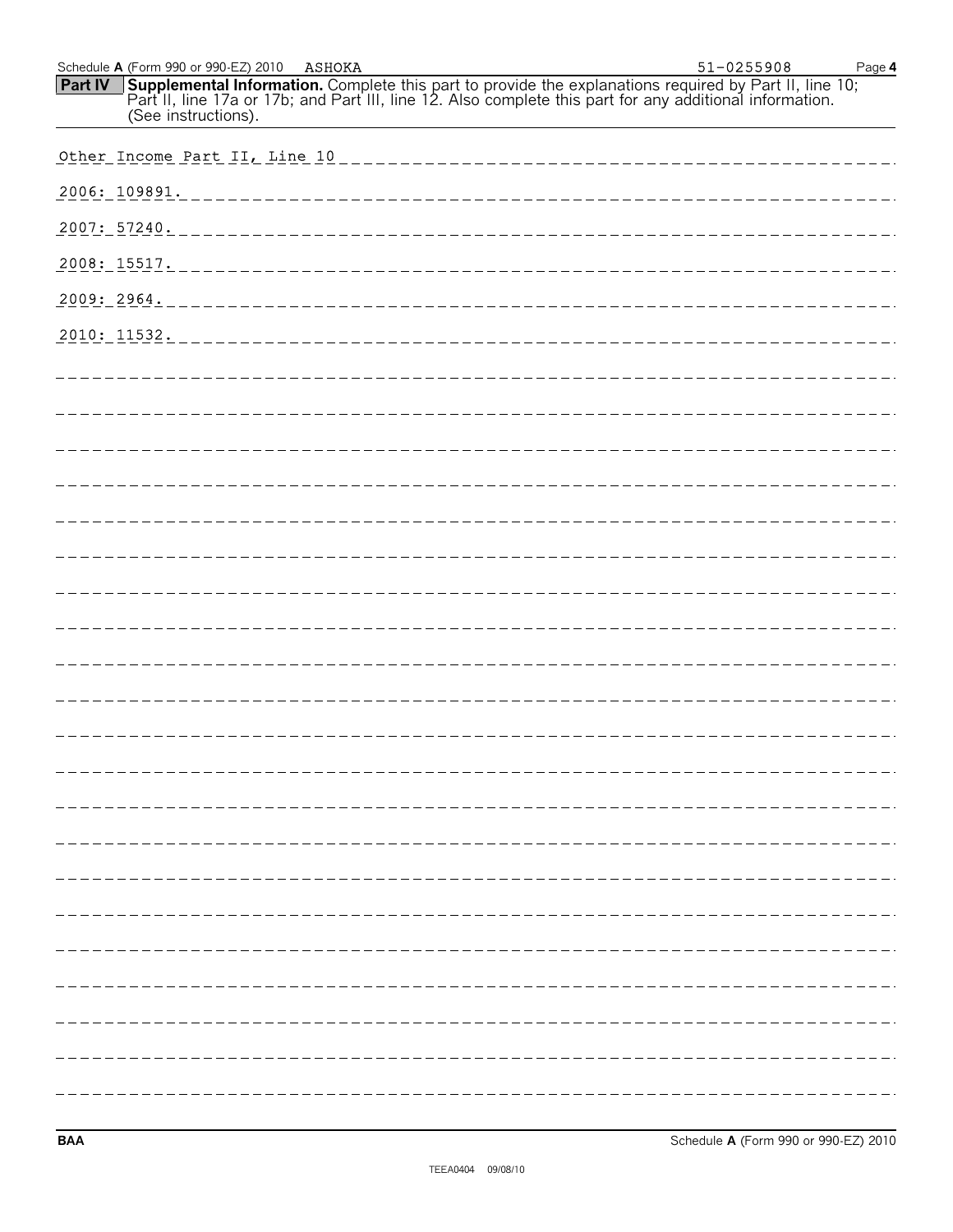# **SCHEDULE D and the set of the set of the set of the set of the set of the set of the set of the set of the set of the set of the set of the set of the set of the set of the set of the set of the set of the set of the se**

Department of the Treasury Internal Revenue Service

# **(Form 990) Supplemental Financial Statements 2010**

► Complete if the organization answered 'Yes,' to Form 990, **Part IV, lines 6, 7, 8, 9, 10, 11, or 12.** ► Attach to Form 990. ► See separate instructions.

|  | OMB No. 1545-0047 |
|--|-------------------|
|  |                   |

**Open to Public**

**Inspection Name of the organization** 

|        | ASHOKA                                                                                                                                                                                                                                                                                                                                                                                        |                         |                                                     | 51-0255908                      |
|--------|-----------------------------------------------------------------------------------------------------------------------------------------------------------------------------------------------------------------------------------------------------------------------------------------------------------------------------------------------------------------------------------------------|-------------------------|-----------------------------------------------------|---------------------------------|
| Part I | Organizations Maintaining Donor Advised Funds or Other Similar Funds or Accounts. Complete if                                                                                                                                                                                                                                                                                                 |                         |                                                     |                                 |
|        | the organization answered 'Yes' to Form 990, Part IV, line 6.                                                                                                                                                                                                                                                                                                                                 |                         |                                                     |                                 |
|        |                                                                                                                                                                                                                                                                                                                                                                                               | (a) Donor advised funds |                                                     | (b) Funds and other accounts    |
| 1      | Total number at end of year                                                                                                                                                                                                                                                                                                                                                                   |                         |                                                     |                                 |
| 2      | Aggregate contributions to (during year)                                                                                                                                                                                                                                                                                                                                                      |                         |                                                     |                                 |
| 3      |                                                                                                                                                                                                                                                                                                                                                                                               |                         |                                                     |                                 |
|        | Aggregate value at end of year $\dots\dots\dots\dots$                                                                                                                                                                                                                                                                                                                                         |                         |                                                     |                                 |
| 5      | Did the organization inform all donors and donor advisors in writing that the assets held in donor advised                                                                                                                                                                                                                                                                                    |                         |                                                     | No                              |
| 6      | Did the organization inform all grantees, donors, and donor advisors in writing that grant funds can be<br>used only for charitable purposes and not for the benefit of the donor or donor advisor, or for any other                                                                                                                                                                          |                         |                                                     | Yes<br>No                       |
|        | <b>Part II   Conservation Easements.</b> Complete if the organization answered 'Yes' to Form 990, Part IV, line 7.                                                                                                                                                                                                                                                                            |                         |                                                     |                                 |
| 1.     | Purpose(s) of conservation easements held by the organization (check all that apply).                                                                                                                                                                                                                                                                                                         |                         |                                                     |                                 |
|        | Preservation of land for public use (e.g., recreation or education)                                                                                                                                                                                                                                                                                                                           |                         | Preservation of an historically important land area |                                 |
|        | Protection of natural habitat                                                                                                                                                                                                                                                                                                                                                                 |                         | Preservation of a certified historic structure      |                                 |
|        | Preservation of open space                                                                                                                                                                                                                                                                                                                                                                    |                         |                                                     |                                 |
| 2      | Complete lines 2a through 2d if the organization held a qualified conservation contribution in the form of a conservation easement on the<br>last day of the tax year.                                                                                                                                                                                                                        |                         |                                                     |                                 |
|        |                                                                                                                                                                                                                                                                                                                                                                                               |                         |                                                     | Held at the End of the Tax Year |
|        |                                                                                                                                                                                                                                                                                                                                                                                               |                         | 2a                                                  |                                 |
|        |                                                                                                                                                                                                                                                                                                                                                                                               |                         | 2 <sub>b</sub>                                      |                                 |
|        | <b>c</b> Number of conservation easements on a certified historic structure included in (a) $\dots\dots\dots\dots$                                                                                                                                                                                                                                                                            |                         | 2c                                                  |                                 |
|        | d Number of conservation easements included in (c) acquired after 8/17/06, and not on a historic                                                                                                                                                                                                                                                                                              |                         | 2d                                                  |                                 |
| 3      | Number of conservation easements modified, transferred, released, extinguished, or terminated by the organization during the<br>tax year $\blacktriangleright$                                                                                                                                                                                                                                |                         |                                                     |                                 |
|        | Number of states where property subject to conservation easement is located ►                                                                                                                                                                                                                                                                                                                 |                         |                                                     |                                 |
| 5      |                                                                                                                                                                                                                                                                                                                                                                                               |                         |                                                     | Yes<br>No                       |
| 6      | Staff and volunteer hours devoted to monitoring, inspecting, and enforcing conservation easements during the year<br>٠                                                                                                                                                                                                                                                                        |                         |                                                     |                                 |
| 7      | Amount of expenses incurred in monitoring, inspecting, and enforcing conservation easements during the year<br>►\$                                                                                                                                                                                                                                                                            |                         |                                                     |                                 |
|        | Does each conservation easement reported on line 2(d) above satisfy the requirements of section                                                                                                                                                                                                                                                                                               |                         |                                                     | Yes<br>No                       |
| 9      | In Part XIV, describe how the organization reports conservation easements in its revenue and expense statement, and balance sheet, and<br>include, if applicable, the text of the footnote to the organization's financial statements that describes the organization's accounting for<br>conservation easements.                                                                             |                         |                                                     |                                 |
|        | Part III   Organizations Maintaining Collections of Art, Historical Treasures, or Other Similar Assets.<br>Complete if the organization answered 'Yes' to Form 990, Part IV, line 8.                                                                                                                                                                                                          |                         |                                                     |                                 |
|        | 1a If the organization elected, as permitted under SFAS 116 (ASC 958), not to report in its revenue statement and balance sheet works of<br>art, historical treasures, or other similar assets held for public exhibition, education, or research in furtherance of public service, provide,<br>in Part XIV, the text of the footnote to its financial statements that describes these items. |                         |                                                     |                                 |
|        | <b>b</b> If the organization elected, as permitted under SFAS 116 (ASC 958), to report in its revenue statement and balance sheet works of art,<br>historical treasures, or other similar assets held for public exhibition, education, or research in furtherance of public service, provide the<br>following amounts relating to these items:                                               |                         |                                                     |                                 |
|        |                                                                                                                                                                                                                                                                                                                                                                                               |                         |                                                     |                                 |
|        |                                                                                                                                                                                                                                                                                                                                                                                               |                         |                                                     |                                 |
|        | 2 If the organization received or held works of art, historical treasures, or other similar assets for financial gain, provide the following<br>amounts required to be reported under SFAS 116 (ASC 958) relating to these items:                                                                                                                                                             |                         |                                                     |                                 |
|        |                                                                                                                                                                                                                                                                                                                                                                                               |                         |                                                     |                                 |
|        |                                                                                                                                                                                                                                                                                                                                                                                               |                         |                                                     |                                 |
|        | BAA For Paperwork Reduction Act Notice, see the Instructions for Form 990. TEEA3301 11/15/10                                                                                                                                                                                                                                                                                                  |                         |                                                     | Schedule D (Form 990) 2010      |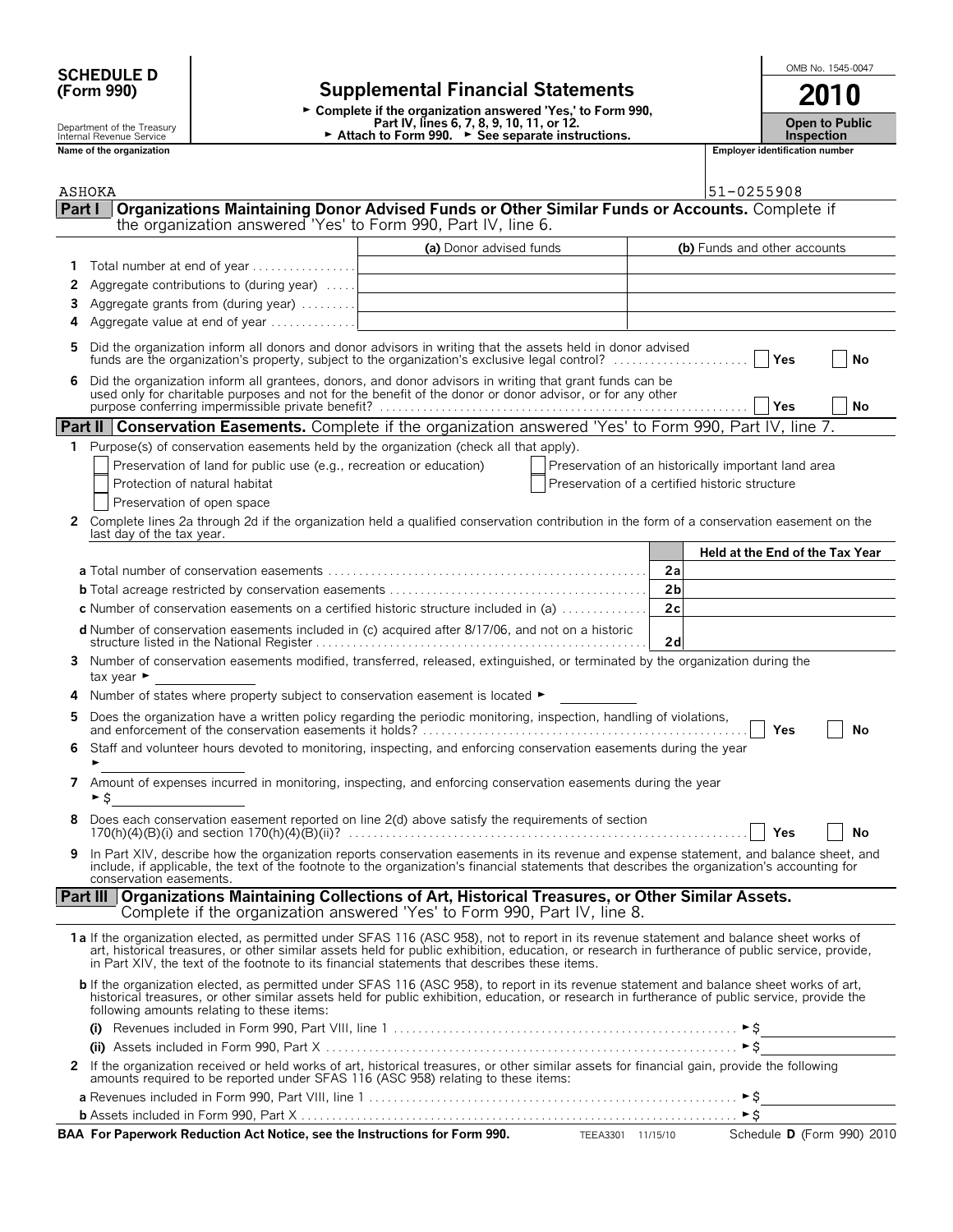| Schedule D (Form 990) 2010 ASHOKA<br>Organizations Maintaining Collections of Art, Historical Treasures, or Other Similar Assets (continued)<br>Part III                                                                      |                                                     |                                         |                                             | 51-0255908                      |            |                     | Page 2                     |
|-------------------------------------------------------------------------------------------------------------------------------------------------------------------------------------------------------------------------------|-----------------------------------------------------|-----------------------------------------|---------------------------------------------|---------------------------------|------------|---------------------|----------------------------|
| 3 Using the organization's acquisition, accession, and other records, check any of the following that are a significant use of its collection                                                                                 |                                                     |                                         |                                             |                                 |            |                     |                            |
| items (check all that apply):                                                                                                                                                                                                 |                                                     |                                         |                                             |                                 |            |                     |                            |
| a                                                                                                                                                                                                                             | Public exhibition<br>Loan or exchange programs<br>d |                                         |                                             |                                 |            |                     |                            |
| Scholarly research<br>b                                                                                                                                                                                                       | Other<br>e                                          |                                         |                                             |                                 |            |                     |                            |
| Preservation for future generations<br>C                                                                                                                                                                                      |                                                     |                                         |                                             |                                 |            |                     |                            |
| 4 Provide a description of the organization's collections and explain how they further the organization's exempt purpose in<br>Part XIV.                                                                                      |                                                     |                                         |                                             |                                 |            |                     |                            |
| 5 During the year, did the organization solicit or receive donations of art, historical treasures, or other similar assets to be sold to raise funds rather than to be maintained as part of the organization's collection? . |                                                     |                                         |                                             |                                 | <b>Yes</b> |                     | No                         |
| Part IV Escrow and Custodial Arrangements. Complete if organization answered 'Yes' to Form 990, Part IV, line<br>9, or reported an amount on Form 990, Part X, line 21.                                                       |                                                     |                                         |                                             |                                 |            |                     |                            |
|                                                                                                                                                                                                                               |                                                     |                                         |                                             |                                 | Yes        |                     | No                         |
| <b>b</b> If 'Yes,' explain the arrangement in Part XIV and complete the following table:                                                                                                                                      |                                                     |                                         |                                             |                                 |            |                     |                            |
|                                                                                                                                                                                                                               |                                                     |                                         |                                             |                                 | Amount     |                     |                            |
|                                                                                                                                                                                                                               |                                                     |                                         |                                             | -1 с                            |            |                     |                            |
|                                                                                                                                                                                                                               |                                                     |                                         |                                             | 1d                              |            |                     |                            |
|                                                                                                                                                                                                                               |                                                     |                                         |                                             | 1e                              |            |                     |                            |
|                                                                                                                                                                                                                               |                                                     |                                         |                                             | 1f                              |            |                     |                            |
|                                                                                                                                                                                                                               |                                                     |                                         |                                             |                                 | Yes        |                     | <b>No</b>                  |
| <b>b</b> If 'Yes,' explain the arrangement in Part XIV.                                                                                                                                                                       |                                                     |                                         |                                             |                                 |            |                     |                            |
| <b>Part V   Endowment Funds.</b> Complete if the organization answered 'Yes' to Form 990, Part IV, line 10.                                                                                                                   |                                                     |                                         |                                             |                                 |            |                     |                            |
|                                                                                                                                                                                                                               | (a) Current year                                    | (b) Prior year                          | (c) Two years back                          | (d) Three years back            |            | (e) Four years back |                            |
| <b>1a</b> Beginning of year balance $\dots$ .                                                                                                                                                                                 | 19,727,967.                                         | 21,465,588.                             | 20,076,423.                                 |                                 |            |                     |                            |
| <b>b</b> Contributions $\ldots \ldots \ldots \ldots \ldots$                                                                                                                                                                   | 3,250.                                              | 2,500.                                  | 1,019,950.                                  |                                 |            |                     |                            |
| c Net investment earnings, gains,<br>and losses                                                                                                                                                                               | 2,008,250.                                          | $-290, 121.$                            | 2,269,215.                                  |                                 |            |                     |                            |
| <b>d</b> Grants or scholarships                                                                                                                                                                                               |                                                     |                                         |                                             |                                 |            |                     |                            |
| e Other expenditures for facilities<br>and programs                                                                                                                                                                           | 260,000.                                            | 1,450,000.                              | 1,900,000.                                  |                                 |            |                     |                            |
| f Administrative expenses                                                                                                                                                                                                     |                                                     |                                         |                                             |                                 |            |                     |                            |
| $g$ End of year balance $\ldots \ldots \ldots$                                                                                                                                                                                |                                                     |                                         | $21, 479, 467.$ 19, 727, 967. 21, 465, 588. |                                 |            |                     |                            |
| 2 Provide the estimated percentage of the year end balance held as:                                                                                                                                                           |                                                     |                                         |                                             |                                 |            |                     |                            |
| a Board designated or quasi-endowment $\blacktriangleright$                                                                                                                                                                   |                                                     | 5.11%                                   |                                             |                                 |            |                     |                            |
| <b>b</b> Permanent endowment $\blacktriangleright$                                                                                                                                                                            | 94.89%                                              |                                         |                                             |                                 |            |                     |                            |
| $c$ Term endowment $\blacktriangleright$                                                                                                                                                                                      | 0.00%                                               |                                         |                                             |                                 |            |                     |                            |
| 3a Are there endowment funds not in the possession of the organization that are held and administered for the                                                                                                                 |                                                     |                                         |                                             |                                 |            |                     |                            |
| organization by:                                                                                                                                                                                                              |                                                     |                                         |                                             |                                 |            | Yes                 | No                         |
|                                                                                                                                                                                                                               |                                                     |                                         |                                             |                                 | 3a(i)      |                     | $\mathbf X$                |
|                                                                                                                                                                                                                               |                                                     |                                         |                                             |                                 | 3a(ii)     |                     | X                          |
|                                                                                                                                                                                                                               |                                                     |                                         |                                             |                                 | 3b         |                     |                            |
| 4 Describe in Part XIV the intended uses of the organization's endowment funds.                                                                                                                                               |                                                     |                                         |                                             |                                 |            |                     |                            |
| Part VI Land, Buildings, and Equipment. See Form 990, Part X, line 10.                                                                                                                                                        |                                                     |                                         |                                             |                                 |            |                     |                            |
| Description of investment                                                                                                                                                                                                     |                                                     | (a) Cost or other basis<br>(investment) | (b) Cost or other<br>basis (other)          | (c) Accumulated<br>depreciation |            | (d) Book value      |                            |
|                                                                                                                                                                                                                               |                                                     |                                         |                                             |                                 |            |                     |                            |
|                                                                                                                                                                                                                               |                                                     |                                         |                                             |                                 |            |                     |                            |
| c Leasehold improvements                                                                                                                                                                                                      |                                                     | 169,708.                                |                                             | 166,944.                        |            |                     | 2,764.                     |
|                                                                                                                                                                                                                               |                                                     | 795,679.                                |                                             | 641,435.                        |            |                     | 154,244.                   |
|                                                                                                                                                                                                                               |                                                     |                                         |                                             |                                 |            |                     |                            |
|                                                                                                                                                                                                                               |                                                     |                                         |                                             |                                 |            |                     | 157,008.                   |
| <b>BAA</b>                                                                                                                                                                                                                    |                                                     |                                         |                                             |                                 |            |                     | Schedule D (Form 990) 2010 |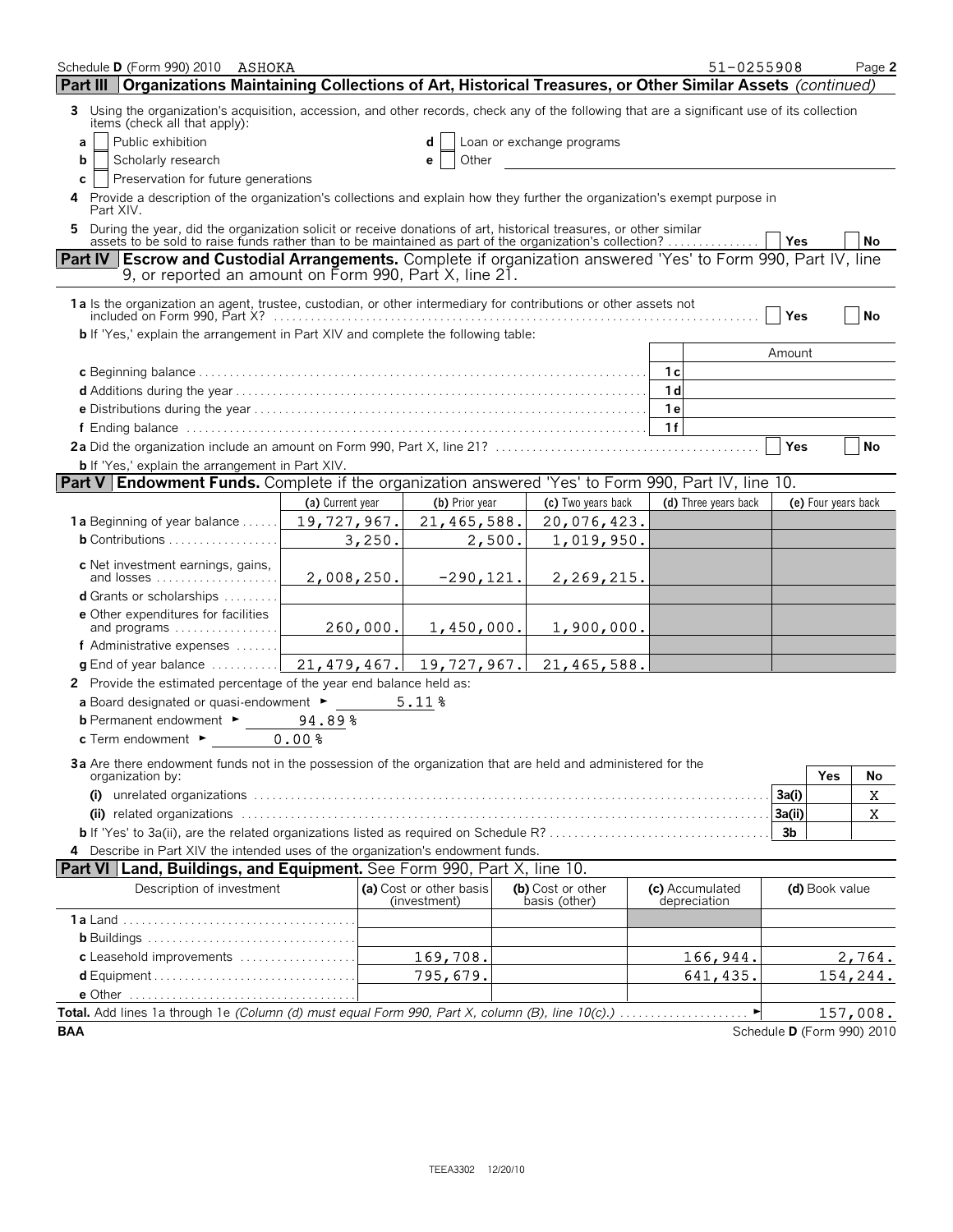|               | Schedule D (Form 990) 2010 ASHOKA                                                                          |                 | 51-0255908<br>Page 3                                         |                            |  |
|---------------|------------------------------------------------------------------------------------------------------------|-----------------|--------------------------------------------------------------|----------------------------|--|
|               | Part VII   Investments-Other Securities. See Form 990, Part X, line 12.                                    |                 |                                                              |                            |  |
|               | (a) Description of security or category<br>(including name of security)                                    | (b) Book value  | (c) Method of valuation:<br>Cost or end-of-year market value |                            |  |
|               | (1) Financial derivatives                                                                                  |                 |                                                              |                            |  |
|               | (2) Closely-held equity interests                                                                          |                 |                                                              |                            |  |
| (3) Other     | _________________________                                                                                  |                 |                                                              |                            |  |
| <u>(A)</u>    | ________________________                                                                                   |                 |                                                              |                            |  |
|               |                                                                                                            |                 |                                                              |                            |  |
|               |                                                                                                            |                 |                                                              |                            |  |
|               |                                                                                                            |                 |                                                              |                            |  |
|               | <u>(E) _______________________</u>                                                                         |                 |                                                              |                            |  |
| (F)           | _________________________                                                                                  |                 |                                                              |                            |  |
| (G)           | ------------------------                                                                                   |                 |                                                              |                            |  |
| (H)           |                                                                                                            |                 |                                                              |                            |  |
| $($ l $)$     |                                                                                                            |                 |                                                              |                            |  |
|               | Total. (Column (b) must equal Form 990 Part X, column (B) line $12.$ )                                     |                 |                                                              |                            |  |
|               | Part VIII Investments-Program Related. (See Form 990, Part X, line 13)                                     |                 |                                                              |                            |  |
|               | (a) Description of investment type                                                                         | (b) Book value  | (c) Method of valuation:<br>Cost or end-of-year market value |                            |  |
| (1)           |                                                                                                            |                 |                                                              |                            |  |
| (2)           |                                                                                                            |                 |                                                              |                            |  |
| (3)           |                                                                                                            |                 |                                                              |                            |  |
| (4)           |                                                                                                            |                 |                                                              |                            |  |
| (5)           |                                                                                                            |                 |                                                              |                            |  |
| (6)           |                                                                                                            |                 |                                                              |                            |  |
| (7)           |                                                                                                            |                 |                                                              |                            |  |
| (8)           |                                                                                                            |                 |                                                              |                            |  |
| (9)           |                                                                                                            |                 |                                                              |                            |  |
| (10)          |                                                                                                            |                 |                                                              |                            |  |
|               | Total. (Column (b) must equal Form 990, Part X, column (B) line 13.).<br>$\blacktriangleright$             |                 |                                                              |                            |  |
| Part IX       | Other Assets. (See Form 990, Part X, line 15)                                                              |                 |                                                              |                            |  |
|               | (1) OTHER RECEIVABLES                                                                                      | (a) Description |                                                              | (b) Book value<br>183,942. |  |
|               | (2) SECURITY DEPOSITS                                                                                      |                 |                                                              | 70,702.                    |  |
| (3)           |                                                                                                            |                 |                                                              |                            |  |
| (4)           |                                                                                                            |                 |                                                              |                            |  |
| (5)           |                                                                                                            |                 |                                                              |                            |  |
| (6)           |                                                                                                            |                 |                                                              |                            |  |
| (7)           |                                                                                                            |                 |                                                              |                            |  |
| (8)           |                                                                                                            |                 |                                                              |                            |  |
| (9)           |                                                                                                            |                 |                                                              |                            |  |
| (10)          |                                                                                                            |                 |                                                              |                            |  |
|               | Total. (Column (b) must equal Form 990, Part X, column(B), line 15)                                        |                 | ▶                                                            | 254,644.                   |  |
| <b>Part X</b> | Other Liabilities. (See Form 990, Part X, line 25)                                                         |                 |                                                              |                            |  |
|               | (a) Description of liability                                                                               | (b) Amount      |                                                              |                            |  |
|               | (1) Federal income taxes                                                                                   |                 |                                                              |                            |  |
| (2)           |                                                                                                            |                 |                                                              |                            |  |
| (3)           |                                                                                                            |                 |                                                              |                            |  |
| (4)           |                                                                                                            |                 |                                                              |                            |  |
| (5)           |                                                                                                            |                 |                                                              |                            |  |
| (6)           |                                                                                                            |                 |                                                              |                            |  |
| (7)           |                                                                                                            |                 |                                                              |                            |  |
| (8)           |                                                                                                            |                 |                                                              |                            |  |
| (9)           |                                                                                                            |                 |                                                              |                            |  |
| (10)          |                                                                                                            |                 |                                                              |                            |  |
| (11)          |                                                                                                            |                 |                                                              |                            |  |
|               | Total. (Column (b) must equal Form 990, Part X, column (B) line 25)<br>2 FIN 48 (ASC 740) Epotrato In Dart | of tha faatn    | financial ctatomonte                                         |                            |  |

**2.** FIN 48 (ASC 740) Footnote. In Part XIV, provide the text of the footnote to the organization's financial statements that reports the organization's liability for uncertain tax positions under FIN 48 (ASC 740).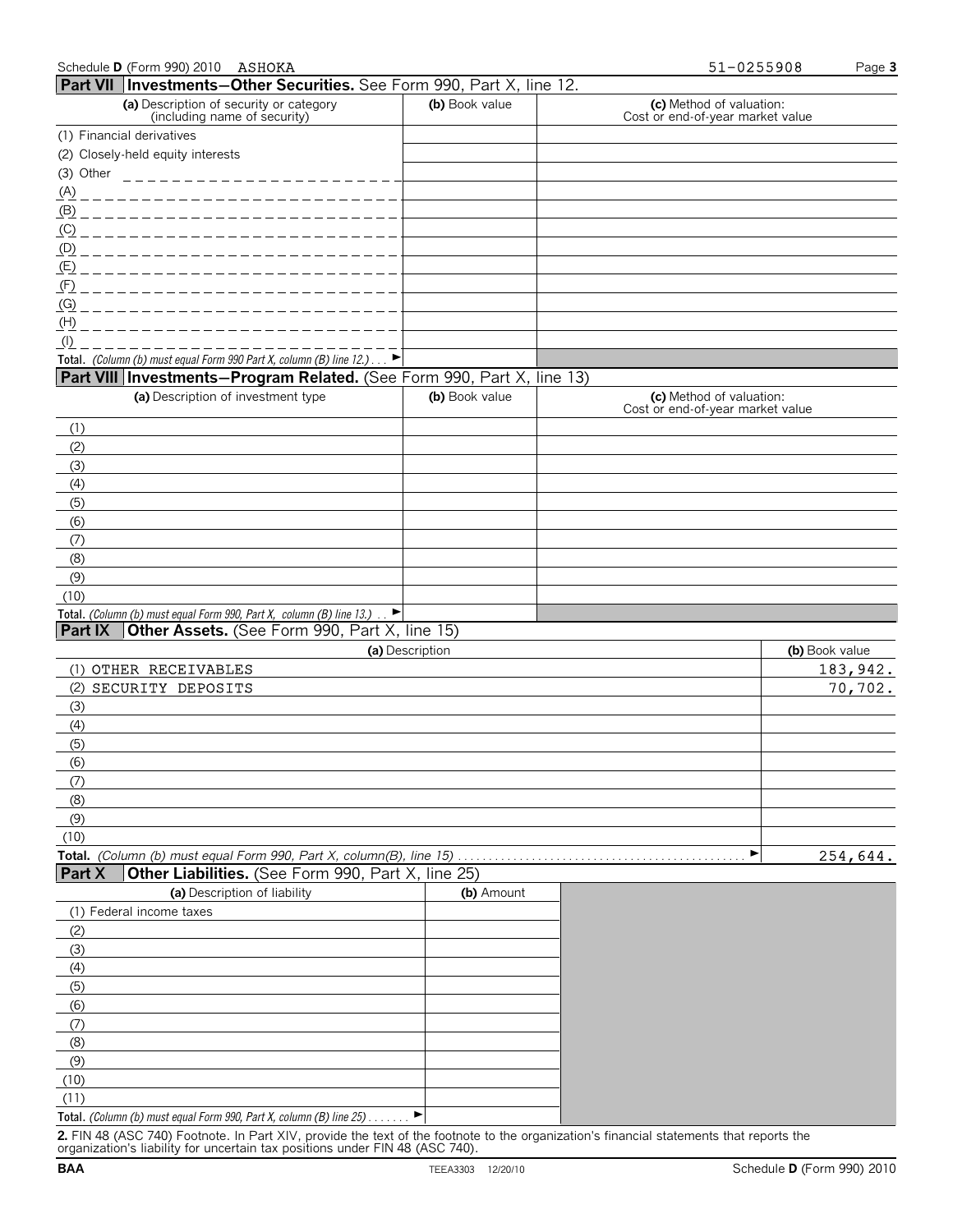|    | Schedule D (Form 990) 2010 ASHOKA                                                                                                                                             | 51-0255908      | Page 4        |
|----|-------------------------------------------------------------------------------------------------------------------------------------------------------------------------------|-----------------|---------------|
|    | <b>Part XI</b><br>Reconciliation of Change in Net Assets from Form 990 to Audited Financial Statements                                                                        |                 |               |
| 1  |                                                                                                                                                                               |                 | 51, 522, 387. |
| 2  |                                                                                                                                                                               |                 | 35, 555, 963. |
| 3  |                                                                                                                                                                               |                 | 15,966,424.   |
| 4  |                                                                                                                                                                               |                 | 1,763,769.    |
| 5  |                                                                                                                                                                               |                 |               |
| 6  | Investment expenses with contact the control of the control of the contact of the contact of the contact of the                                                               |                 |               |
| 7  |                                                                                                                                                                               |                 |               |
| 8  |                                                                                                                                                                               |                 | 679,435.      |
| 9  |                                                                                                                                                                               |                 | 2,443,204.    |
| 10 | Excess or (deficit) for the year per audited financial statements. Combine lines 3 and 9                                                                                      |                 | 18,409,628.   |
|    | Part XII   Reconciliation of Revenue per Audited Financial Statements With Revenue per Return                                                                                 |                 |               |
| 1. |                                                                                                                                                                               | $\mathbf{1}$    | 55,860,277.   |
| 2  | Amounts included on line 1 but not on Form 990, Part VIII, line 12:                                                                                                           |                 |               |
|    | 2a<br>1,763,769.                                                                                                                                                              |                 |               |
|    | 2 <sub>b</sub><br>2,574,121.                                                                                                                                                  |                 |               |
|    | 2c                                                                                                                                                                            |                 |               |
|    | 2d                                                                                                                                                                            |                 |               |
|    |                                                                                                                                                                               | 2е              | 4,337,890.    |
| 3  |                                                                                                                                                                               | $\overline{3}$  | 51, 522, 387. |
|    | Amounts included on Form 990, Part VIII, line 12, but not on line 1:                                                                                                          |                 |               |
| 4  |                                                                                                                                                                               |                 |               |
|    |                                                                                                                                                                               |                 |               |
|    |                                                                                                                                                                               |                 |               |
|    |                                                                                                                                                                               | 4с              |               |
|    | 5 Total revenue. Add lines 3 and 4c. (This must equal Form 990, Part I, line 12.)                                                                                             | $5\phantom{.0}$ | 51, 522, 387. |
|    | Part XIII Reconciliation of Expenses per Audited Financial Statements With Expenses per Return                                                                                |                 |               |
| 1  |                                                                                                                                                                               | 1               | 38,130,084.   |
| 2  | Amounts included on line 1 but not on Form 990, Part IX, line 25:                                                                                                             |                 |               |
|    | 2a<br>2,574,121.                                                                                                                                                              |                 |               |
|    | 2 <sub>b</sub>                                                                                                                                                                |                 |               |
|    | 2c                                                                                                                                                                            |                 |               |
|    | 2d                                                                                                                                                                            |                 |               |
|    |                                                                                                                                                                               | 2е              | 2,574,121.    |
| 3  |                                                                                                                                                                               | $\mathbf{3}$    | 35, 555, 963. |
|    | Amounts included on Form 990, Part IX, line 25, but not on line 1:                                                                                                            |                 |               |
|    | <b>a</b> Investments expenses not included on Form 990, Part VIII, line 7b<br>4a                                                                                              |                 |               |
|    | 4 <sub>b</sub>                                                                                                                                                                |                 |               |
|    | 5 Total expenses. Add lines 3 and 4c. (This must equal Form 990, Part I, line 18.)                                                                                            | 4с<br>5         | 35, 555, 963. |
|    | <b>Part XIV Supplemental Information</b>                                                                                                                                      |                 |               |
|    | Complete this part to provide the descriptions required for Part II, lines 3, 5, and 9; Part III, lines 1a and 4; Part IV, lines 1b and 2b;                                   |                 |               |
|    | Part V, line 4; Part X, line 2; Part XI, line 8; Part XII, lines 2d and 4b; and Part XIII, lines 2d and 4b. Also complete this part to provide<br>any additional information. |                 |               |
|    | Pt V Line 4<br>THE INCOME GENERATED FROM ENDOWMENT FUND INVESTMENTS                                                                                                           |                 |               |
|    | IS USED TO PROVIDE FELLOW STIPENDS AND OTHER PROGRAM                                                                                                                          |                 |               |
|    | SUPPORT IN ACCORDANCE WITH THE DONORS'INTENT.                                                                                                                                 |                 |               |
|    | Pt XI Line 8 REPRESENTS FOREIGN EXCHANGE GAINS                                                                                                                                |                 |               |
|    |                                                                                                                                                                               |                 |               |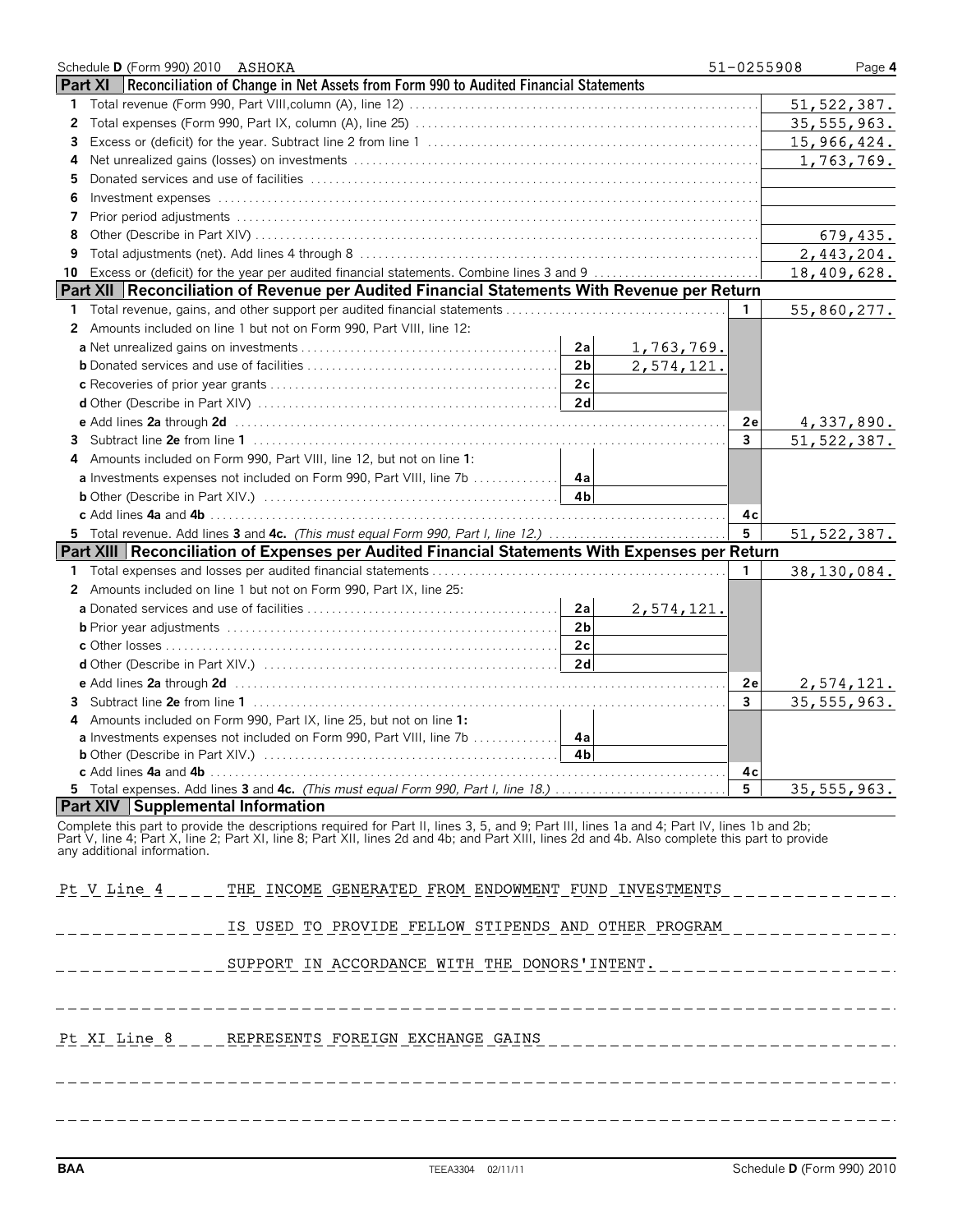**Part XIV Supplemental Information** *(continued)*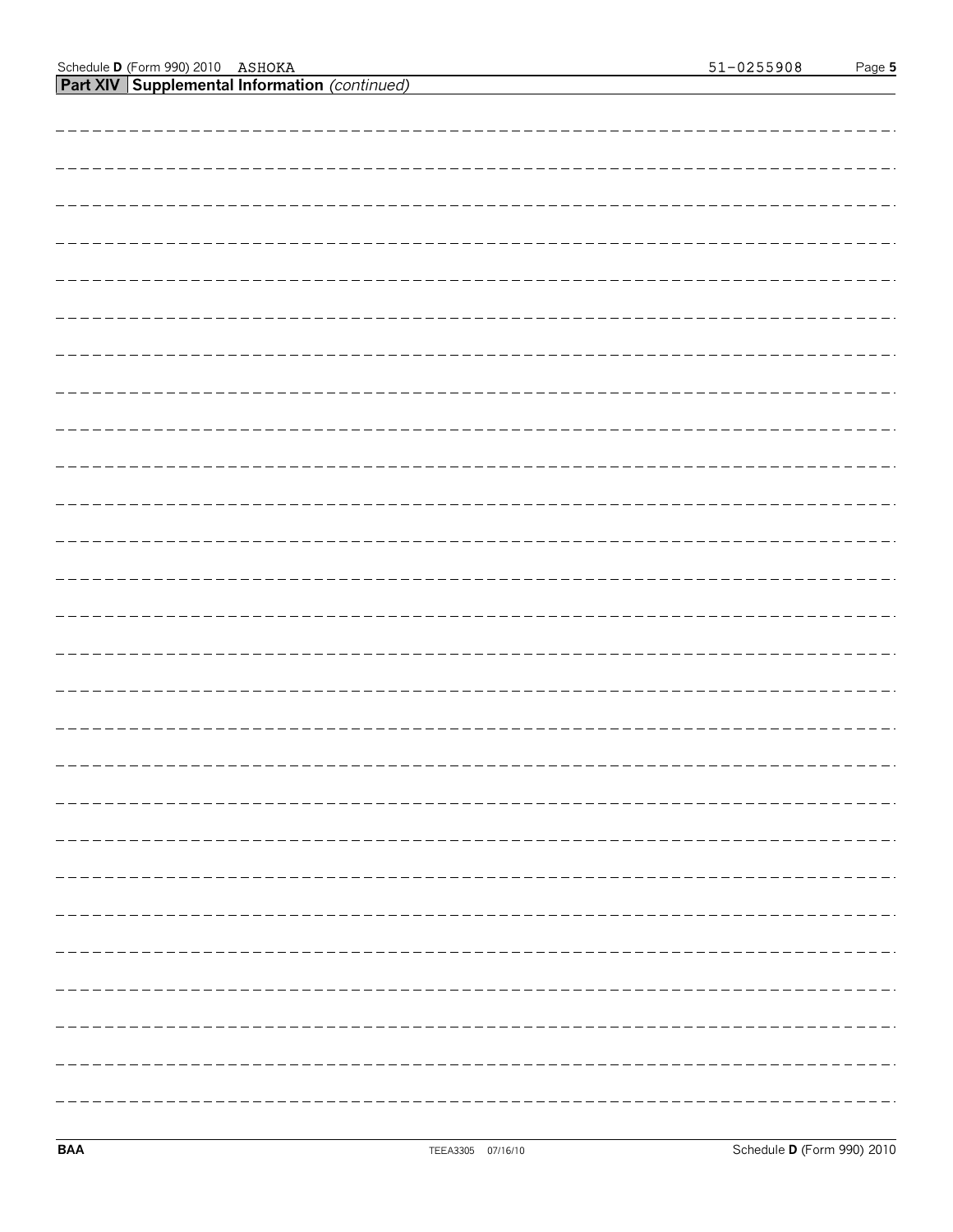| <b>Schedule F</b> |  |
|-------------------|--|
| (Form 990)        |  |

### Department of the Treasury Internal Revenue Service

#### Name of the organization **Employer identification number Employer identification number**

### **Statement of Activities Outside the United States** Schedule F Statement of Activities Outside the United States<br>
Form 990) Facomplete if the organization answered 'Yes' to Form 990, Part IV, line 14b, 15, or 16.

Attach to Form 990.  $\blacktriangleright$  See separate instructions.

| 2010                  |
|-----------------------|
| <b>Open to Public</b> |
| <b>Inspection</b>     |

ASHOKA 51-0255908 (51-0255908)

**Part I General Information on Activities Outside the United States.** Complete if the organization answered 'Yes' to Form 990, Part IV, line 14b.

**1 For grantmakers.** Does the organization maintain records to substantiate the amount of the grants or assistance, the grantees' eligibility for the grants or assistance, and the selection criteria used to award the grants or assistance? . . . . **Yes No** X Yes

**2 For grantmakers.** Describe in Part V the organization's procedures for monitoring the use of grant funds outside the United States.

**3** Activities per Region. (The following Part I, line 3 table can be duplicated if additional space is needed.)

| (a) Region                                           | (b) Number of<br>offices in the<br>region | (c) Number<br>of employees,<br>agents, and<br>independent<br>contractors<br>in region | (d) Activities conducted in<br>region (by type) (e.g.,<br>fundraising, program<br>services, investments.<br>grants to recipients<br>located in the region) | (e) If activity listed in<br>(d) is a program<br>service, describe<br>specific type of<br>service(s) in region | (f) Total<br>expenditures for<br>and investments<br>in region |
|------------------------------------------------------|-------------------------------------------|---------------------------------------------------------------------------------------|------------------------------------------------------------------------------------------------------------------------------------------------------------|----------------------------------------------------------------------------------------------------------------|---------------------------------------------------------------|
| (1) Central America                                  | οI                                        |                                                                                       | $0 $ Grantmaking                                                                                                                                           |                                                                                                                | 39,338.                                                       |
| (2) East Asia and Pacific                            | 5 <sub>l</sub>                            |                                                                                       | 19Grantmaking                                                                                                                                              |                                                                                                                | 372,420.                                                      |
| (3) East Asia and Pacific                            | 0                                         |                                                                                       | 0 Program Services                                                                                                                                         | Fellow search/support                                                                                          | 1,099,841.                                                    |
| (4) Europe                                           | 8                                         |                                                                                       | $58 $ Grantmaking                                                                                                                                          |                                                                                                                | 2,477,878.                                                    |
| (5) Europe                                           | 0                                         |                                                                                       | 0 Program Services                                                                                                                                         | Fellow search/support                                                                                          | <u>5,020,148.</u>                                             |
| (6) Middle East                                      | $\overline{2}$                            |                                                                                       | $10$  Grantmaking                                                                                                                                          |                                                                                                                | 279,946.                                                      |
| (7) Middle East                                      | $\overline{0}$                            |                                                                                       | 0 Program Services                                                                                                                                         | Fellow search/support                                                                                          | 779,509.                                                      |
| (8) North America                                    | $\overline{2}$                            |                                                                                       | $22$ Grantmaking                                                                                                                                           |                                                                                                                | 567,269.                                                      |
| (9) North America                                    | 0                                         |                                                                                       | 0 Program Services                                                                                                                                         | Fellow search/support                                                                                          | 1,736,586.                                                    |
| (10) South America                                   | $\vert 4 \vert$                           |                                                                                       | 35 Grantmaking                                                                                                                                             |                                                                                                                | 186,309.                                                      |
| (11) South America                                   | $\overline{0}$                            |                                                                                       | 0 Program Services                                                                                                                                         | Fellow search/support                                                                                          | 3,167,097.                                                    |
| (12) South Asia                                      | $\overline{\mathbf{3}}$                   |                                                                                       | 32 Grantmaking                                                                                                                                             |                                                                                                                | 195,462.                                                      |
| (13) South Asia                                      | $\Omega$                                  |                                                                                       | 0 Program Services                                                                                                                                         | Fellow search/support                                                                                          | 817,898.                                                      |
| (14) Sub-Saharan Africa                              | $\overline{4}$                            |                                                                                       | $10$  Grantmaking                                                                                                                                          |                                                                                                                | 891,725.                                                      |
| (15) Sub-Saharan Africa                              | οI                                        |                                                                                       | 0 Program Services                                                                                                                                         | Fellow search/support                                                                                          | 617,240.                                                      |
| (16)                                                 |                                           |                                                                                       |                                                                                                                                                            |                                                                                                                |                                                               |
| (17)                                                 |                                           |                                                                                       |                                                                                                                                                            |                                                                                                                |                                                               |
|                                                      | 28                                        | 186                                                                                   |                                                                                                                                                            |                                                                                                                | 18,248,666.                                                   |
| <b>b</b> Total from continuation<br>sheets to Part I |                                           |                                                                                       |                                                                                                                                                            |                                                                                                                |                                                               |
| <b>c</b> Totals (add lines $3a$ and $3b$ ) $\ldots$  | 28                                        | 186                                                                                   |                                                                                                                                                            |                                                                                                                | 18,248,666.                                                   |

BAA For Paperwork Reduction Act Notice, see the Instructions for Form 990. Schedule F (Form 990) 2010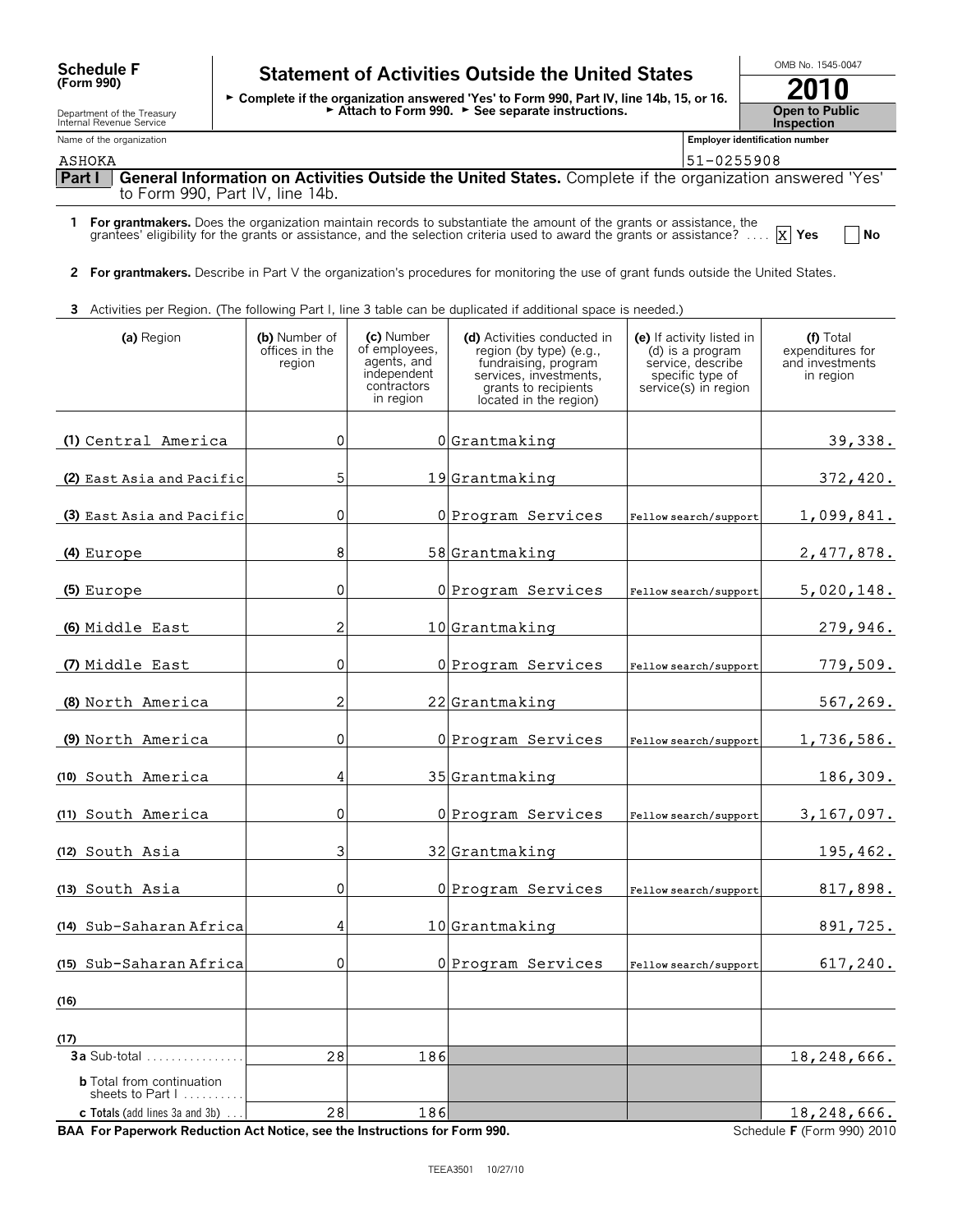| $\mathbf{1}$ | (a) Name of organization                                                                                                                                                                                                          | (b) IRS code<br>section and EIN<br>(if applicable) | (c) Region | (d) Purpose<br>of grant | (e) Amount of<br>cash grant | (f) Manner<br>of cash<br>disbursement | (g) Amount of<br>non-cash<br>assistance | (h) Description of<br>non-cash<br>assistance | (i) Method<br>of valuation<br>(book, FMV,<br>appraisal, other) |
|--------------|-----------------------------------------------------------------------------------------------------------------------------------------------------------------------------------------------------------------------------------|----------------------------------------------------|------------|-------------------------|-----------------------------|---------------------------------------|-----------------------------------------|----------------------------------------------|----------------------------------------------------------------|
| (1)          |                                                                                                                                                                                                                                   |                                                    |            |                         |                             |                                       |                                         |                                              |                                                                |
| (2)          |                                                                                                                                                                                                                                   |                                                    |            |                         |                             |                                       |                                         |                                              |                                                                |
| (3)          |                                                                                                                                                                                                                                   |                                                    |            |                         |                             |                                       |                                         |                                              |                                                                |
| (4)          |                                                                                                                                                                                                                                   |                                                    |            |                         |                             |                                       |                                         |                                              |                                                                |
| (5)          |                                                                                                                                                                                                                                   |                                                    |            |                         |                             |                                       |                                         |                                              |                                                                |
| (6)          |                                                                                                                                                                                                                                   |                                                    |            |                         |                             |                                       |                                         |                                              |                                                                |
| (7)          |                                                                                                                                                                                                                                   |                                                    |            |                         |                             |                                       |                                         |                                              |                                                                |
| (8)          |                                                                                                                                                                                                                                   |                                                    |            |                         |                             |                                       |                                         |                                              |                                                                |
| (9)          |                                                                                                                                                                                                                                   |                                                    |            |                         |                             |                                       |                                         |                                              |                                                                |
| (10)         |                                                                                                                                                                                                                                   |                                                    |            |                         |                             |                                       |                                         |                                              |                                                                |
| (11)         |                                                                                                                                                                                                                                   |                                                    |            |                         |                             |                                       |                                         |                                              |                                                                |
| (12)         |                                                                                                                                                                                                                                   |                                                    |            |                         |                             |                                       |                                         |                                              |                                                                |
| (13)         |                                                                                                                                                                                                                                   |                                                    |            |                         |                             |                                       |                                         |                                              |                                                                |
| (14)         |                                                                                                                                                                                                                                   |                                                    |            |                         |                             |                                       |                                         |                                              |                                                                |
| (15)         |                                                                                                                                                                                                                                   |                                                    |            |                         |                             |                                       |                                         |                                              |                                                                |
| (16)         |                                                                                                                                                                                                                                   |                                                    |            |                         |                             |                                       |                                         |                                              |                                                                |
|              | 2 Enter total number of recipient organizations listed above that are recognized as charities by the foreign country, recognized as tax-exempt by the IRS, or for which<br>the grantee or counsel has provided a section 501(c)(3 |                                                    |            |                         |                             |                                       |                                         |                                              |                                                                |
|              |                                                                                                                                                                                                                                   |                                                    |            |                         |                             |                                       |                                         |                                              |                                                                |
| <b>BAA</b>   |                                                                                                                                                                                                                                   |                                                    |            |                         |                             |                                       |                                         |                                              | Schedule F (Form 990) 2010                                     |

#### Schedule **F** (Form 990) 2010 Page **2 Part II Grants and Other Assistance to Organizations or Entities Outside the United States.** Complete if the organization answered 'Yes' to Form 990, Part IV, line 15, for any recipient who received more than \$5,000. Check this box if no one recipient received more than \$5,000 …. ► Part II can be duplicated if additional space is needed. ASHOKA 51-0255908

┯

┯

 $\top$ 

┯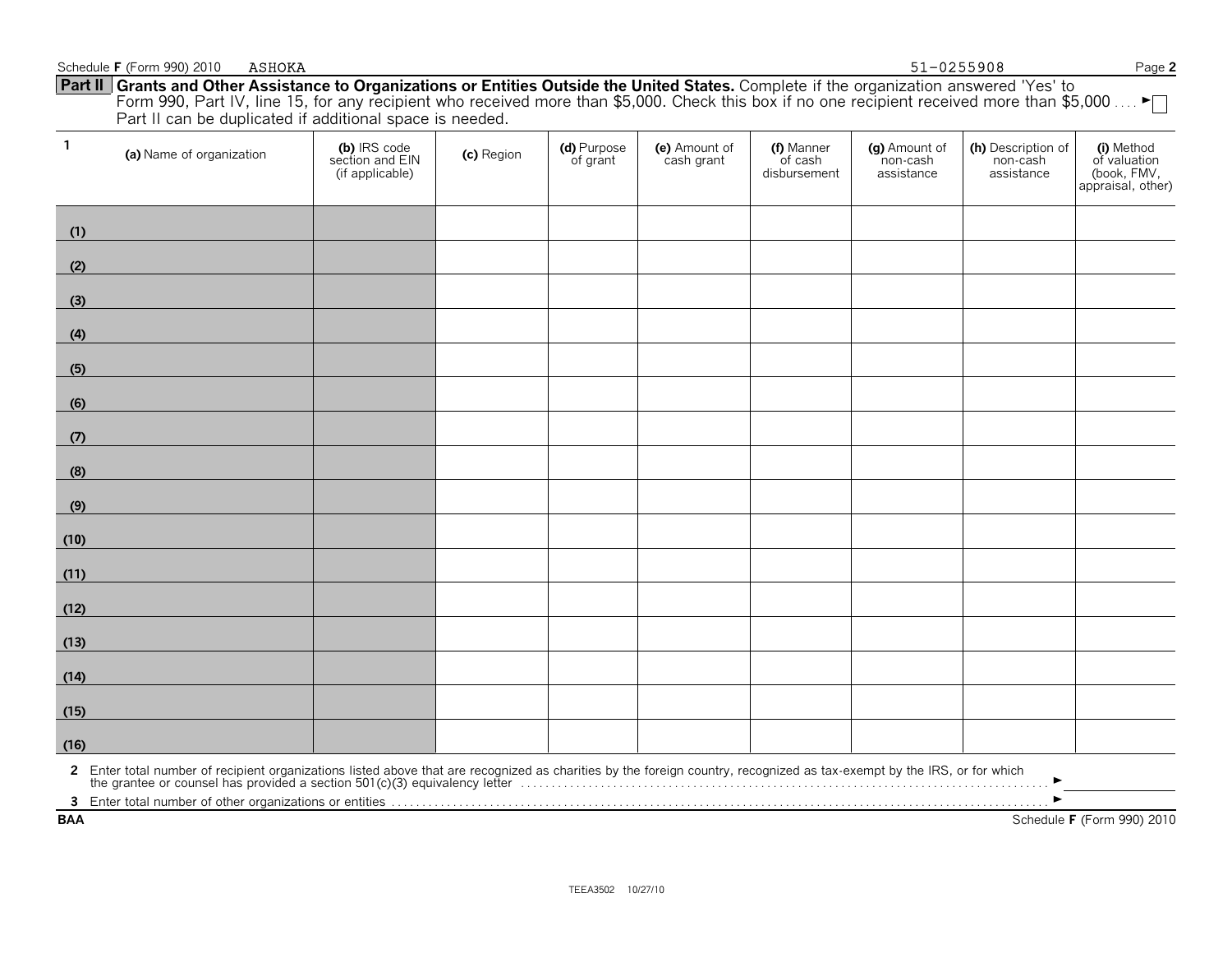Schedule **F** (Form 990) 2010 ASHOKA Page 3

ASHOKA 51-0255908

**Part III Grants and Other Assistance to Individuals Outside the United States.** Complete if the organization answered 'Yes' to Form 990, Part IV, line 16. Part III can be duplicated if additional space is needed.

| (a) Type of grant or assistance | (b) Region                       | (c) Number<br>of recipients | (d) Amount of<br>cash grant | (e) Manner<br>of cash<br>disbursement | (f) Amount of<br>non-cash assistance | (g) Description of<br>non-cash assistance | (h) Method<br>of valuation<br>(book, FMV,<br>appraisal, other) |
|---------------------------------|----------------------------------|-----------------------------|-----------------------------|---------------------------------------|--------------------------------------|-------------------------------------------|----------------------------------------------------------------|
| (1) FELLOW STIPENDS             | Central Americal1                |                             |                             | 39, 338. WIRE TRANSFER                |                                      |                                           |                                                                |
| (2) FELLOW STIPENDS             | East Asia and Pacific 6          |                             |                             | 372, 420. WIRE TRANSFER               |                                      |                                           |                                                                |
| (3) FELLOW STIPENDS             | Europe                           | 12                          |                             | 2, 477, 878. WIRE TRANSFER            |                                      |                                           |                                                                |
| (4) FELLOW STIPENDS             | Middle East                      | 5 <sub>1</sub>              |                             | 279, 946. WIRE TRANSFER               |                                      |                                           |                                                                |
| (5) FELLOW STIPENDS             | North America                    | 5                           |                             | 567, 269. WIRE TRANSFER               |                                      |                                           |                                                                |
| (6) FELLOW STIPENDS             | South America                    | 5                           |                             | 186, 309. WIRE TRANSFER               |                                      |                                           |                                                                |
| (7) FELLOW STIPENDS             | South Asia                       | $6\phantom{.}6$             |                             | $195, 462.$ WIRE TRANSFER             |                                      |                                           |                                                                |
| (8) FELLOW STIPENDS             | Sub-Saharan Africa <sup>27</sup> |                             |                             | 891, 725. WIRE TRANSFER               |                                      |                                           |                                                                |
| (9)                             |                                  |                             |                             |                                       |                                      |                                           |                                                                |
| (10)                            |                                  |                             |                             |                                       |                                      |                                           |                                                                |
| (11)                            |                                  |                             |                             |                                       |                                      |                                           |                                                                |
| (12)                            |                                  |                             |                             |                                       |                                      |                                           |                                                                |
| (13)                            |                                  |                             |                             |                                       |                                      |                                           |                                                                |
| (14)                            |                                  |                             |                             |                                       |                                      |                                           |                                                                |
| (15)                            |                                  |                             |                             |                                       |                                      |                                           |                                                                |
| (16)                            |                                  |                             |                             |                                       |                                      |                                           |                                                                |
| (17)                            |                                  |                             |                             |                                       |                                      |                                           |                                                                |
| (18)<br><b>BAA</b>              |                                  |                             |                             |                                       |                                      |                                           | Schedule F (Form 990) 2010                                     |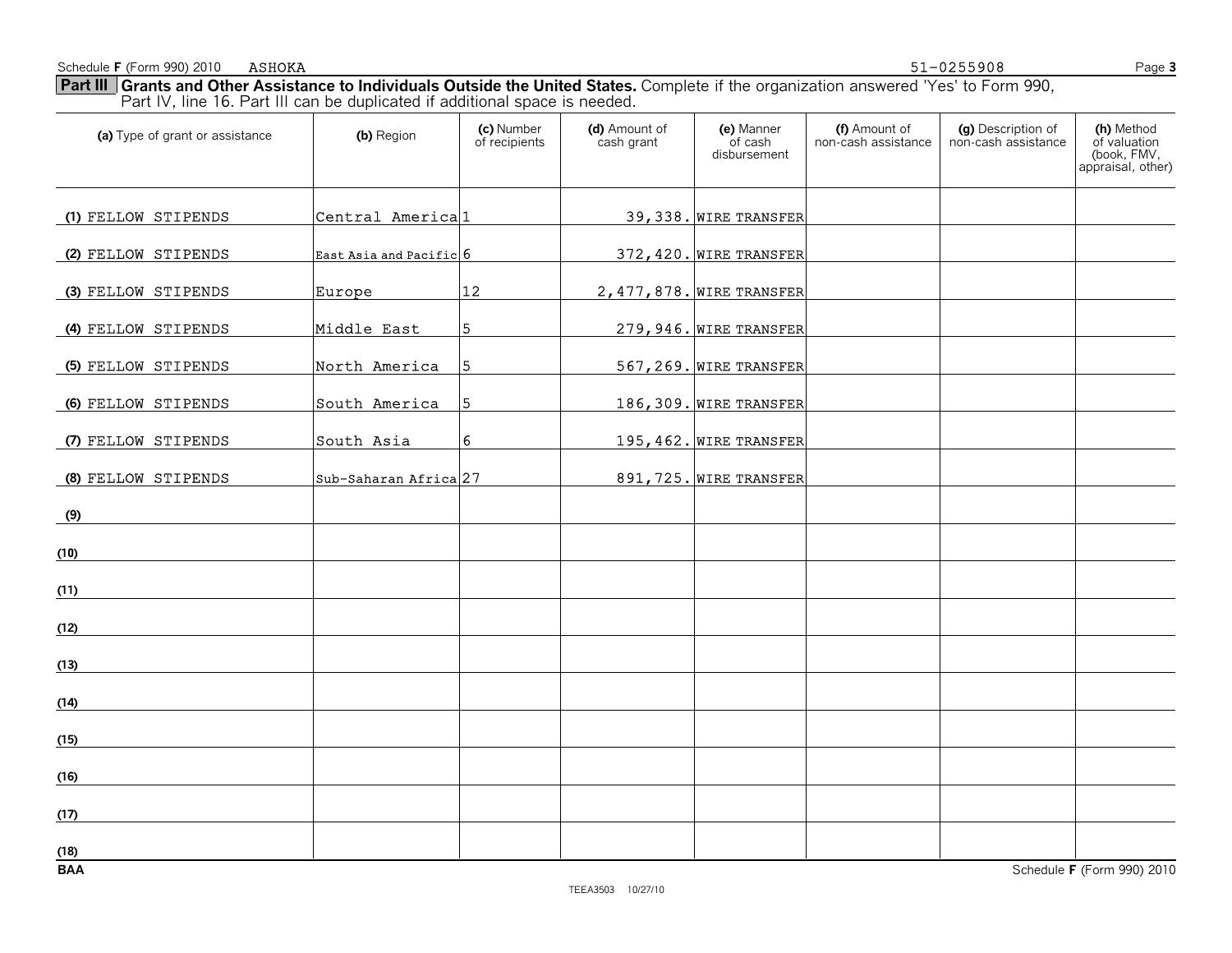|    | Schedule F (Form 990) 2010 ASHOKA |                                                                                                                                                                                                                                                                                                                                         | 51-0255908<br>Page 4 |  |
|----|-----------------------------------|-----------------------------------------------------------------------------------------------------------------------------------------------------------------------------------------------------------------------------------------------------------------------------------------------------------------------------------------|----------------------|--|
|    | Part IV   Foreign Forms           |                                                                                                                                                                                                                                                                                                                                         |                      |  |
|    |                                   | Was the organization a U.S. transferor of property to a foreign corporation during the tax year? If 'Yes,' the<br>organization may be required to file Form 926, Return by a U.S. Transferor of Property to a Foreign                                                                                                                   | X No<br><b>Yes</b>   |  |
| 2  |                                   | Did the organization have an interest in a foreign trust during the tax year? If 'Yes,' the organization may be<br>required to file Form 3520, Annual Return To Report Transactions with Foreign Trusts and Receipt of Certain<br>Foreign Gifts, and/or Form 3520-A Annual Information Return of Foreign Trust With a U.S. Owner (see   | X No<br>Yes          |  |
| 3. |                                   | Did the organization have an ownership interest in a foreign corporation during the tax year? If 'Yes,' the<br>organization may be required to file Form 5471, Information Return of U.S. Persons with respect to Certain                                                                                                               | X No<br><b>Yes</b>   |  |
|    |                                   | 4 Was the organization a direct or indirect shareholder of a passive foreign investment company or a qualified<br>electing fund during the tax year? If 'Yes,' the organization may be required to file Form 8621, Return by a<br>Shareholder of a Passive Foreign Investment Company or Qualified Electing Fund. (see instructions for | X No<br>Yes          |  |
| 5. |                                   | Did the organization have an ownership interest in a foreign partnership during the tax year? If 'Yes,' the<br>organization may be required to file Form 8865, Return of U.S. Persons with respect to Certain Foreign                                                                                                                   | X No<br><b>Yes</b>   |  |
|    |                                   | 6 Did the organization have any operations in or related to any boycotting countries during the tax year?<br>If 'Yes,' the organization may be required to file Form 5713, International Boycott Report (see instructions                                                                                                               | X No<br>Yes          |  |

**BAA** TEEA3505 10/27/10 Schedule **F** (Form 990) 2010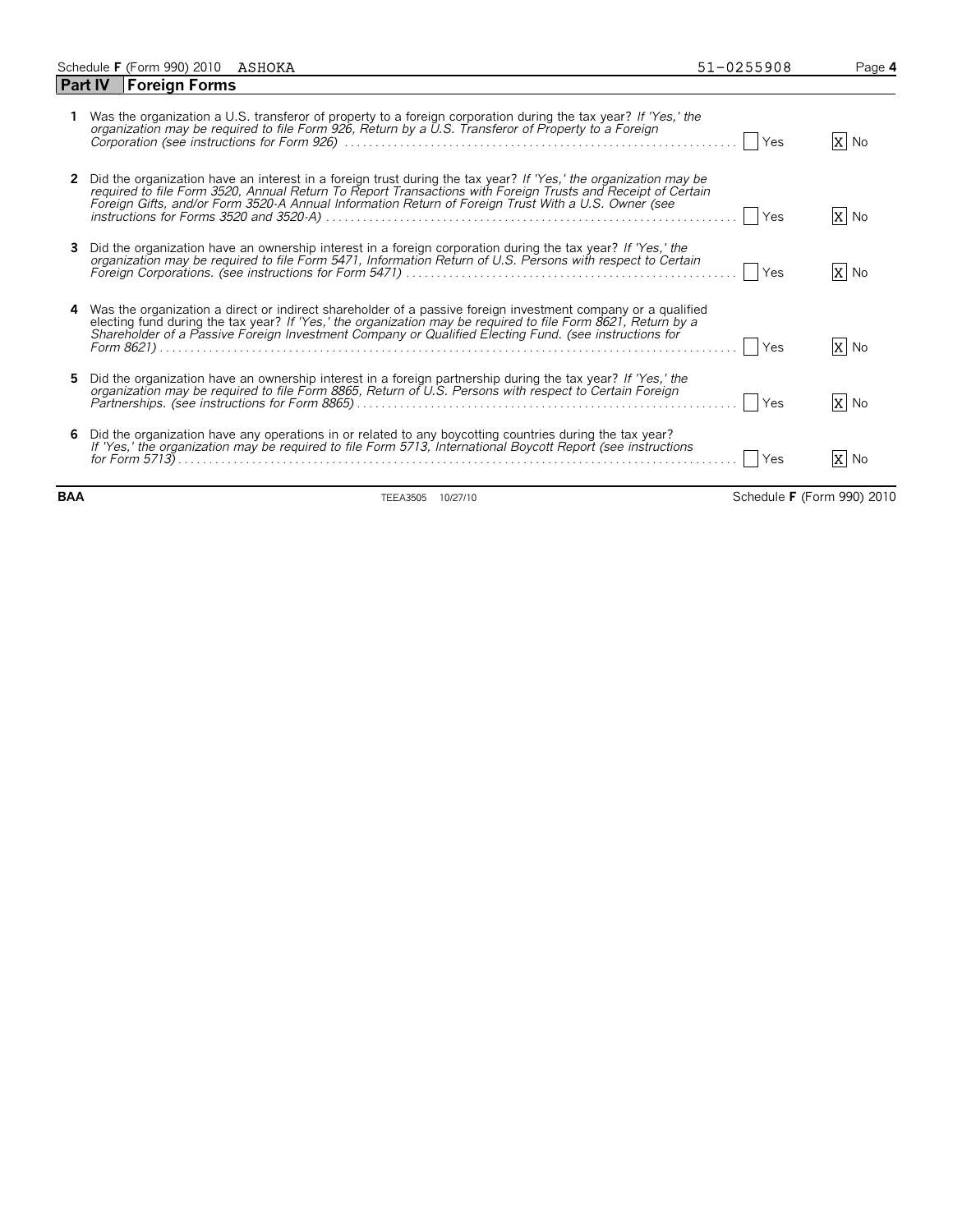| <b>Part V</b><br><b>Supplemental Information</b><br>Complete this part to provide the information required by Part I, line 2 (monitoring of funds); Part I, line 3, column (f) (accounting method); Part II, line 1 (accounting method); Part III (accounting method); and Part II<br>Pt I Line 2<br>ASHOKA HAS DEVELOPED AN EXTENSIVE AND THOROUGH GRANTEE<br>SELECTION PROCESS. GRANTEES PROVIDE PERIODIC PROGRESS<br>REPORTS AND PARTICIPATE IN FELLOWSHIP ACTIVITIES. ASHOKA<br>FIELD STAFF PROVIDE OVERSIGHT AND SUPPORT. | Schedule F (Form 990) 2010 ASHOKA | 51-0255908 | Page 5 |
|--------------------------------------------------------------------------------------------------------------------------------------------------------------------------------------------------------------------------------------------------------------------------------------------------------------------------------------------------------------------------------------------------------------------------------------------------------------------------------------------------------------------------------|-----------------------------------|------------|--------|
|                                                                                                                                                                                                                                                                                                                                                                                                                                                                                                                                |                                   |            |        |
|                                                                                                                                                                                                                                                                                                                                                                                                                                                                                                                                |                                   |            |        |
|                                                                                                                                                                                                                                                                                                                                                                                                                                                                                                                                |                                   |            |        |
|                                                                                                                                                                                                                                                                                                                                                                                                                                                                                                                                |                                   |            |        |
|                                                                                                                                                                                                                                                                                                                                                                                                                                                                                                                                |                                   |            |        |
|                                                                                                                                                                                                                                                                                                                                                                                                                                                                                                                                |                                   |            |        |
|                                                                                                                                                                                                                                                                                                                                                                                                                                                                                                                                |                                   |            |        |
|                                                                                                                                                                                                                                                                                                                                                                                                                                                                                                                                |                                   |            |        |
|                                                                                                                                                                                                                                                                                                                                                                                                                                                                                                                                |                                   |            |        |
|                                                                                                                                                                                                                                                                                                                                                                                                                                                                                                                                |                                   |            |        |
|                                                                                                                                                                                                                                                                                                                                                                                                                                                                                                                                |                                   |            |        |
|                                                                                                                                                                                                                                                                                                                                                                                                                                                                                                                                |                                   |            |        |
|                                                                                                                                                                                                                                                                                                                                                                                                                                                                                                                                |                                   |            |        |
|                                                                                                                                                                                                                                                                                                                                                                                                                                                                                                                                |                                   |            |        |
|                                                                                                                                                                                                                                                                                                                                                                                                                                                                                                                                |                                   |            |        |
|                                                                                                                                                                                                                                                                                                                                                                                                                                                                                                                                |                                   |            |        |
|                                                                                                                                                                                                                                                                                                                                                                                                                                                                                                                                |                                   |            |        |
|                                                                                                                                                                                                                                                                                                                                                                                                                                                                                                                                |                                   |            |        |
|                                                                                                                                                                                                                                                                                                                                                                                                                                                                                                                                |                                   |            |        |
|                                                                                                                                                                                                                                                                                                                                                                                                                                                                                                                                |                                   |            |        |
|                                                                                                                                                                                                                                                                                                                                                                                                                                                                                                                                |                                   |            |        |
|                                                                                                                                                                                                                                                                                                                                                                                                                                                                                                                                |                                   |            |        |
|                                                                                                                                                                                                                                                                                                                                                                                                                                                                                                                                |                                   |            |        |
|                                                                                                                                                                                                                                                                                                                                                                                                                                                                                                                                |                                   |            |        |
|                                                                                                                                                                                                                                                                                                                                                                                                                                                                                                                                |                                   |            |        |
|                                                                                                                                                                                                                                                                                                                                                                                                                                                                                                                                |                                   |            |        |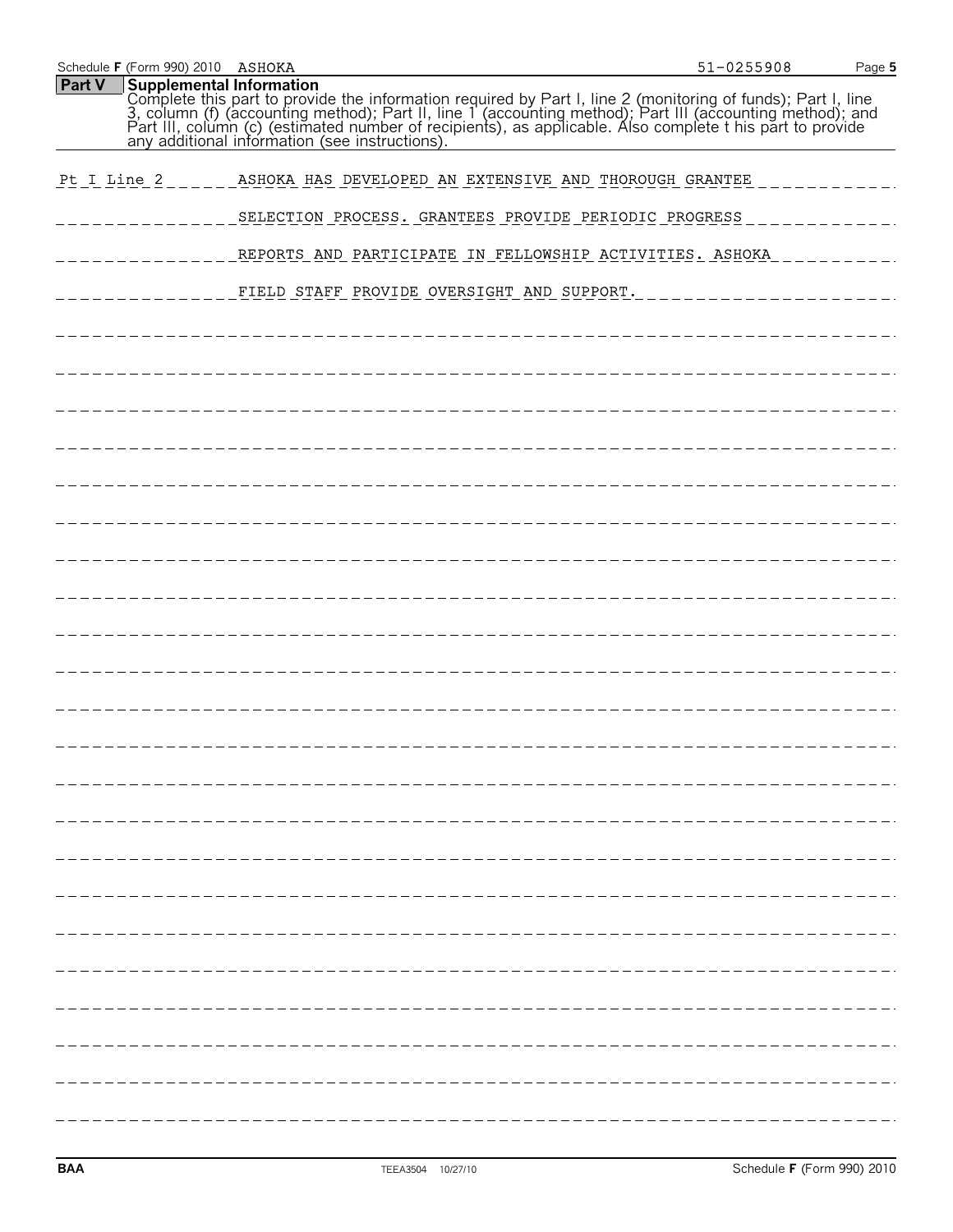| <b>SCHEDULE I</b><br>(Form 990)                                                                                                                                                                                                                                                                                                                      |                                                                                                                                                   |                                  | <b>Grants and Other Assistance to Organizations,</b><br>Governments and Individuals in the United States |                                      |                                                             |                                           | OMB No. 1545-0047<br>2010                         |  |  |  |
|------------------------------------------------------------------------------------------------------------------------------------------------------------------------------------------------------------------------------------------------------------------------------------------------------------------------------------------------------|---------------------------------------------------------------------------------------------------------------------------------------------------|----------------------------------|----------------------------------------------------------------------------------------------------------|--------------------------------------|-------------------------------------------------------------|-------------------------------------------|---------------------------------------------------|--|--|--|
| Department of the Treasury<br>Internal Revenue Service                                                                                                                                                                                                                                                                                               | Complete if the organization answered 'Yes,' to Form 990, Part IV, lines 21 or 22.<br><b>Open to Public</b><br>Attatch to Form 990.<br>Inspection |                                  |                                                                                                          |                                      |                                                             |                                           |                                                   |  |  |  |
| Name of the organization                                                                                                                                                                                                                                                                                                                             |                                                                                                                                                   |                                  |                                                                                                          |                                      |                                                             | <b>Employer identification number</b>     |                                                   |  |  |  |
| <b>ASHOKA</b>                                                                                                                                                                                                                                                                                                                                        |                                                                                                                                                   |                                  |                                                                                                          |                                      |                                                             | 51-0255908                                |                                                   |  |  |  |
| <b>General Information on Grants and Assistance</b><br>Part I                                                                                                                                                                                                                                                                                        |                                                                                                                                                   |                                  |                                                                                                          |                                      |                                                             |                                           |                                                   |  |  |  |
| Does the organization maintain records to substantiate the amount of the grants or assistance, the grantees' eligibility for the grants or assistance, and<br>$\mathbf{1}$                                                                                                                                                                           |                                                                                                                                                   |                                  |                                                                                                          |                                      |                                                             |                                           | X Yes<br>  No                                     |  |  |  |
| 2 Describe in Part IV the organization's procedures for monitoring the use of grant funds in the United States.                                                                                                                                                                                                                                      |                                                                                                                                                   |                                  |                                                                                                          |                                      |                                                             |                                           |                                                   |  |  |  |
| Part II Grants and Other Assistance to Governments and Organizations in the United States. Complete if the organization answered 'Yes' to<br>Form 990, Part IV, line 21 for any recipient that received more than \$5,000. Check this box if no one recipient received more than \$5,000.<br>Part II can be duplicated if additional space is needed |                                                                                                                                                   |                                  |                                                                                                          |                                      |                                                             |                                           |                                                   |  |  |  |
| 1 (a) Name and address of organization<br>or government                                                                                                                                                                                                                                                                                              | $(b)$ EIN                                                                                                                                         | (c) IRC section<br>if applicable | (d) Amount of cash grant                                                                                 | (e) Amount of non-cash<br>assistance | (f) Method of valuation<br>(book, FMV, appraisal,<br>other) | (g) Description of<br>non-cash assistance | (h) Purpose of grant<br>or assistance             |  |  |  |
| (1) MOBILE MEDIC, INC<br>475 27TH AVENUE, #3<br>SAN FRANCISCO CA 94121                                                                                                                                                                                                                                                                               | 27-5104203                                                                                                                                        |                                  | 90,000.                                                                                                  |                                      |                                                             |                                           | <b>STIPEND SUPPOR</b>                             |  |  |  |
| (2) WORLD SAVVY, INC<br>999 SUTTER STREET, 4TH FL<br>SAN FRANCISCO CA 94109                                                                                                                                                                                                                                                                          | 45-0473508                                                                                                                                        |                                  | 90,000                                                                                                   |                                      |                                                             |                                           | <b>STIPEND SUPPOR</b>                             |  |  |  |
| (3) GREENFAITH, INC<br>101 SOUTH THIRD AVENUE, #<br>HIGHLAND PARK NJ 08904                                                                                                                                                                                                                                                                           | 122-3452273                                                                                                                                       |                                  | 90,000.                                                                                                  |                                      |                                                             |                                           | <b>STIPEND SUPPOR</b>                             |  |  |  |
| (4) ROC USA LLC<br>7 WALL STREET<br>CONCORD NH 03301                                                                                                                                                                                                                                                                                                 | 35-2319441                                                                                                                                        |                                  | 90,000                                                                                                   |                                      |                                                             |                                           | STIPEND SUPPOR                                    |  |  |  |
| (5) LITTLE KIDS ROCK, INC<br>632 POMPTON AVENUE, STE 2<br>CEDAR GROVE NJ 07009                                                                                                                                                                                                                                                                       | 94-3396568                                                                                                                                        |                                  | 90,000.                                                                                                  |                                      |                                                             |                                           | STIPEND SUPPOR                                    |  |  |  |
| (6) FIT NATIONAL<br>1203 PRESERVATION PARK WA<br>OAKLAND CA 94612                                                                                                                                                                                                                                                                                    | 02-0784790                                                                                                                                        |                                  | 90,000.                                                                                                  |                                      |                                                             |                                           | <b>STIPEND SUPPOR</b>                             |  |  |  |
| (7) REVOLUTION FOODS<br>8383 CAPWELL DRIVE<br>OAKLAND CA 94612                                                                                                                                                                                                                                                                                       | 14-1955846                                                                                                                                        |                                  | 90,000.                                                                                                  |                                      |                                                             |                                           | <b>STIPEND SUPPOR</b>                             |  |  |  |
| (8)                                                                                                                                                                                                                                                                                                                                                  |                                                                                                                                                   |                                  |                                                                                                          |                                      |                                                             |                                           |                                                   |  |  |  |
| BAA For Paperwork Reduction Act Notice, see the Instructions for Form 990.                                                                                                                                                                                                                                                                           |                                                                                                                                                   |                                  |                                                                                                          | TEEA3901 10/29/10                    |                                                             |                                           | 5<br>$\overline{2}$<br>Schedule I (Form 990) 2010 |  |  |  |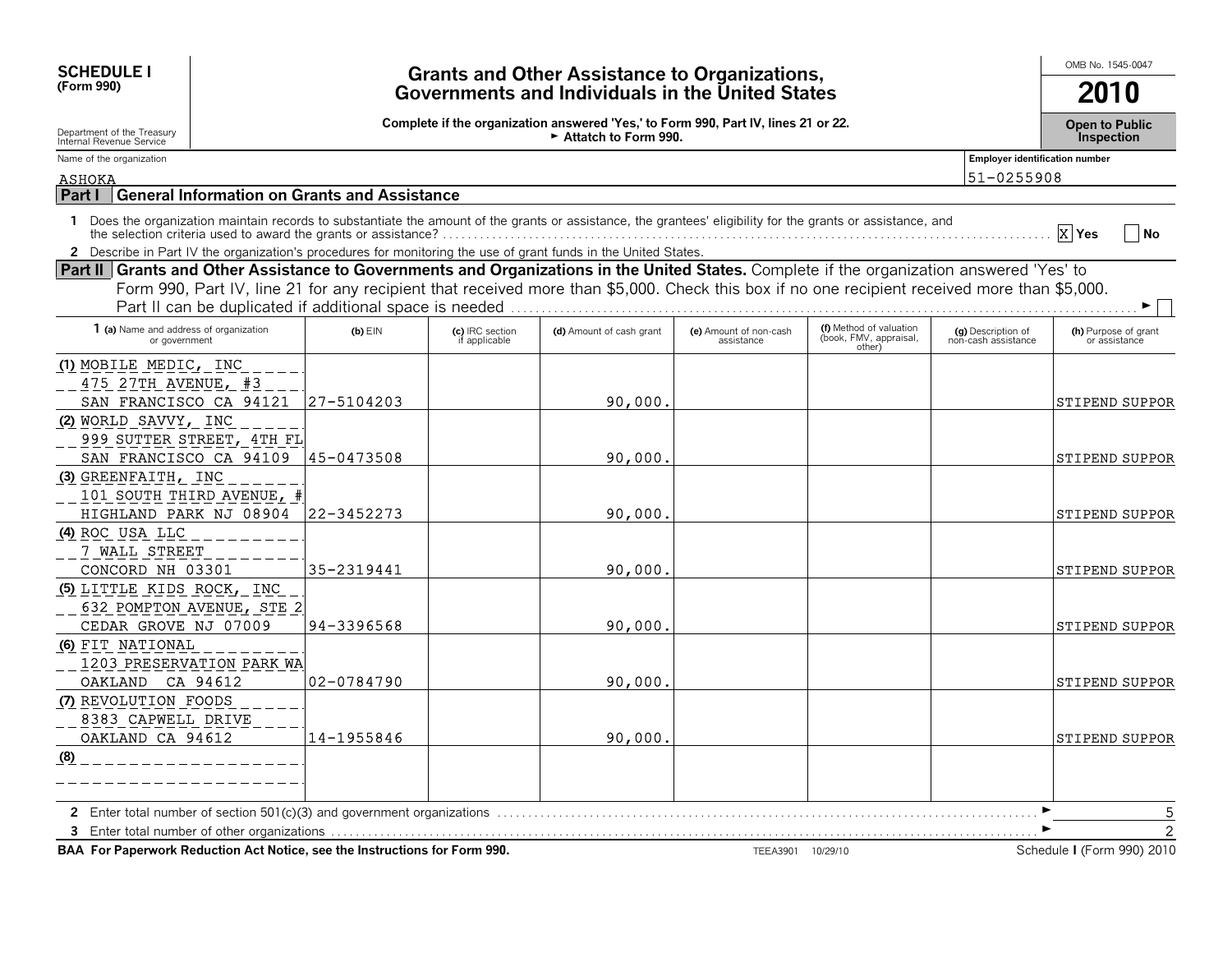| (a) Type of grant or assistance                                                                                                                             | (b) Number of<br>recipients                       | (c) Amount of<br>cash grant | (d) Amount of<br>non-cash assistance | (e) Method of valuation (book,<br>FMV, appraisal, other)                                                                                                 | (f) Description of non-cash assistance |
|-------------------------------------------------------------------------------------------------------------------------------------------------------------|---------------------------------------------------|-----------------------------|--------------------------------------|----------------------------------------------------------------------------------------------------------------------------------------------------------|----------------------------------------|
| STIPEND SUPPORT<br>$\mathbf{1}$                                                                                                                             | 2                                                 | 105,000.                    |                                      |                                                                                                                                                          |                                        |
| $\overline{2}$                                                                                                                                              |                                                   |                             |                                      |                                                                                                                                                          |                                        |
| $\mathbf{3}$                                                                                                                                                |                                                   |                             |                                      |                                                                                                                                                          |                                        |
|                                                                                                                                                             |                                                   |                             |                                      |                                                                                                                                                          |                                        |
| -5                                                                                                                                                          |                                                   |                             |                                      |                                                                                                                                                          |                                        |
| -6                                                                                                                                                          |                                                   |                             |                                      |                                                                                                                                                          |                                        |
| 7                                                                                                                                                           |                                                   |                             |                                      |                                                                                                                                                          |                                        |
| Supplemental Information. Complete this part to provide the information required in Part I, line 2, and any other additional information.<br><b>Part IV</b> |                                                   |                             |                                      |                                                                                                                                                          |                                        |
| Pt I Line 2                                                                                                                                                 | ASHOKA FIELD STAFF PROVIDE OVERSIGHT AND SUPPORT. |                             |                                      | ASHOKA HAS DEVELOPED AN EXTENSIVE AND THOROUGH GRANTEE SELECTION PROCESS.<br>GRANTEES PROVIDE PROGRESS REPORTS AND PARTICIPATE IN FELLOWSHIP ACTIVITIES. |                                        |
|                                                                                                                                                             |                                                   |                             |                                      |                                                                                                                                                          |                                        |
|                                                                                                                                                             |                                                   |                             |                                      |                                                                                                                                                          |                                        |
|                                                                                                                                                             |                                                   |                             |                                      |                                                                                                                                                          |                                        |
|                                                                                                                                                             |                                                   |                             |                                      |                                                                                                                                                          |                                        |
|                                                                                                                                                             |                                                   |                             |                                      |                                                                                                                                                          |                                        |
|                                                                                                                                                             |                                                   |                             |                                      |                                                                                                                                                          |                                        |
|                                                                                                                                                             |                                                   |                             |                                      |                                                                                                                                                          |                                        |
|                                                                                                                                                             |                                                   |                             |                                      |                                                                                                                                                          |                                        |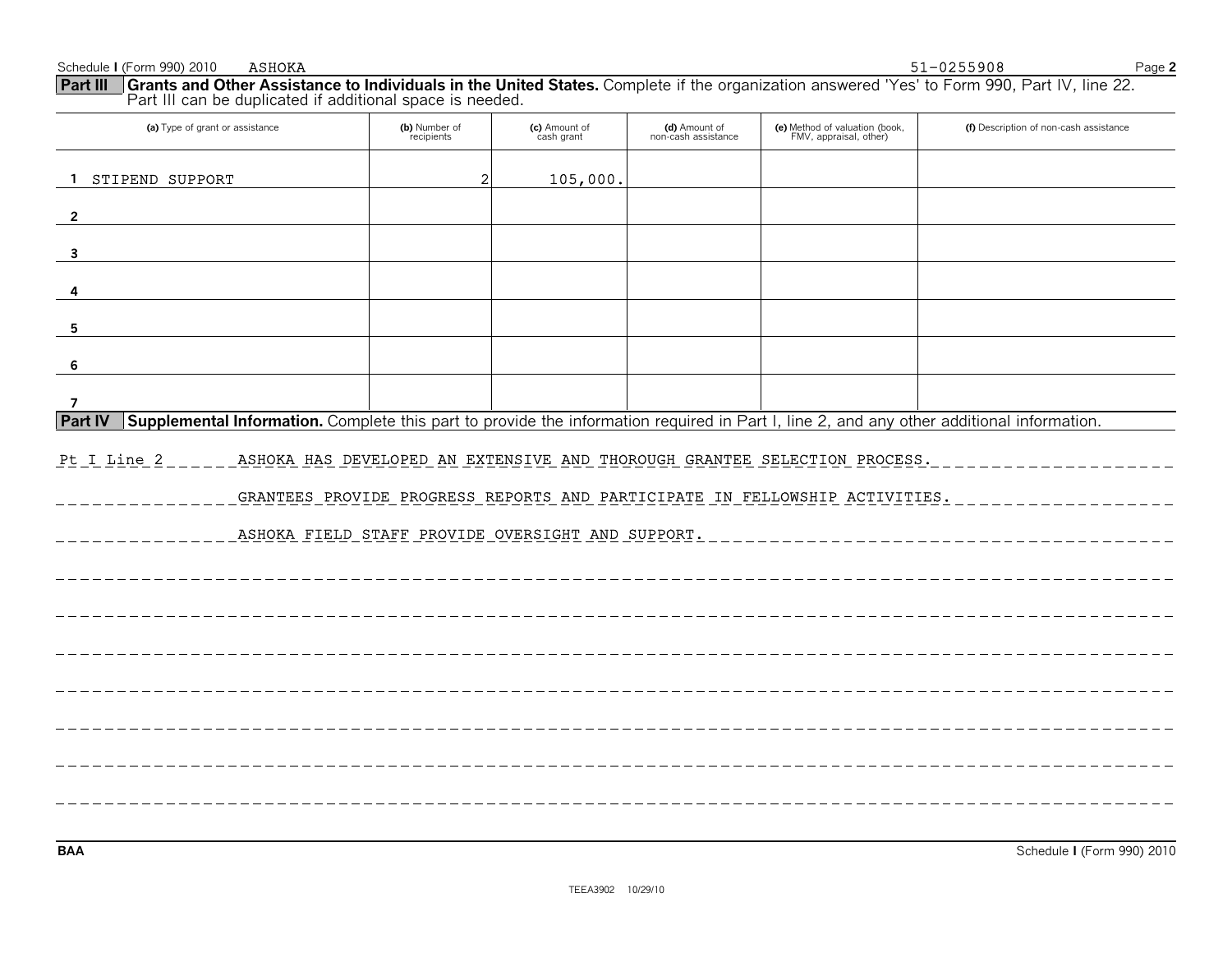| <b>SCHEDULE J</b>                                      | <b>Compensation Information</b>                                                                                                                                                                                                                                                                                             | OMB No. 1545-0047                     |                |            |             |  |  |  |  |
|--------------------------------------------------------|-----------------------------------------------------------------------------------------------------------------------------------------------------------------------------------------------------------------------------------------------------------------------------------------------------------------------------|---------------------------------------|----------------|------------|-------------|--|--|--|--|
| (Form 990)                                             | For certain Officers, Directors, Trustees, Key Employees, and Highest<br><b>Compensated Employees</b>                                                                                                                                                                                                                       |                                       |                |            |             |  |  |  |  |
| Department of the Treasury<br>Internal Revenue Service | ► Complete if the organization answered 'Yes' to Form 990, Part IV, line 23.<br><b>Open to Public</b><br>Attach to Form 990. See separate instructions.<br>Inspection                                                                                                                                                       |                                       |                |            |             |  |  |  |  |
| Name of the organization                               |                                                                                                                                                                                                                                                                                                                             | <b>Employer identification number</b> |                |            |             |  |  |  |  |
| ASHOKA                                                 | 51-0255908                                                                                                                                                                                                                                                                                                                  |                                       |                |            |             |  |  |  |  |
| Part I                                                 | <b>Questions Regarding Compensation</b>                                                                                                                                                                                                                                                                                     |                                       |                | <b>Yes</b> | No          |  |  |  |  |
|                                                        | 1a Check the appropriate box(es) if the organization provided any of the following to or for a person listed in Form 990, Part<br>VII, Section A, line 1a. Complete Part III to provide any relevant information regarding these items.<br>Housing allowance or residence for personal use<br>First-class or charter travel |                                       |                |            |             |  |  |  |  |
| Travel for companions                                  | Payments for business use of personal residence                                                                                                                                                                                                                                                                             |                                       |                |            |             |  |  |  |  |
|                                                        | Tax indemnification and gross-up payments<br>Health or social club dues or initiation fees                                                                                                                                                                                                                                  |                                       |                |            |             |  |  |  |  |
|                                                        | Discretionary spending account<br>Personal services (e.g., maid, chauffeur, chef)                                                                                                                                                                                                                                           |                                       |                |            |             |  |  |  |  |
|                                                        |                                                                                                                                                                                                                                                                                                                             |                                       |                |            |             |  |  |  |  |
|                                                        | <b>b</b> If any of the boxes on line 1a are checked, did the organization follow a written policy regarding payment or<br>reimbursement or provision of all of the expenses described above? If 'No,' complete Part III to explain                                                                                          |                                       | 1 <sub>b</sub> |            |             |  |  |  |  |
|                                                        | 2 Did the organization require substantiation prior to reimbursing or allowing expenses incurred by all officers, directors,                                                                                                                                                                                                |                                       |                |            |             |  |  |  |  |
|                                                        | trustees, and the CEO/Executive Director, regarding the items checked in line 1a?<br>                                                                                                                                                                                                                                       |                                       | $\overline{2}$ |            |             |  |  |  |  |
| 3.                                                     | Indicate which, if any, of the following the organization uses to establish the compensation of the organization's<br>CEO/Executive Director. Check all that apply.                                                                                                                                                         |                                       |                |            |             |  |  |  |  |
| Compensation committee                                 | Written employment contract                                                                                                                                                                                                                                                                                                 |                                       |                |            |             |  |  |  |  |
| x                                                      | Compensation survey or study<br>Independent compensation consultant                                                                                                                                                                                                                                                         |                                       |                |            |             |  |  |  |  |
|                                                        | $\overline{\text{x}}$<br>Approval by the board or compensation committee<br>Form 990 of other organizations                                                                                                                                                                                                                 |                                       |                |            |             |  |  |  |  |
| or a related organization:                             | During the year, did any person listed in Form 990, Part VII, Section A, line 1a with respect to the filing organization                                                                                                                                                                                                    |                                       |                |            |             |  |  |  |  |
|                                                        | a Receive a severance payment or change-of-control payment from the organization or a related organization?                                                                                                                                                                                                                 |                                       | 4a             |            | X           |  |  |  |  |
|                                                        |                                                                                                                                                                                                                                                                                                                             |                                       | 4 <sub>b</sub> |            | $\mathbf X$ |  |  |  |  |
|                                                        | c Participate in, or receive payment from, an equity-based compensation arrangement?                                                                                                                                                                                                                                        |                                       | 4c             |            | X           |  |  |  |  |
|                                                        | If 'Yes' to any of lines 4a-c, list the persons and provide the applicable amounts for each item in Part III.                                                                                                                                                                                                               |                                       |                |            |             |  |  |  |  |
|                                                        | Only section 501(c)(3) and 501(c)(4) organizations must complete lines 5-9.                                                                                                                                                                                                                                                 |                                       |                |            |             |  |  |  |  |
| contingent on the revenues of:                         | 5 For persons listed in Form 990, Part VII, Section A, line 1a, did the organization pay or accrue any compensation                                                                                                                                                                                                         |                                       |                |            |             |  |  |  |  |
|                                                        |                                                                                                                                                                                                                                                                                                                             |                                       | 5а             |            | x           |  |  |  |  |
|                                                        |                                                                                                                                                                                                                                                                                                                             |                                       | 5 <sub>b</sub> |            | X           |  |  |  |  |
|                                                        | If 'Yes' to line 5a or 5b, describe in Part III.                                                                                                                                                                                                                                                                            |                                       |                |            |             |  |  |  |  |
| contingent on the net earnings of:                     | 6 For persons listed in Form 990, Part VII, Section A, line 1a, did the organization pay or accrue any compensation                                                                                                                                                                                                         |                                       |                |            |             |  |  |  |  |
|                                                        |                                                                                                                                                                                                                                                                                                                             |                                       | 6a             |            | X           |  |  |  |  |
|                                                        |                                                                                                                                                                                                                                                                                                                             |                                       | 6b             |            | X           |  |  |  |  |
|                                                        | If 'Yes' to line 6a or 6b, describe in Part III.                                                                                                                                                                                                                                                                            |                                       |                |            |             |  |  |  |  |
|                                                        | 7 For persons listed in Form 990, Part VII, Section A, line 1a, did the organization provide any non-fixed payments not                                                                                                                                                                                                     |                                       | 7              |            | X.          |  |  |  |  |
| 8                                                      | Were any amounts reported in Form 990, Part VII, paid or accrued pursuant to a contract that was subject to the initial contract exception described in Regulations section 53.4958-4(a)(3)? If 'Yes,' describe in Part III                                                                                                 |                                       | 8              |            | X.          |  |  |  |  |
| 9                                                      | If 'Yes' to line 8, did the organization also follow the rebuttable presumption procedure described in Regulations                                                                                                                                                                                                          |                                       | 9              |            |             |  |  |  |  |
|                                                        | BAA For Paperwork Reduction Act Notice, see the Instructions for Form 990.                                                                                                                                                                                                                                                  | Schedule J (Form 990) 2010            |                |            |             |  |  |  |  |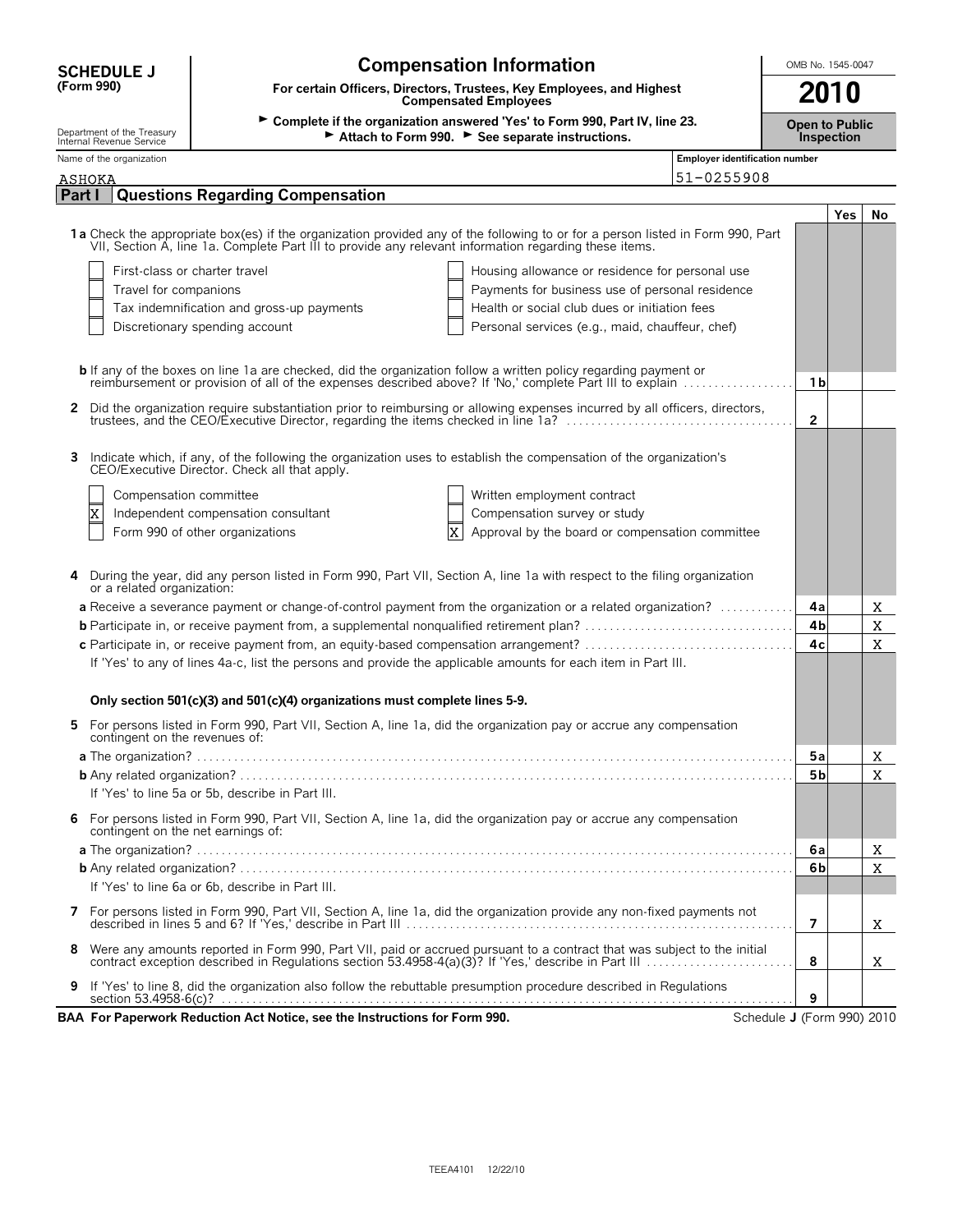#### Schedule **J** (Form 990) 2010 ASHOKA Page 2

51-0255908

#### **Part II Officers, Directors, Trustees, Key Employees, and Highest Compensated Employees.** Use Schedule J-1 if additional space is needed.

For each individual whose compensation must be reported in Schedule J, report compensation from the organization on row (i) and from related organizations described in the instructions on row (ii). Do not list any individuals that are not listed on Form 990, Part VII.

**Note.** The sum of columns (B)(i)-(iii) must equal the applicable column (D) or column (E) amounts on Form 990, Part VII, line 1a.

|                               |     |                          | (B) Breakdown of W-2 and/or 1099-MISC compensation |                                           | (C) Retirement and             | (D) Nontaxable | <b>(E)</b> Total of columns $(B)(i) \cdot (D)$ | (F) Compensation<br>reported in prior |  |
|-------------------------------|-----|--------------------------|----------------------------------------------------|-------------------------------------------|--------------------------------|----------------|------------------------------------------------|---------------------------------------|--|
| (A) Name                      |     | (i) Base<br>compensation | (ii) Bonus and incentive<br>compensation           | (iii) Other<br>reportable<br>compensation | other deferred<br>compensation | benefits       |                                                | Form 990 or<br>Form 990-EZ            |  |
|                               | (i) | 125,204.                 | 21,260                                             | $\mathbf 0$                               | 16,667.                        | 3,332.         | 166,463                                        | 137,858.                              |  |
| 1 DIANA WELLS                 | (i) | О,                       | $\mathbf 0$                                        | 0.                                        | 0.                             | 0              | 0                                              | 0.                                    |  |
|                               | (i) | 109,099                  | 45,501                                             | $\mathbf 0$ .                             | 16,667.                        | 12,972         | 184,239                                        | 135,687.                              |  |
| 2 ROMANUS BERG                | (i) | 0.                       | 0                                                  | 0                                         | О.                             | $\mathbf 0$ .  | 0                                              | 0.                                    |  |
|                               | (i) | 106,896                  | 44,545                                             | $\mathbf 0$ .                             | 0.                             | 5,736.         | 157, 177                                       | 145,216.                              |  |
| 3 MARIA VALERIA BUDINICH (ii) |     | 0.                       | $\mathbf{0}$                                       | $\mathbf 0$ .                             | 0.                             | $\mathbf 0$ .  | 0                                              | $0$ .                                 |  |
|                               | (i) |                          |                                                    |                                           |                                |                |                                                |                                       |  |
|                               | (i) |                          |                                                    |                                           |                                |                |                                                |                                       |  |
|                               | (i) |                          |                                                    |                                           |                                |                |                                                |                                       |  |
| 5                             | (i) |                          |                                                    |                                           |                                |                |                                                |                                       |  |
|                               | (i) |                          |                                                    |                                           |                                |                |                                                |                                       |  |
| -6                            | (i) |                          |                                                    |                                           |                                |                |                                                |                                       |  |
|                               | (i) |                          |                                                    |                                           |                                |                |                                                |                                       |  |
| -7                            | (i) |                          |                                                    |                                           |                                |                |                                                |                                       |  |
|                               | (i) |                          |                                                    |                                           |                                |                |                                                |                                       |  |
| 8                             | (i) |                          |                                                    |                                           |                                |                |                                                |                                       |  |
|                               | (i) |                          |                                                    |                                           |                                |                |                                                |                                       |  |
| 9                             | (i) |                          |                                                    |                                           |                                |                |                                                |                                       |  |
|                               | (i) |                          |                                                    |                                           |                                |                |                                                |                                       |  |
| 10                            | (i) |                          |                                                    |                                           |                                |                |                                                |                                       |  |
|                               | (i) |                          |                                                    |                                           |                                |                |                                                |                                       |  |
| 11                            | (i) |                          |                                                    |                                           |                                |                |                                                |                                       |  |
|                               | (i) |                          |                                                    |                                           |                                |                |                                                |                                       |  |
| 12                            | (i) |                          |                                                    |                                           |                                |                |                                                |                                       |  |
|                               | (i) |                          |                                                    |                                           |                                |                |                                                |                                       |  |
| 13                            | (i) |                          |                                                    |                                           |                                |                |                                                |                                       |  |
|                               | (i) |                          |                                                    |                                           |                                |                |                                                |                                       |  |
| 14                            | (i) |                          |                                                    |                                           |                                |                |                                                |                                       |  |
|                               | (i) |                          |                                                    |                                           |                                |                |                                                |                                       |  |
| 15                            | (i) |                          |                                                    |                                           |                                |                |                                                |                                       |  |
|                               | (i) |                          |                                                    |                                           |                                |                |                                                |                                       |  |
| $\frac{16}{BAA}$              | (i) |                          |                                                    |                                           |                                |                |                                                |                                       |  |
|                               |     |                          |                                                    | TEEA4102 07/20/10                         |                                |                |                                                | Schedule J (Form 990) 2010            |  |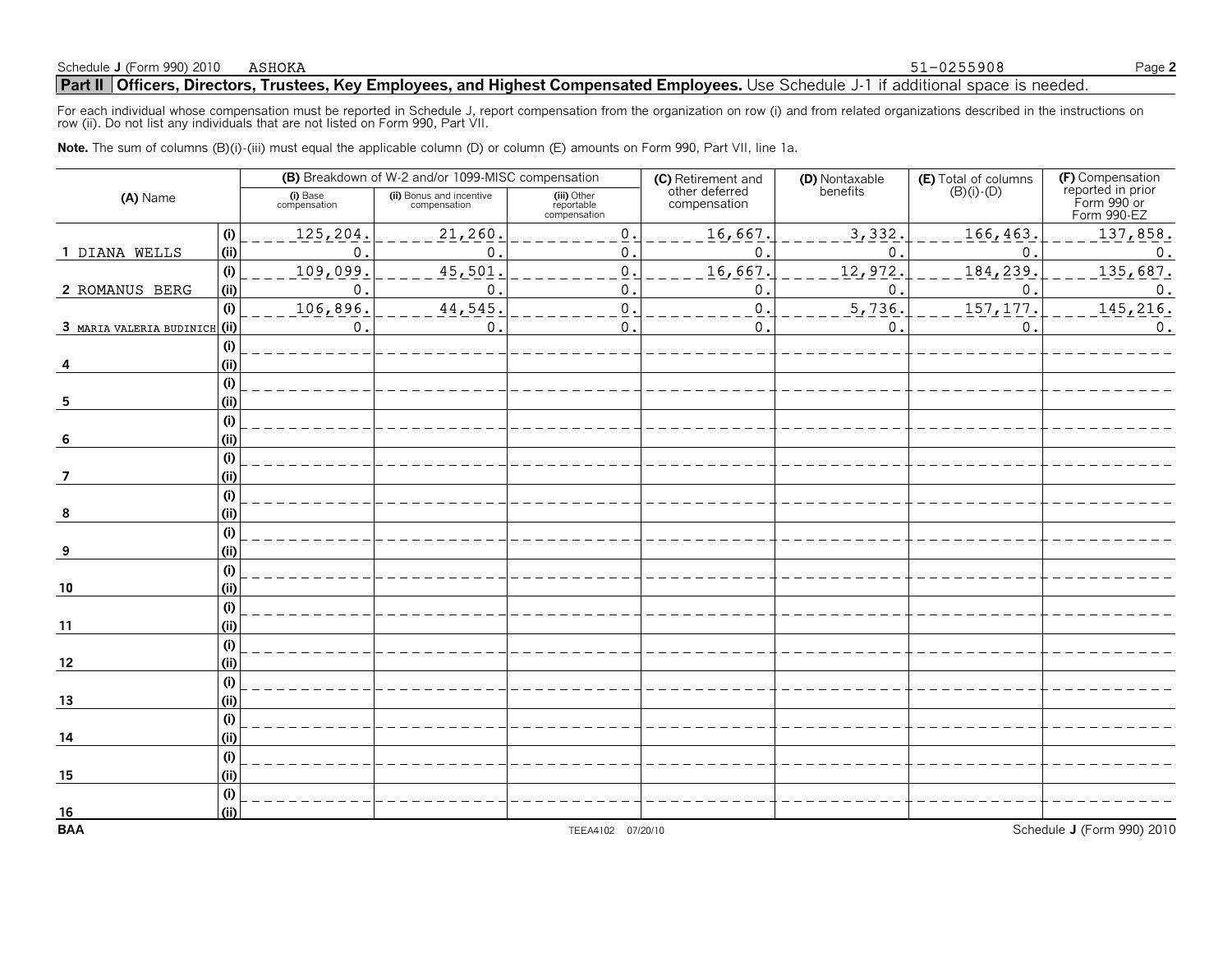| <b>Part III   Supplemental Information</b>                                                                                                                                                           |
|------------------------------------------------------------------------------------------------------------------------------------------------------------------------------------------------------|
| Complete this part to provide the information, explanation, or descriptions required for Part I, lines 1a, 1b, 4c, 5a, 5b, 6a, 6b, 7, and 8. Also complete this part for any additional information. |
|                                                                                                                                                                                                      |
|                                                                                                                                                                                                      |
|                                                                                                                                                                                                      |
|                                                                                                                                                                                                      |
|                                                                                                                                                                                                      |
|                                                                                                                                                                                                      |
|                                                                                                                                                                                                      |
|                                                                                                                                                                                                      |
|                                                                                                                                                                                                      |
|                                                                                                                                                                                                      |
|                                                                                                                                                                                                      |
|                                                                                                                                                                                                      |
|                                                                                                                                                                                                      |
|                                                                                                                                                                                                      |
|                                                                                                                                                                                                      |
|                                                                                                                                                                                                      |
|                                                                                                                                                                                                      |
|                                                                                                                                                                                                      |
|                                                                                                                                                                                                      |
|                                                                                                                                                                                                      |

Schedule **J** (Form 990) 2010 ASHOKA Page 3

51-0255908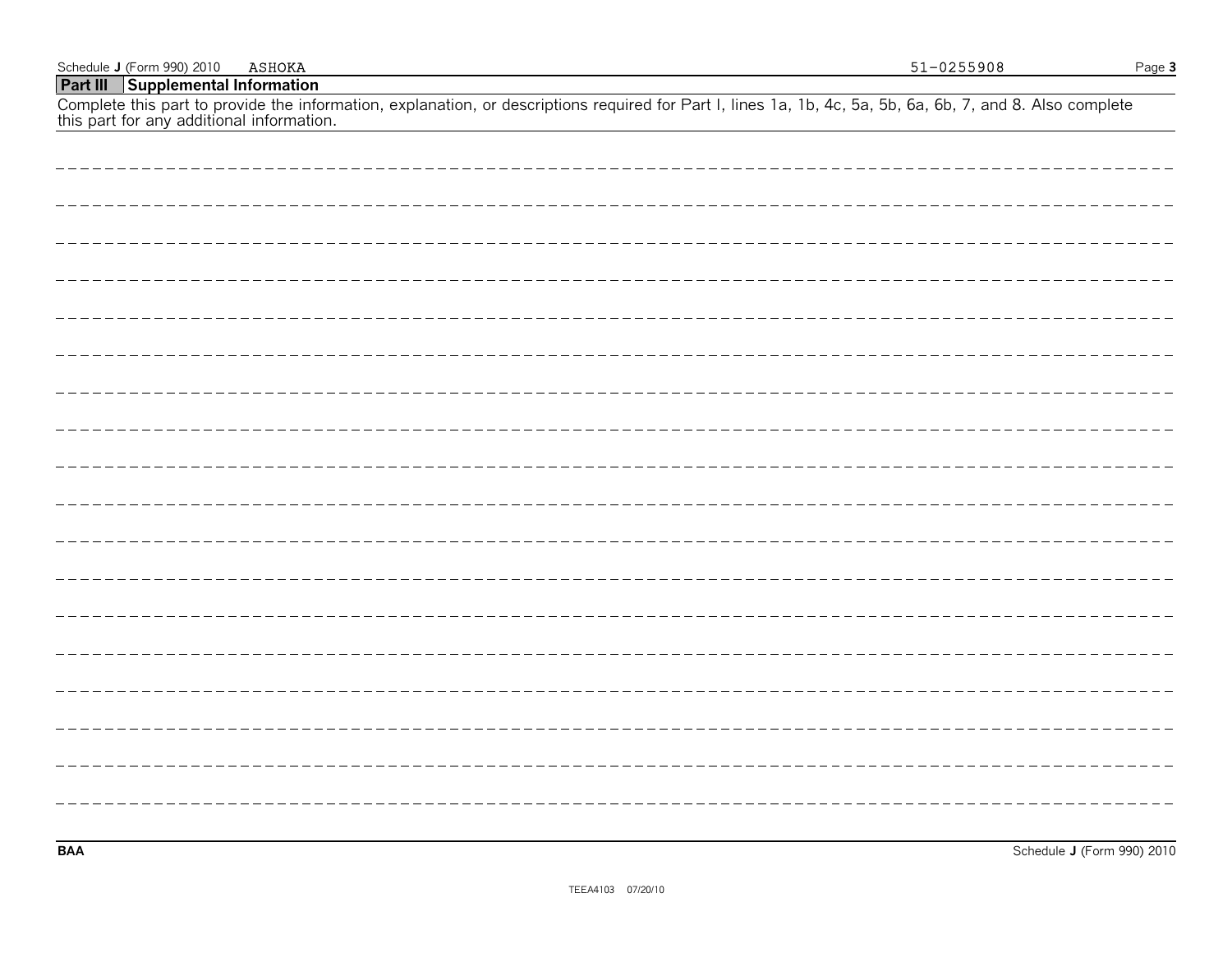# SCHEDULE M Noncash Contributions <sup>⊙MB No. 1545-0047</sup><br>(Form 990) Noncash Contributions

## ► Complete if the organizations answered 'Yes' 2010 **on Form 990, Part IV, lines 29 or 30.**

**Open To Public Inspection**

Department of the Treasury **Governant Construction Construction Construction Profession Person Construction Professor**<br>Internal Revenue Service

| Part I<br>(d)<br>(a)<br>(b)<br>(c)<br>Check if<br>Number of<br>Noncash contribution<br>Method of determining<br>amounts reported on   noncash contribution amounts<br>applicable<br>contributions or<br>Form 990,<br>items contributed<br>Part VIII, line 1q<br>Art-Works of art<br>1.<br>Art-Historical treasures<br>2<br>Art-Fractional interests<br>3<br>4<br>Clothing and household goods<br>5<br>Cars and other vehicles<br>6<br>Boats and planes<br>7<br>8<br>22<br>749,307. MARKET VALUE<br>Securities-Publicly traded<br>X<br>9<br>Securities-Closely held stock<br>10<br>Securities-Partnership, LLC, or trust interests<br>11<br>Securities-Miscellaneous<br>12<br>Qualified conservation contribution-<br>13.<br>Historic structures<br>Qualified conservation contribution-Other<br>14<br>Real estate-Residential<br>15<br>Real estate-Commercial<br>16<br>Real estate-Other<br>17<br>18<br>19<br>Drugs and medical supplies<br>20<br>21<br>Historical artifacts<br>22<br>Scientific specimens<br>23<br>Archeological artifacts<br>24<br>25<br>Other $\triangleright$ (________________)<br>Other $\triangleright$ (_________________)<br>26<br>Other $\triangleright$ (_______________)<br>27<br>$\sim$ $\sim$ $\sim$<br>28<br>Other $\blacktriangleright$<br>Number of Forms 8283 received by the organization during the tax year for contributions for which the<br>29<br>organization completed Form 8283, Part IV, Donee Acknowledgement<br>29<br>Yes<br>No<br>30a During the year, did the organization receive by contribution any property reported in Part I, lines 1-28 that it must hold for at least three years from the date of the initial contribution, and which is not required<br>30 a<br>X<br><b>b</b> If 'Yes,' describe the arrangement in Part II.<br>31 Does the organization have a gift acceptance policy that requires the review of any non-standard contributions?<br>31<br>X<br>32a Does the organization hire or use third parties or related organizations to solicit, process, or sell<br>32a<br>x<br><b>b</b> If 'Yes,' describe in Part II.<br>33 If the organization did not report an amount in column (c) for a type of property for which column (a) is checked,<br>describe in Part II.<br>BAA For Paperwork Reduction Act Notice, see the Instructions for Form 990.<br>Schedule M (Form 990) 2010 | <b>ASHOKA</b> |                          |  | 51-0255908 |  |
|----------------------------------------------------------------------------------------------------------------------------------------------------------------------------------------------------------------------------------------------------------------------------------------------------------------------------------------------------------------------------------------------------------------------------------------------------------------------------------------------------------------------------------------------------------------------------------------------------------------------------------------------------------------------------------------------------------------------------------------------------------------------------------------------------------------------------------------------------------------------------------------------------------------------------------------------------------------------------------------------------------------------------------------------------------------------------------------------------------------------------------------------------------------------------------------------------------------------------------------------------------------------------------------------------------------------------------------------------------------------------------------------------------------------------------------------------------------------------------------------------------------------------------------------------------------------------------------------------------------------------------------------------------------------------------------------------------------------------------------------------------------------------------------------------------------------------------------------------------------------------------------------------------------------------------------------------------------------------------------------------------------------------------------------------------------------------------------------------------------------------------------------------------------------------------------------------------------------------------------------------------------------------------------------------------------------------------------------------------|---------------|--------------------------|--|------------|--|
|                                                                                                                                                                                                                                                                                                                                                                                                                                                                                                                                                                                                                                                                                                                                                                                                                                                                                                                                                                                                                                                                                                                                                                                                                                                                                                                                                                                                                                                                                                                                                                                                                                                                                                                                                                                                                                                                                                                                                                                                                                                                                                                                                                                                                                                                                                                                                          |               | <b>Types of Property</b> |  |            |  |
|                                                                                                                                                                                                                                                                                                                                                                                                                                                                                                                                                                                                                                                                                                                                                                                                                                                                                                                                                                                                                                                                                                                                                                                                                                                                                                                                                                                                                                                                                                                                                                                                                                                                                                                                                                                                                                                                                                                                                                                                                                                                                                                                                                                                                                                                                                                                                          |               |                          |  |            |  |
|                                                                                                                                                                                                                                                                                                                                                                                                                                                                                                                                                                                                                                                                                                                                                                                                                                                                                                                                                                                                                                                                                                                                                                                                                                                                                                                                                                                                                                                                                                                                                                                                                                                                                                                                                                                                                                                                                                                                                                                                                                                                                                                                                                                                                                                                                                                                                          |               |                          |  |            |  |
|                                                                                                                                                                                                                                                                                                                                                                                                                                                                                                                                                                                                                                                                                                                                                                                                                                                                                                                                                                                                                                                                                                                                                                                                                                                                                                                                                                                                                                                                                                                                                                                                                                                                                                                                                                                                                                                                                                                                                                                                                                                                                                                                                                                                                                                                                                                                                          |               |                          |  |            |  |
|                                                                                                                                                                                                                                                                                                                                                                                                                                                                                                                                                                                                                                                                                                                                                                                                                                                                                                                                                                                                                                                                                                                                                                                                                                                                                                                                                                                                                                                                                                                                                                                                                                                                                                                                                                                                                                                                                                                                                                                                                                                                                                                                                                                                                                                                                                                                                          |               |                          |  |            |  |
|                                                                                                                                                                                                                                                                                                                                                                                                                                                                                                                                                                                                                                                                                                                                                                                                                                                                                                                                                                                                                                                                                                                                                                                                                                                                                                                                                                                                                                                                                                                                                                                                                                                                                                                                                                                                                                                                                                                                                                                                                                                                                                                                                                                                                                                                                                                                                          |               |                          |  |            |  |
|                                                                                                                                                                                                                                                                                                                                                                                                                                                                                                                                                                                                                                                                                                                                                                                                                                                                                                                                                                                                                                                                                                                                                                                                                                                                                                                                                                                                                                                                                                                                                                                                                                                                                                                                                                                                                                                                                                                                                                                                                                                                                                                                                                                                                                                                                                                                                          |               |                          |  |            |  |
|                                                                                                                                                                                                                                                                                                                                                                                                                                                                                                                                                                                                                                                                                                                                                                                                                                                                                                                                                                                                                                                                                                                                                                                                                                                                                                                                                                                                                                                                                                                                                                                                                                                                                                                                                                                                                                                                                                                                                                                                                                                                                                                                                                                                                                                                                                                                                          |               |                          |  |            |  |
|                                                                                                                                                                                                                                                                                                                                                                                                                                                                                                                                                                                                                                                                                                                                                                                                                                                                                                                                                                                                                                                                                                                                                                                                                                                                                                                                                                                                                                                                                                                                                                                                                                                                                                                                                                                                                                                                                                                                                                                                                                                                                                                                                                                                                                                                                                                                                          |               |                          |  |            |  |
|                                                                                                                                                                                                                                                                                                                                                                                                                                                                                                                                                                                                                                                                                                                                                                                                                                                                                                                                                                                                                                                                                                                                                                                                                                                                                                                                                                                                                                                                                                                                                                                                                                                                                                                                                                                                                                                                                                                                                                                                                                                                                                                                                                                                                                                                                                                                                          |               |                          |  |            |  |
|                                                                                                                                                                                                                                                                                                                                                                                                                                                                                                                                                                                                                                                                                                                                                                                                                                                                                                                                                                                                                                                                                                                                                                                                                                                                                                                                                                                                                                                                                                                                                                                                                                                                                                                                                                                                                                                                                                                                                                                                                                                                                                                                                                                                                                                                                                                                                          |               |                          |  |            |  |
|                                                                                                                                                                                                                                                                                                                                                                                                                                                                                                                                                                                                                                                                                                                                                                                                                                                                                                                                                                                                                                                                                                                                                                                                                                                                                                                                                                                                                                                                                                                                                                                                                                                                                                                                                                                                                                                                                                                                                                                                                                                                                                                                                                                                                                                                                                                                                          |               |                          |  |            |  |
|                                                                                                                                                                                                                                                                                                                                                                                                                                                                                                                                                                                                                                                                                                                                                                                                                                                                                                                                                                                                                                                                                                                                                                                                                                                                                                                                                                                                                                                                                                                                                                                                                                                                                                                                                                                                                                                                                                                                                                                                                                                                                                                                                                                                                                                                                                                                                          |               |                          |  |            |  |
|                                                                                                                                                                                                                                                                                                                                                                                                                                                                                                                                                                                                                                                                                                                                                                                                                                                                                                                                                                                                                                                                                                                                                                                                                                                                                                                                                                                                                                                                                                                                                                                                                                                                                                                                                                                                                                                                                                                                                                                                                                                                                                                                                                                                                                                                                                                                                          |               |                          |  |            |  |
|                                                                                                                                                                                                                                                                                                                                                                                                                                                                                                                                                                                                                                                                                                                                                                                                                                                                                                                                                                                                                                                                                                                                                                                                                                                                                                                                                                                                                                                                                                                                                                                                                                                                                                                                                                                                                                                                                                                                                                                                                                                                                                                                                                                                                                                                                                                                                          |               |                          |  |            |  |
|                                                                                                                                                                                                                                                                                                                                                                                                                                                                                                                                                                                                                                                                                                                                                                                                                                                                                                                                                                                                                                                                                                                                                                                                                                                                                                                                                                                                                                                                                                                                                                                                                                                                                                                                                                                                                                                                                                                                                                                                                                                                                                                                                                                                                                                                                                                                                          |               |                          |  |            |  |
|                                                                                                                                                                                                                                                                                                                                                                                                                                                                                                                                                                                                                                                                                                                                                                                                                                                                                                                                                                                                                                                                                                                                                                                                                                                                                                                                                                                                                                                                                                                                                                                                                                                                                                                                                                                                                                                                                                                                                                                                                                                                                                                                                                                                                                                                                                                                                          |               |                          |  |            |  |
|                                                                                                                                                                                                                                                                                                                                                                                                                                                                                                                                                                                                                                                                                                                                                                                                                                                                                                                                                                                                                                                                                                                                                                                                                                                                                                                                                                                                                                                                                                                                                                                                                                                                                                                                                                                                                                                                                                                                                                                                                                                                                                                                                                                                                                                                                                                                                          |               |                          |  |            |  |
|                                                                                                                                                                                                                                                                                                                                                                                                                                                                                                                                                                                                                                                                                                                                                                                                                                                                                                                                                                                                                                                                                                                                                                                                                                                                                                                                                                                                                                                                                                                                                                                                                                                                                                                                                                                                                                                                                                                                                                                                                                                                                                                                                                                                                                                                                                                                                          |               |                          |  |            |  |
|                                                                                                                                                                                                                                                                                                                                                                                                                                                                                                                                                                                                                                                                                                                                                                                                                                                                                                                                                                                                                                                                                                                                                                                                                                                                                                                                                                                                                                                                                                                                                                                                                                                                                                                                                                                                                                                                                                                                                                                                                                                                                                                                                                                                                                                                                                                                                          |               |                          |  |            |  |
|                                                                                                                                                                                                                                                                                                                                                                                                                                                                                                                                                                                                                                                                                                                                                                                                                                                                                                                                                                                                                                                                                                                                                                                                                                                                                                                                                                                                                                                                                                                                                                                                                                                                                                                                                                                                                                                                                                                                                                                                                                                                                                                                                                                                                                                                                                                                                          |               |                          |  |            |  |
|                                                                                                                                                                                                                                                                                                                                                                                                                                                                                                                                                                                                                                                                                                                                                                                                                                                                                                                                                                                                                                                                                                                                                                                                                                                                                                                                                                                                                                                                                                                                                                                                                                                                                                                                                                                                                                                                                                                                                                                                                                                                                                                                                                                                                                                                                                                                                          |               |                          |  |            |  |
|                                                                                                                                                                                                                                                                                                                                                                                                                                                                                                                                                                                                                                                                                                                                                                                                                                                                                                                                                                                                                                                                                                                                                                                                                                                                                                                                                                                                                                                                                                                                                                                                                                                                                                                                                                                                                                                                                                                                                                                                                                                                                                                                                                                                                                                                                                                                                          |               |                          |  |            |  |
|                                                                                                                                                                                                                                                                                                                                                                                                                                                                                                                                                                                                                                                                                                                                                                                                                                                                                                                                                                                                                                                                                                                                                                                                                                                                                                                                                                                                                                                                                                                                                                                                                                                                                                                                                                                                                                                                                                                                                                                                                                                                                                                                                                                                                                                                                                                                                          |               |                          |  |            |  |
|                                                                                                                                                                                                                                                                                                                                                                                                                                                                                                                                                                                                                                                                                                                                                                                                                                                                                                                                                                                                                                                                                                                                                                                                                                                                                                                                                                                                                                                                                                                                                                                                                                                                                                                                                                                                                                                                                                                                                                                                                                                                                                                                                                                                                                                                                                                                                          |               |                          |  |            |  |
|                                                                                                                                                                                                                                                                                                                                                                                                                                                                                                                                                                                                                                                                                                                                                                                                                                                                                                                                                                                                                                                                                                                                                                                                                                                                                                                                                                                                                                                                                                                                                                                                                                                                                                                                                                                                                                                                                                                                                                                                                                                                                                                                                                                                                                                                                                                                                          |               |                          |  |            |  |
|                                                                                                                                                                                                                                                                                                                                                                                                                                                                                                                                                                                                                                                                                                                                                                                                                                                                                                                                                                                                                                                                                                                                                                                                                                                                                                                                                                                                                                                                                                                                                                                                                                                                                                                                                                                                                                                                                                                                                                                                                                                                                                                                                                                                                                                                                                                                                          |               |                          |  |            |  |
|                                                                                                                                                                                                                                                                                                                                                                                                                                                                                                                                                                                                                                                                                                                                                                                                                                                                                                                                                                                                                                                                                                                                                                                                                                                                                                                                                                                                                                                                                                                                                                                                                                                                                                                                                                                                                                                                                                                                                                                                                                                                                                                                                                                                                                                                                                                                                          |               |                          |  |            |  |
|                                                                                                                                                                                                                                                                                                                                                                                                                                                                                                                                                                                                                                                                                                                                                                                                                                                                                                                                                                                                                                                                                                                                                                                                                                                                                                                                                                                                                                                                                                                                                                                                                                                                                                                                                                                                                                                                                                                                                                                                                                                                                                                                                                                                                                                                                                                                                          |               |                          |  |            |  |
|                                                                                                                                                                                                                                                                                                                                                                                                                                                                                                                                                                                                                                                                                                                                                                                                                                                                                                                                                                                                                                                                                                                                                                                                                                                                                                                                                                                                                                                                                                                                                                                                                                                                                                                                                                                                                                                                                                                                                                                                                                                                                                                                                                                                                                                                                                                                                          |               |                          |  |            |  |
|                                                                                                                                                                                                                                                                                                                                                                                                                                                                                                                                                                                                                                                                                                                                                                                                                                                                                                                                                                                                                                                                                                                                                                                                                                                                                                                                                                                                                                                                                                                                                                                                                                                                                                                                                                                                                                                                                                                                                                                                                                                                                                                                                                                                                                                                                                                                                          |               |                          |  |            |  |
|                                                                                                                                                                                                                                                                                                                                                                                                                                                                                                                                                                                                                                                                                                                                                                                                                                                                                                                                                                                                                                                                                                                                                                                                                                                                                                                                                                                                                                                                                                                                                                                                                                                                                                                                                                                                                                                                                                                                                                                                                                                                                                                                                                                                                                                                                                                                                          |               |                          |  |            |  |
|                                                                                                                                                                                                                                                                                                                                                                                                                                                                                                                                                                                                                                                                                                                                                                                                                                                                                                                                                                                                                                                                                                                                                                                                                                                                                                                                                                                                                                                                                                                                                                                                                                                                                                                                                                                                                                                                                                                                                                                                                                                                                                                                                                                                                                                                                                                                                          |               |                          |  |            |  |
|                                                                                                                                                                                                                                                                                                                                                                                                                                                                                                                                                                                                                                                                                                                                                                                                                                                                                                                                                                                                                                                                                                                                                                                                                                                                                                                                                                                                                                                                                                                                                                                                                                                                                                                                                                                                                                                                                                                                                                                                                                                                                                                                                                                                                                                                                                                                                          |               |                          |  |            |  |
|                                                                                                                                                                                                                                                                                                                                                                                                                                                                                                                                                                                                                                                                                                                                                                                                                                                                                                                                                                                                                                                                                                                                                                                                                                                                                                                                                                                                                                                                                                                                                                                                                                                                                                                                                                                                                                                                                                                                                                                                                                                                                                                                                                                                                                                                                                                                                          |               |                          |  |            |  |
|                                                                                                                                                                                                                                                                                                                                                                                                                                                                                                                                                                                                                                                                                                                                                                                                                                                                                                                                                                                                                                                                                                                                                                                                                                                                                                                                                                                                                                                                                                                                                                                                                                                                                                                                                                                                                                                                                                                                                                                                                                                                                                                                                                                                                                                                                                                                                          |               |                          |  |            |  |
|                                                                                                                                                                                                                                                                                                                                                                                                                                                                                                                                                                                                                                                                                                                                                                                                                                                                                                                                                                                                                                                                                                                                                                                                                                                                                                                                                                                                                                                                                                                                                                                                                                                                                                                                                                                                                                                                                                                                                                                                                                                                                                                                                                                                                                                                                                                                                          |               |                          |  |            |  |
|                                                                                                                                                                                                                                                                                                                                                                                                                                                                                                                                                                                                                                                                                                                                                                                                                                                                                                                                                                                                                                                                                                                                                                                                                                                                                                                                                                                                                                                                                                                                                                                                                                                                                                                                                                                                                                                                                                                                                                                                                                                                                                                                                                                                                                                                                                                                                          |               |                          |  |            |  |
|                                                                                                                                                                                                                                                                                                                                                                                                                                                                                                                                                                                                                                                                                                                                                                                                                                                                                                                                                                                                                                                                                                                                                                                                                                                                                                                                                                                                                                                                                                                                                                                                                                                                                                                                                                                                                                                                                                                                                                                                                                                                                                                                                                                                                                                                                                                                                          |               |                          |  |            |  |
|                                                                                                                                                                                                                                                                                                                                                                                                                                                                                                                                                                                                                                                                                                                                                                                                                                                                                                                                                                                                                                                                                                                                                                                                                                                                                                                                                                                                                                                                                                                                                                                                                                                                                                                                                                                                                                                                                                                                                                                                                                                                                                                                                                                                                                                                                                                                                          |               |                          |  |            |  |
|                                                                                                                                                                                                                                                                                                                                                                                                                                                                                                                                                                                                                                                                                                                                                                                                                                                                                                                                                                                                                                                                                                                                                                                                                                                                                                                                                                                                                                                                                                                                                                                                                                                                                                                                                                                                                                                                                                                                                                                                                                                                                                                                                                                                                                                                                                                                                          |               |                          |  |            |  |

### Name of the organization **Employer identification number Employer identification number**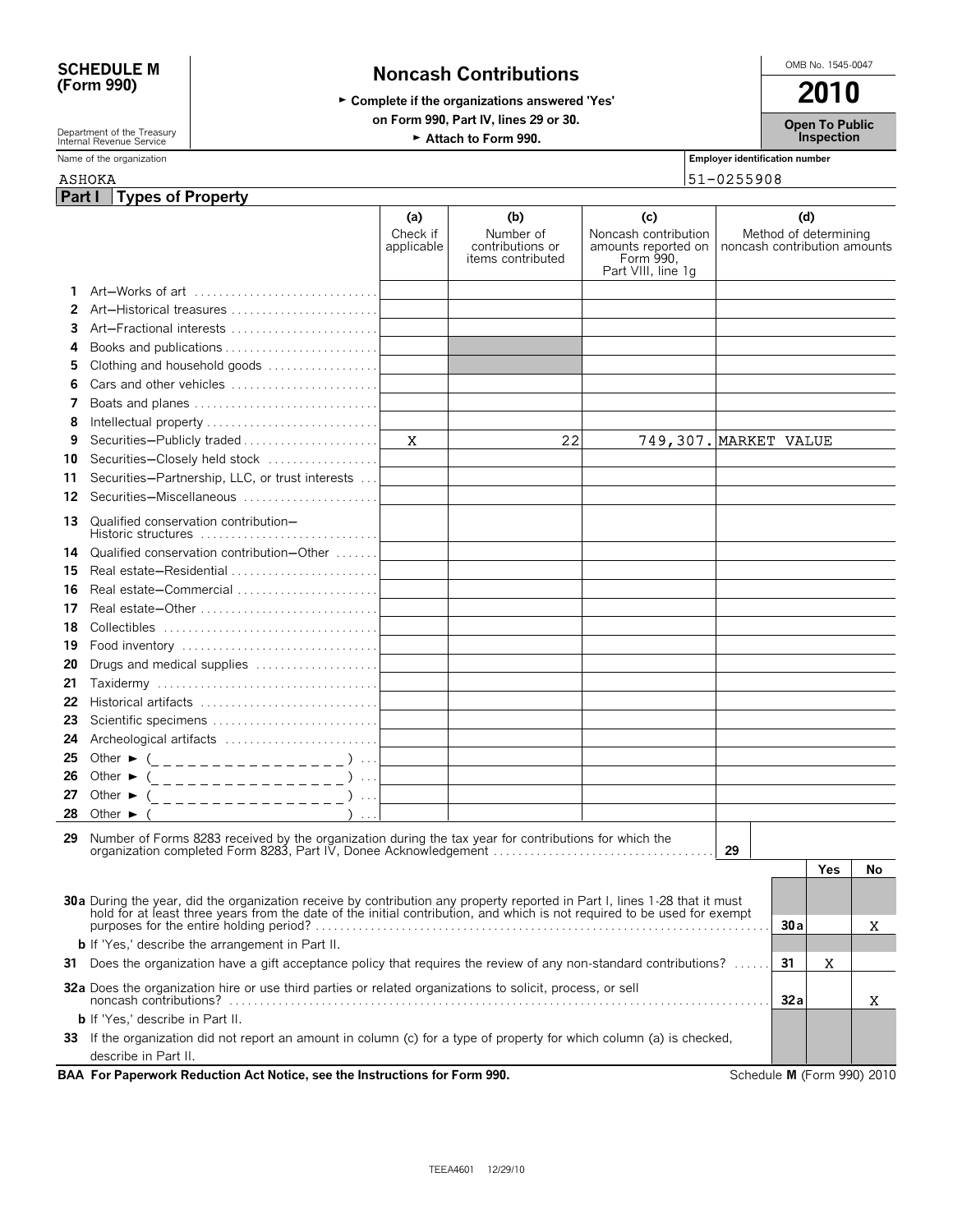**Supplemental Information.** Complete this part to provide the information required by Part I, lines 30b, 32b, and 33. Also complete this part for any additional information. **Part II**

|  |  |  |  |  |  | $\cdots$                            |
|--|--|--|--|--|--|-------------------------------------|
|  |  |  |  |  |  | ----                                |
|  |  |  |  |  |  |                                     |
|  |  |  |  |  |  | $\qquad \qquad - \qquad - \qquad -$ |
|  |  |  |  |  |  | $\qquad \qquad - \qquad - \qquad -$ |
|  |  |  |  |  |  | $   -$                              |
|  |  |  |  |  |  | $\qquad \qquad -\qquad -\qquad$     |
|  |  |  |  |  |  | ------                              |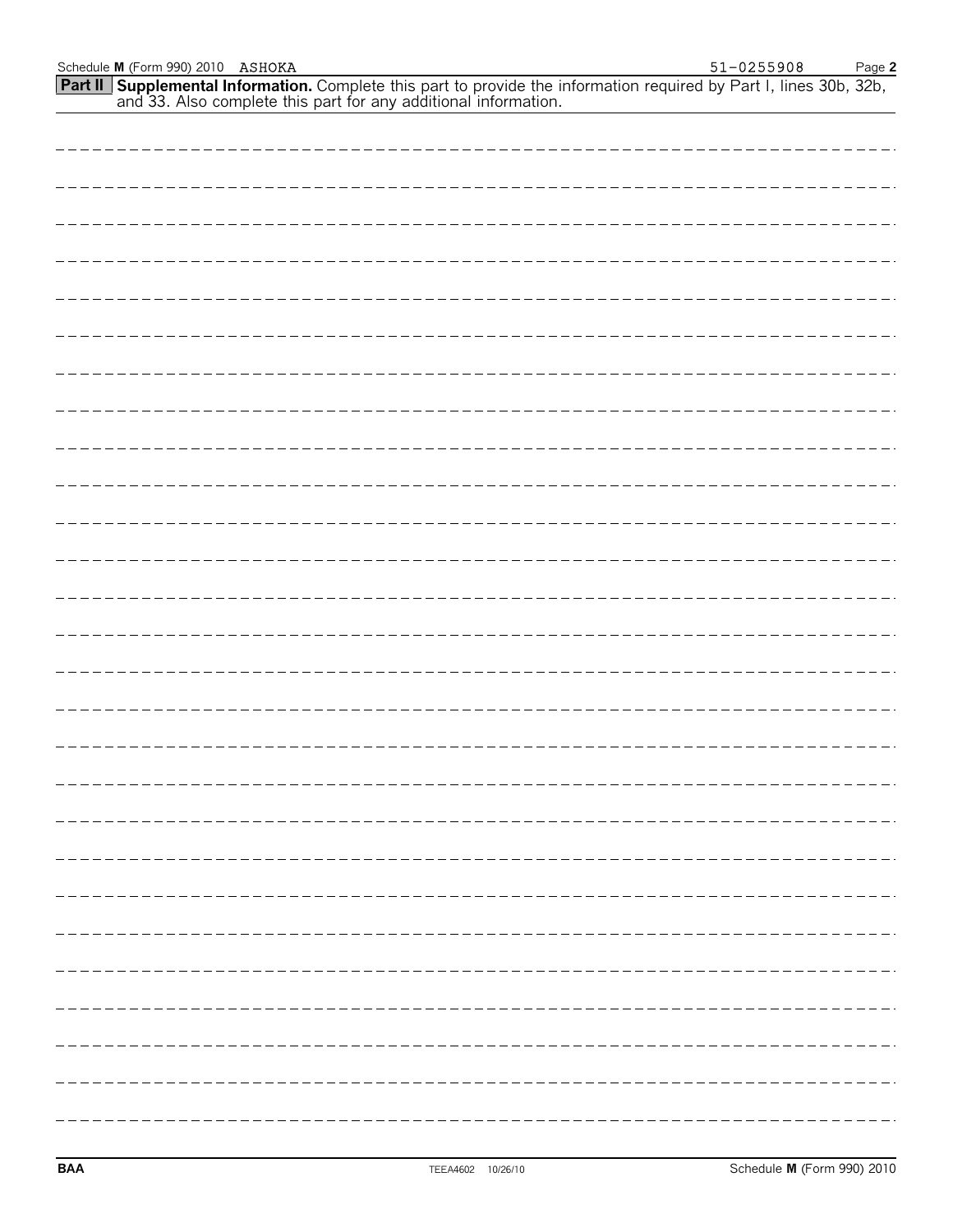Department of the Treasury Internal Revenue Service

# SCHEDULE O Supplemental Information to Form 990 or 990-EZ MB No. 1545-0047 → CMB No. 1545-0047<br>(Form 990 or 990-EZ)

**Complete to provide information for responses to specific questions on Form 990 or 990-EZ or to provide any additional information.** Attach to Form 990 or 990-EZ.

**2010**

**Open to Public Inspection**

| Name of the organization |                                                                         | <b>Employer identification number</b> |  |  |  |  |  |  |  |
|--------------------------|-------------------------------------------------------------------------|---------------------------------------|--|--|--|--|--|--|--|
| ASHOKA                   |                                                                         | 51-0255908                            |  |  |  |  |  |  |  |
|                          | Pt VI-B, Line 11a FORM 990 REVIEW AND APPROVAL PROCESS: AN OUTSIDE      |                                       |  |  |  |  |  |  |  |
|                          | PREPARER IS EMPLOYED TO COMPLETE THE RETURN. IT IS                      |                                       |  |  |  |  |  |  |  |
|                          | THE BOARD'S POLICY TO DISTRIBUTE FOR COMMENT THE                        |                                       |  |  |  |  |  |  |  |
|                          | FORM 990 DRAFT PRIOR TO SUBMITTAL. FINALLY, THE                         |                                       |  |  |  |  |  |  |  |
|                          | FORM 990 IS REVIEWED, APPROVED, AND SIGNED BY THE CEO.                  |                                       |  |  |  |  |  |  |  |
|                          | Pt VI-B, Line 12c CONFLICT OF INTEREST POLICY: ASHOKA'S CONFLICT OF     |                                       |  |  |  |  |  |  |  |
|                          | INTEREST POLICY HAS BEEN IN PLACE SINCE 1993.                           |                                       |  |  |  |  |  |  |  |
|                          | Pt VI-B, Line 15 CEO COMPENSATION: AN OUTSIDE COMPENSATION SPECIALIST   |                                       |  |  |  |  |  |  |  |
|                          | IS CONSULTED. THE BOARD OF DIRECTORS REVIEWS PERFORMANCE                |                                       |  |  |  |  |  |  |  |
|                          | AND APPROVES ALL COMPENSATION ADJUSTMENTS.                              |                                       |  |  |  |  |  |  |  |
|                          | Pt VI-C, Line 19 AVAILABILITY OF DOCUMENTS-990, AFS, 1023 & COI POLICY: |                                       |  |  |  |  |  |  |  |
|                          | THE DOCUMENTS ARE ON FILE AND AVAILABLE UPON REQUEST.                   |                                       |  |  |  |  |  |  |  |
| PART 1 LINE 1            | SINCE 1981, WE HAVE ELECTED OVER 2,700 LEADING SOCIAL                   |                                       |  |  |  |  |  |  |  |
|                          | ENTREPRENEURS AS ASHOKA FELLOWS, PROVIDING THEM WITH                    |                                       |  |  |  |  |  |  |  |
|                          | LIVING STIPENDS, PROFESSINAL SUPPORT, AND ACCESS TO                     |                                       |  |  |  |  |  |  |  |
|                          | GLOBAL NETWORK OF PEERS IN MORE THAN 60 COUNTRIES.                      |                                       |  |  |  |  |  |  |  |
|                          | WITH OUR GLOBAL COMMUNITY, WE DEVELOP MODELS FOR                        |                                       |  |  |  |  |  |  |  |
|                          | COLLABORATION AND DESIGN INFRASTRUCTURE NEEDED TO                       |                                       |  |  |  |  |  |  |  |
|                          | ADVANCE THE FIELD OF SOCIAL ENTREPRENEURSHIP AND THE                    |                                       |  |  |  |  |  |  |  |
|                          | CITIZEN SECTOR. OUR FELLOWS INSPIRE OTHERS TO ADOPT                     |                                       |  |  |  |  |  |  |  |
|                          | AND SPREAD THEIR INNOVATIONS-DEMONSTRATING TO ALL                       |                                       |  |  |  |  |  |  |  |
|                          | CITIZENS THAT THEY TOO HAVE THE POTENTIAL TO BE                         |                                       |  |  |  |  |  |  |  |
|                          | ____ <u>POWERFUL_CHANGEMAK</u> ERS.                                     |                                       |  |  |  |  |  |  |  |
|                          | PART 111 LINE 4D CIVIL RIGHTS, SOCIAL ACTION & ADVOCACY PROGRAMS, G:    |                                       |  |  |  |  |  |  |  |
|                          | ASHOKA WORKS TO DEFINE AND STREGTHEN THE FIELD OF                       |                                       |  |  |  |  |  |  |  |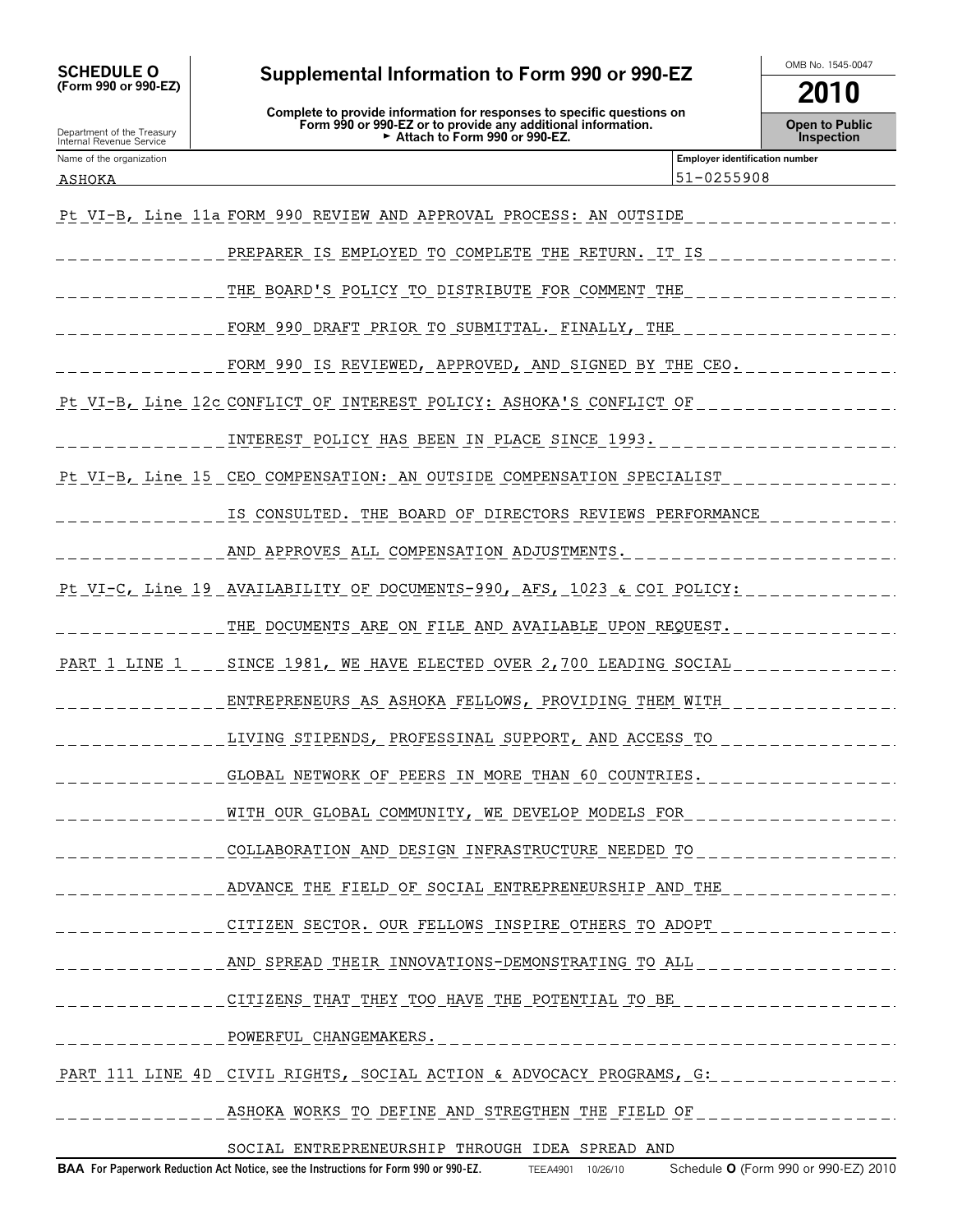| Schedule O (Form 990 or 990-EZ) 2010<br>Name of the organization |                                                         | Page 2<br><b>Employer identification number</b> |
|------------------------------------------------------------------|---------------------------------------------------------|-------------------------------------------------|
| ASHOKA                                                           |                                                         | 51-0255908                                      |
|                                                                  | EDUCATION PROGRAMS, INCLUDING SPREADING THE INNOVATIONS |                                                 |
|                                                                  |                                                         |                                                 |
|                                                                  | OF BOTH INDIVIDUAL SOCIAL ENTREPRENEURS AND THOSE       |                                                 |
|                                                                  | DEVELOPED COOPERATIVELY AMONG SOCIAL ENTREPRENEURS      |                                                 |
|                                                                  | WORKING ON COMMON OR RELATED PROBLEMS. THIS INCLUDES    |                                                 |
|                                                                  | PUBLICATIONS, PROFESSIONAL TRAINING OF SOCIAL           |                                                 |
|                                                                  | ENTREPRENEURS IN COMMUNICATIONS, AND ASHOKA'S WEB       |                                                 |
|                                                                  | PRESENCE. (1 PROGRAM)                                   |                                                 |
|                                                                  |                                                         |                                                 |
|                                                                  |                                                         |                                                 |
|                                                                  |                                                         |                                                 |
|                                                                  |                                                         |                                                 |
|                                                                  |                                                         |                                                 |
|                                                                  |                                                         |                                                 |
|                                                                  |                                                         |                                                 |
|                                                                  |                                                         |                                                 |
|                                                                  |                                                         |                                                 |
|                                                                  |                                                         |                                                 |
|                                                                  |                                                         |                                                 |
|                                                                  |                                                         |                                                 |
|                                                                  |                                                         |                                                 |
|                                                                  |                                                         |                                                 |
|                                                                  |                                                         |                                                 |
|                                                                  |                                                         |                                                 |
|                                                                  |                                                         |                                                 |
|                                                                  |                                                         |                                                 |
|                                                                  |                                                         |                                                 |
|                                                                  |                                                         |                                                 |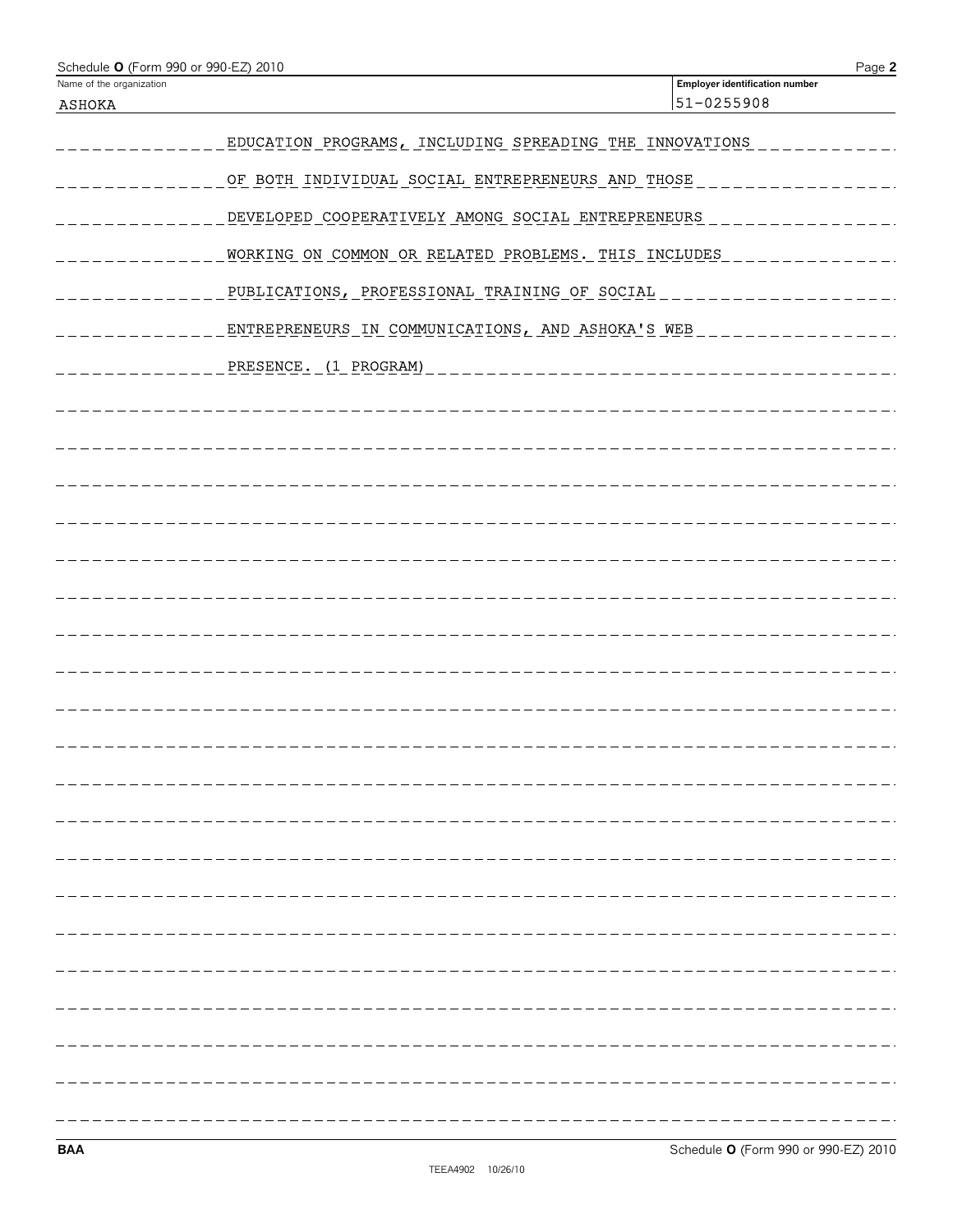# **SCHEDULE R**<br>(Form 990)

## **(Form 9)** Related Organizations and Unrelated Partnerships **2010**

► Complete if the organization answered 'Yes' to Form 990, Part IV, line 33, 34, 35, 36, or 37. ► Attach to Form 990. ► See separate instructions.

OMB No. 1545-0047

**Open to Public Inspection**

Department of the Treasury Internal Revenue Service Name of the organization **Employer identification number Employer identification number** 

ASHOKA 51-0255908

| <b>Part I</b>                                                                                                                                                                                                              | <b>Identification of Disregarded Entities</b> (Complete if the organization answered 'Yes' to Form 990, Part IV, line 33.) |                                |  |                                                                               |                       |                                                        |                     |                                     |                           |                                               |
|----------------------------------------------------------------------------------------------------------------------------------------------------------------------------------------------------------------------------|----------------------------------------------------------------------------------------------------------------------------|--------------------------------|--|-------------------------------------------------------------------------------|-----------------------|--------------------------------------------------------|---------------------|-------------------------------------|---------------------------|-----------------------------------------------|
| (a)<br>Name, address, and EIN of disregarded entity                                                                                                                                                                        |                                                                                                                            | (b)<br>Primary activity        |  | (c)<br>or foreign country)                                                    | Legal domicile (state |                                                        | (d)<br>Total income |                                     | (e)<br>End-of-year assets | (f)<br>Direct controlling<br>entity           |
| (1)                                                                                                                                                                                                                        |                                                                                                                            |                                |  |                                                                               |                       |                                                        |                     |                                     |                           |                                               |
| (2)                                                                                                                                                                                                                        |                                                                                                                            |                                |  |                                                                               |                       |                                                        |                     |                                     |                           |                                               |
| (3)                                                                                                                                                                                                                        |                                                                                                                            |                                |  |                                                                               |                       |                                                        |                     |                                     |                           |                                               |
| (4)                                                                                                                                                                                                                        |                                                                                                                            |                                |  |                                                                               |                       |                                                        |                     |                                     |                           |                                               |
| (5)                                                                                                                                                                                                                        |                                                                                                                            |                                |  |                                                                               |                       |                                                        |                     |                                     |                           |                                               |
| (6)                                                                                                                                                                                                                        |                                                                                                                            |                                |  |                                                                               |                       |                                                        |                     |                                     |                           |                                               |
| Part II Identification of Related Tax-Exempt Organizations (Complete if the organization answered 'Yes' to Form 990, Part IV, line 34 because it had<br>one or more related tax-exempt organizations during the tax year.) |                                                                                                                            |                                |  |                                                                               |                       |                                                        |                     |                                     |                           |                                               |
| (a)<br>Name, address, and EIN of related organization                                                                                                                                                                      |                                                                                                                            | (c)<br>(b)<br>Primary activity |  | (d)<br>Exempt Code<br>Legal domicile (state<br>or foreign country)<br>section |                       | (e)<br>Public charity status<br>(if section 501(c)(3)) |                     | (f)<br>Direct controlling<br>entity |                           | (g)<br>Sec $512(b)(13)$<br>controlled entity? |

|                                                                         |              |           |               |            |     | Yes | No |
|-------------------------------------------------------------------------|--------------|-----------|---------------|------------|-----|-----|----|
| (1) YOUTH VENTURE INC $54-1744720$                                      | <b>YOUTH</b> |           |               |            |     |     |    |
| 1700 NORTH MOORE STREET, SUITE 2000, ARLINGON VA 22209 ENTREPRENEURSHIP |              | <b>VA</b> | $ 501(C)$ (3) | <b>YES</b> | N/A |     |    |
| (2) GET AMERICA WORKING INC 54-1882605 PROMOTING FULL                   |              |           |               |            |     |     |    |
| 1700 NORTH MOORE STREET, SUITE 2000, ARLINGTON VA 22209 EMPLOYMENT      |              | <b>VA</b> | $ 501(C)$ (3) | <b>YES</b> | N/A |     |    |
| (3)                                                                     |              |           |               |            |     |     |    |
|                                                                         |              |           |               |            |     |     |    |
| (4)                                                                     |              |           |               |            |     |     |    |
|                                                                         |              |           |               |            |     |     |    |
| (5)                                                                     |              |           |               |            |     |     |    |
|                                                                         |              |           |               |            |     |     |    |
| (6)                                                                     |              |           |               |            |     |     |    |
|                                                                         |              |           |               |            |     |     |    |
| (7)                                                                     |              |           |               |            |     |     |    |
|                                                                         |              |           |               |            |     |     |    |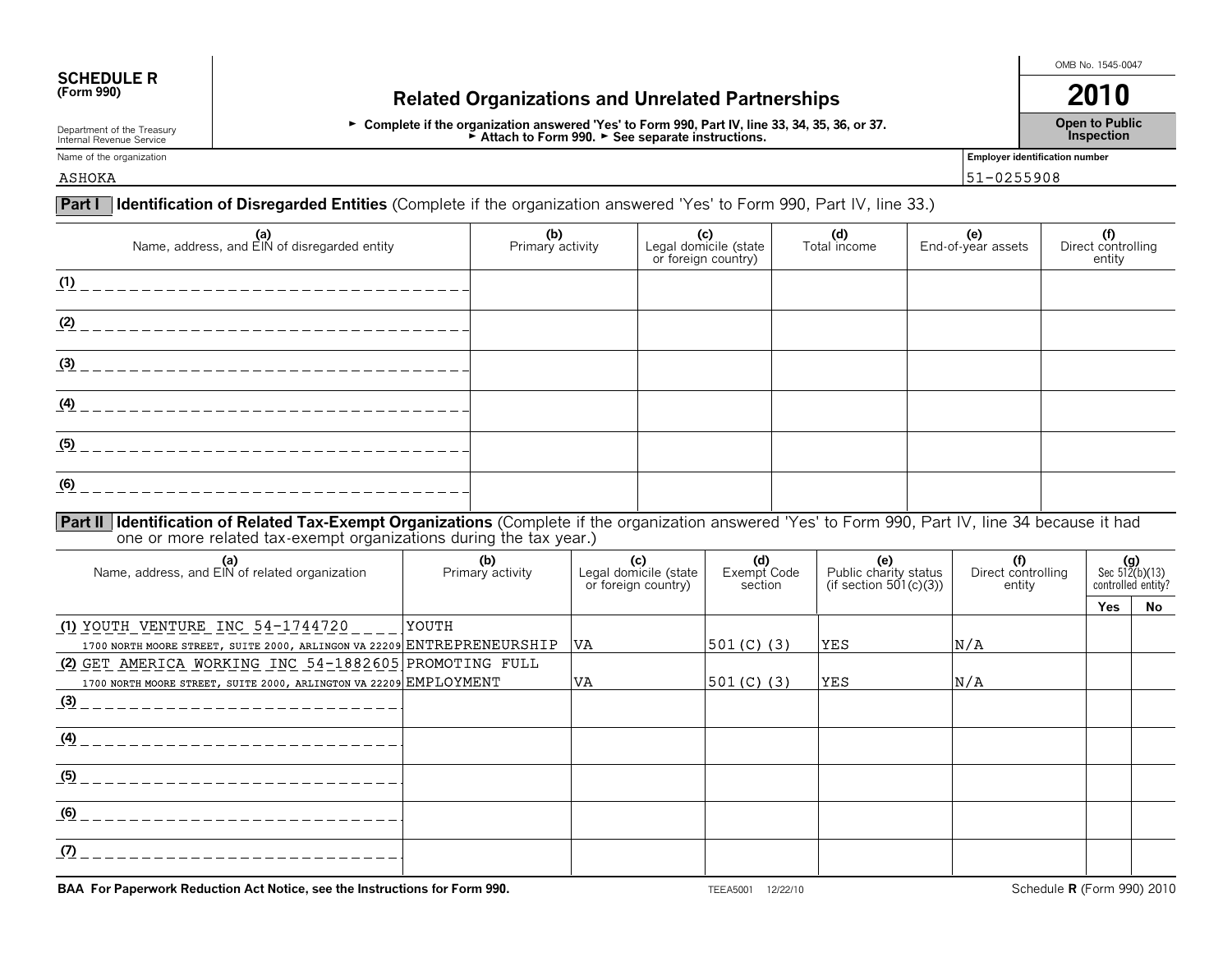#### Schedule **R** (Form 990) 2010 ASHOKA **Page 2** and ASHOCKA **Page 2** and ASHOCKA **Page 2** and ASHOCKA **Page 2**

#### ASHOKA 51-0255908

| Fait III  <br>because it had one or more related organizations treated as a partnership during the tax year.) |                         |                      |                                                    |                                                                                 |                                 |                                          |                                   |         |                                                                                       |                                           |    |                                |
|---------------------------------------------------------------------------------------------------------------|-------------------------|----------------------|----------------------------------------------------|---------------------------------------------------------------------------------|---------------------------------|------------------------------------------|-----------------------------------|---------|---------------------------------------------------------------------------------------|-------------------------------------------|----|--------------------------------|
| (a)<br>Name, address, and EIN of<br>related organization                                                      | (b)<br>Primary activity | (state or<br>foreign | (c)<br>Legal Direct<br>domicile controlling entity | (e)<br>Predominant<br>income (related,<br>unrelated, excluded<br>from tax under | (f)<br>Share of total<br>income | (g)<br>Share of<br>end-of-year<br>assets | (h)<br>Dispropor-<br>allocations? | tionate | $\overset{\textbf{(i)}}{\text{Code V-UBI}}$<br>amount in box<br>20 of Schedule<br>K-1 | (i)<br>General or<br>managing<br>partner? |    | (k)<br>Percentage<br>ownership |
|                                                                                                               |                         | country)             |                                                    | sections 512-514)                                                               |                                 |                                          | Yes                               | No      | (Form 1065)                                                                           | Yes                                       | No |                                |
| (1)                                                                                                           |                         |                      |                                                    |                                                                                 |                                 |                                          |                                   |         |                                                                                       |                                           |    |                                |
|                                                                                                               |                         |                      |                                                    |                                                                                 |                                 |                                          |                                   |         |                                                                                       |                                           |    |                                |
| (2)                                                                                                           |                         |                      |                                                    |                                                                                 |                                 |                                          |                                   |         |                                                                                       |                                           |    |                                |
|                                                                                                               |                         |                      |                                                    |                                                                                 |                                 |                                          |                                   |         |                                                                                       |                                           |    |                                |
| (3)                                                                                                           |                         |                      |                                                    |                                                                                 |                                 |                                          |                                   |         |                                                                                       |                                           |    |                                |
|                                                                                                               |                         |                      |                                                    |                                                                                 |                                 |                                          |                                   |         |                                                                                       |                                           |    |                                |
|                                                                                                               |                         |                      |                                                    |                                                                                 |                                 |                                          |                                   |         |                                                                                       |                                           |    |                                |

| Identification of Related Organizations Taxable as a Corporation or Trust (Complete if the organization answered 'Yes' to Form 990, Part IV,<br><b>Part IV</b><br>line 34 because it had one or more related organizations treated as a corporation or trust during the tax year.) |                         |                                   |                                                                            |                                    |                       |                                       |                                |  |  |
|------------------------------------------------------------------------------------------------------------------------------------------------------------------------------------------------------------------------------------------------------------------------------------|-------------------------|-----------------------------------|----------------------------------------------------------------------------|------------------------------------|-----------------------|---------------------------------------|--------------------------------|--|--|
| (a)<br>Name, address, and EIN of related organization                                                                                                                                                                                                                              | (b)<br>Primary activity | (c)<br>Legal domicile<br>country) | (d)<br>Direct<br>(state or foreign   controlling entity   (C corp, S corp, | (e)<br>Type of entity<br>or trust) | Share of total income | (g)<br>Share of end-of-year<br>assets | (h)<br>Percentage<br>ownership |  |  |
| (1)                                                                                                                                                                                                                                                                                |                         |                                   |                                                                            |                                    |                       |                                       |                                |  |  |
| (2)                                                                                                                                                                                                                                                                                |                         |                                   |                                                                            |                                    |                       |                                       |                                |  |  |
| (3)                                                                                                                                                                                                                                                                                |                         |                                   |                                                                            |                                    |                       |                                       |                                |  |  |
| <b>BAA</b>                                                                                                                                                                                                                                                                         |                         | <b>TEEA5002</b>                   | 12/07/10                                                                   |                                    |                       | Schedule <b>R</b> (Form 990) 2010     |                                |  |  |

**Part III** Identification of Related Organizations Taxable as a Partnership (Complete if the organization answered 'Yes' to Form 990, Part IV, line 34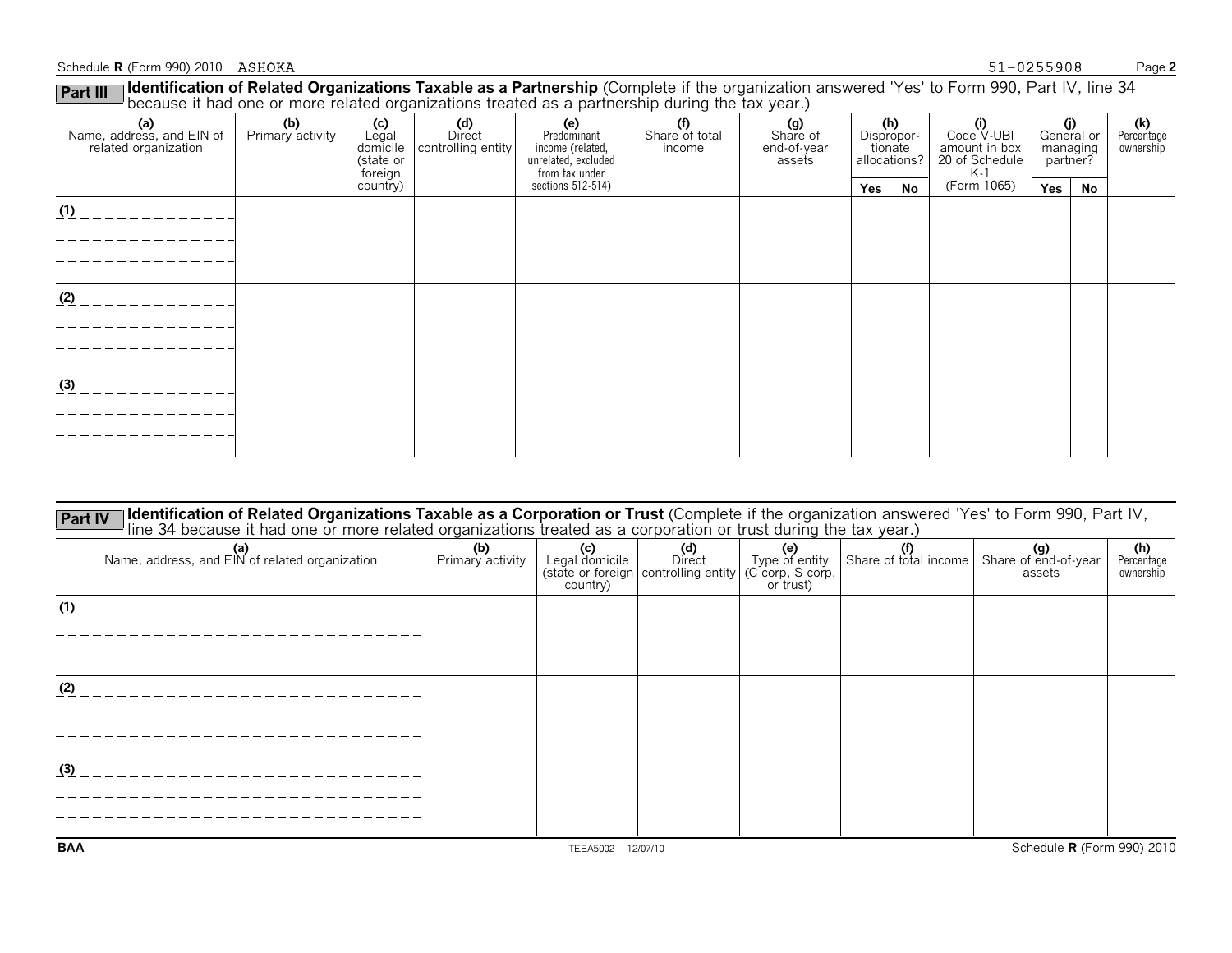| Note. Complete line 1 if any entity is listed in Parts II, III, or IV of this schedule.                                                                                                                                        |                    |                                                                                                                             |                |              | Yes No       |
|--------------------------------------------------------------------------------------------------------------------------------------------------------------------------------------------------------------------------------|--------------------|-----------------------------------------------------------------------------------------------------------------------------|----------------|--------------|--------------|
| During the tax year did the organization engage in any of the following transactions with one or more related organizations listed in Parts II-IV?                                                                             |                    |                                                                                                                             |                |              |              |
|                                                                                                                                                                                                                                |                    |                                                                                                                             | 1a             |              | X            |
|                                                                                                                                                                                                                                |                    |                                                                                                                             | 1 <sub>b</sub> |              | $\mathbf X$  |
|                                                                                                                                                                                                                                |                    |                                                                                                                             | 1c             |              | X            |
|                                                                                                                                                                                                                                |                    |                                                                                                                             | 1 <sub>d</sub> |              | $\mathbf{X}$ |
|                                                                                                                                                                                                                                |                    |                                                                                                                             | 1e             |              | $\mathbf{X}$ |
|                                                                                                                                                                                                                                |                    |                                                                                                                             | 1f             |              | X            |
|                                                                                                                                                                                                                                |                    |                                                                                                                             | 1q             |              | X            |
| h Exchange of assets with according to the control of the control of the control of the control of the control of the control of the control of the control of the control of the control of the control of the control of the |                    |                                                                                                                             | 1 h            |              | $\mathbf{x}$ |
|                                                                                                                                                                                                                                |                    |                                                                                                                             | 1i             |              | $\mathbf{X}$ |
|                                                                                                                                                                                                                                |                    |                                                                                                                             |                |              |              |
|                                                                                                                                                                                                                                |                    |                                                                                                                             | $1$ i          |              | $\mathbf{x}$ |
|                                                                                                                                                                                                                                |                    |                                                                                                                             | 1 <sub>k</sub> |              | $\mathbf{x}$ |
|                                                                                                                                                                                                                                |                    |                                                                                                                             | 11             |              | X            |
|                                                                                                                                                                                                                                |                    |                                                                                                                             | 1 <sub>m</sub> | $\mathbf{x}$ |              |
|                                                                                                                                                                                                                                |                    |                                                                                                                             | 1n             | $\mathbf{X}$ |              |
|                                                                                                                                                                                                                                |                    |                                                                                                                             |                |              |              |
|                                                                                                                                                                                                                                |                    |                                                                                                                             | 1 <sub>o</sub> |              | $\mathbf{X}$ |
|                                                                                                                                                                                                                                |                    |                                                                                                                             | 1p             | X            |              |
|                                                                                                                                                                                                                                |                    |                                                                                                                             |                |              |              |
|                                                                                                                                                                                                                                |                    |                                                                                                                             | 1q             |              | $\mathbf{X}$ |
|                                                                                                                                                                                                                                |                    |                                                                                                                             | 1r             |              | $\mathbf{X}$ |
| 2 If the answer to any of the above is 'Yes,' see the instructions for information on who must complete this line, including covered relationships and transaction thresholds.                                                 |                    |                                                                                                                             |                |              |              |
| (a)<br>Name of other organization                                                                                                                                                                                              | (b)<br>Transaction | $\begin{array}{c} \mathbf{(c)} \\ \mathbf{(d)} \end{array}$ (c) $\begin{array}{c} \mathbf{(c)} \\ \mathbf{(e)} \end{array}$ |                |              |              |

|                   | (a)<br>Name of other organization | (b)<br>Transaction<br>type (a-r) | (c)<br>Amount involved | Method of determining<br>amount involved |
|-------------------|-----------------------------------|----------------------------------|------------------------|------------------------------------------|
| (1)               |                                   |                                  |                        |                                          |
| (2)               |                                   |                                  |                        |                                          |
| (3)               |                                   |                                  |                        |                                          |
| (4)               |                                   |                                  |                        |                                          |
| (5)               |                                   |                                  |                        |                                          |
| (6)<br><b>BAA</b> |                                   |                                  |                        | Schedule R (Form 990) 2010               |
|                   | TEEA5003 12/23/10                 |                                  |                        |                                          |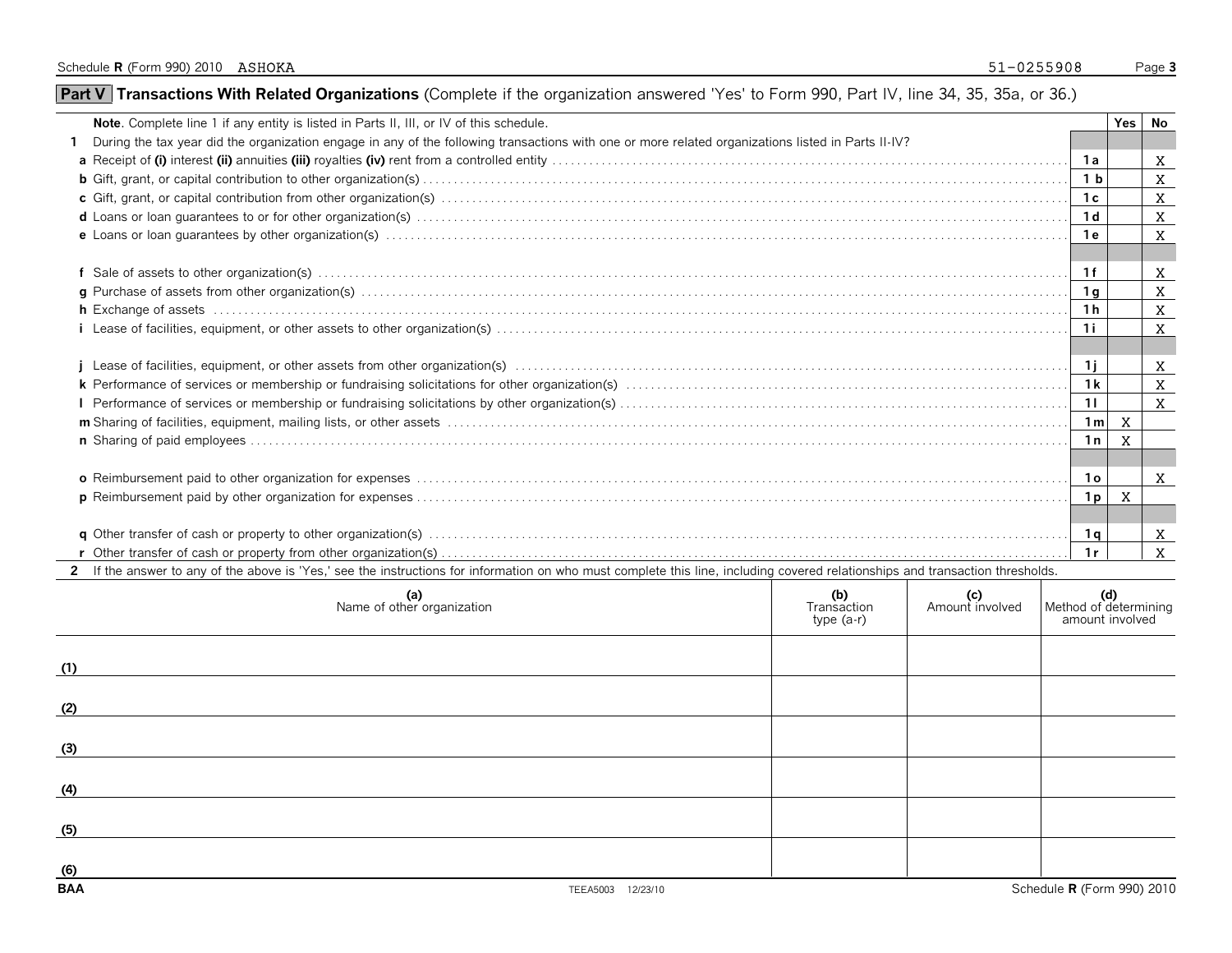#### **Unrelated Organizations Taxable as a Partnership** (Complete if the organization answered 'Yes' to Form 990, Part IV, line 37.) **Part VI**

Provide the following information for each entity taxed as a partnership through which the organization conducted more than five percent of its activities (measured by total assets or gross revenue) that was not a related organization. See Instructions regarding exclusion for certain investment partnerships.

| Toronacy that mas not a related erganization. See motivations regarding exercision for contain investment partnerships.<br>(a)<br>Name, address, and EIN of entity | (b)<br>Primary activity | (c)<br>Legal domicile<br>(state or foreign<br>country) | $\frac{\text{section}}{501(c)(3)}$<br>organizations? | (d)<br>(e)<br>Share of end-of-year<br>assets<br>Are all partners |  | allocations? |    | (f)<br>Dispropor-<br>tionate<br>Code V-UBI amount<br>in box 20 of<br>Schedule K-1<br>Form (1065) |     | (h)<br>General or<br>managing<br>partner? |
|--------------------------------------------------------------------------------------------------------------------------------------------------------------------|-------------------------|--------------------------------------------------------|------------------------------------------------------|------------------------------------------------------------------|--|--------------|----|--------------------------------------------------------------------------------------------------|-----|-------------------------------------------|
|                                                                                                                                                                    |                         |                                                        | Yes                                                  | <b>No</b>                                                        |  | Yes          | No |                                                                                                  | Yes | No                                        |
| (1)<br>_____________________________                                                                                                                               |                         |                                                        |                                                      |                                                                  |  |              |    |                                                                                                  |     |                                           |
|                                                                                                                                                                    |                         |                                                        |                                                      |                                                                  |  |              |    |                                                                                                  |     |                                           |
|                                                                                                                                                                    |                         |                                                        |                                                      |                                                                  |  |              |    |                                                                                                  |     |                                           |
| (2)                                                                                                                                                                |                         |                                                        |                                                      |                                                                  |  |              |    |                                                                                                  |     |                                           |
|                                                                                                                                                                    |                         |                                                        |                                                      |                                                                  |  |              |    |                                                                                                  |     |                                           |
|                                                                                                                                                                    |                         |                                                        |                                                      |                                                                  |  |              |    |                                                                                                  |     |                                           |
| (3)                                                                                                                                                                |                         |                                                        |                                                      |                                                                  |  |              |    |                                                                                                  |     |                                           |
|                                                                                                                                                                    |                         |                                                        |                                                      |                                                                  |  |              |    |                                                                                                  |     |                                           |
|                                                                                                                                                                    |                         |                                                        |                                                      |                                                                  |  |              |    |                                                                                                  |     |                                           |
| (4)                                                                                                                                                                |                         |                                                        |                                                      |                                                                  |  |              |    |                                                                                                  |     |                                           |
| _________________________________                                                                                                                                  |                         |                                                        |                                                      |                                                                  |  |              |    |                                                                                                  |     |                                           |
|                                                                                                                                                                    |                         |                                                        |                                                      |                                                                  |  |              |    |                                                                                                  |     |                                           |
|                                                                                                                                                                    |                         |                                                        |                                                      |                                                                  |  |              |    |                                                                                                  |     |                                           |
| (5)                                                                                                                                                                |                         |                                                        |                                                      |                                                                  |  |              |    |                                                                                                  |     |                                           |
|                                                                                                                                                                    |                         |                                                        |                                                      |                                                                  |  |              |    |                                                                                                  |     |                                           |
|                                                                                                                                                                    |                         |                                                        |                                                      |                                                                  |  |              |    |                                                                                                  |     |                                           |
| (6)                                                                                                                                                                |                         |                                                        |                                                      |                                                                  |  |              |    |                                                                                                  |     |                                           |
|                                                                                                                                                                    |                         |                                                        |                                                      |                                                                  |  |              |    |                                                                                                  |     |                                           |
|                                                                                                                                                                    |                         |                                                        |                                                      |                                                                  |  |              |    |                                                                                                  |     |                                           |
| (7)                                                                                                                                                                |                         |                                                        |                                                      |                                                                  |  |              |    |                                                                                                  |     |                                           |
|                                                                                                                                                                    |                         |                                                        |                                                      |                                                                  |  |              |    |                                                                                                  |     |                                           |
|                                                                                                                                                                    |                         |                                                        |                                                      |                                                                  |  |              |    |                                                                                                  |     |                                           |
| (8)                                                                                                                                                                |                         |                                                        |                                                      |                                                                  |  |              |    |                                                                                                  |     |                                           |
|                                                                                                                                                                    |                         |                                                        |                                                      |                                                                  |  |              |    |                                                                                                  |     |                                           |
|                                                                                                                                                                    |                         |                                                        |                                                      |                                                                  |  |              |    |                                                                                                  |     |                                           |
| <b>BAA</b>                                                                                                                                                         |                         | TEEA5004 12/23/10                                      |                                                      |                                                                  |  |              |    | Schedule R (Form 990) 2010                                                                       |     |                                           |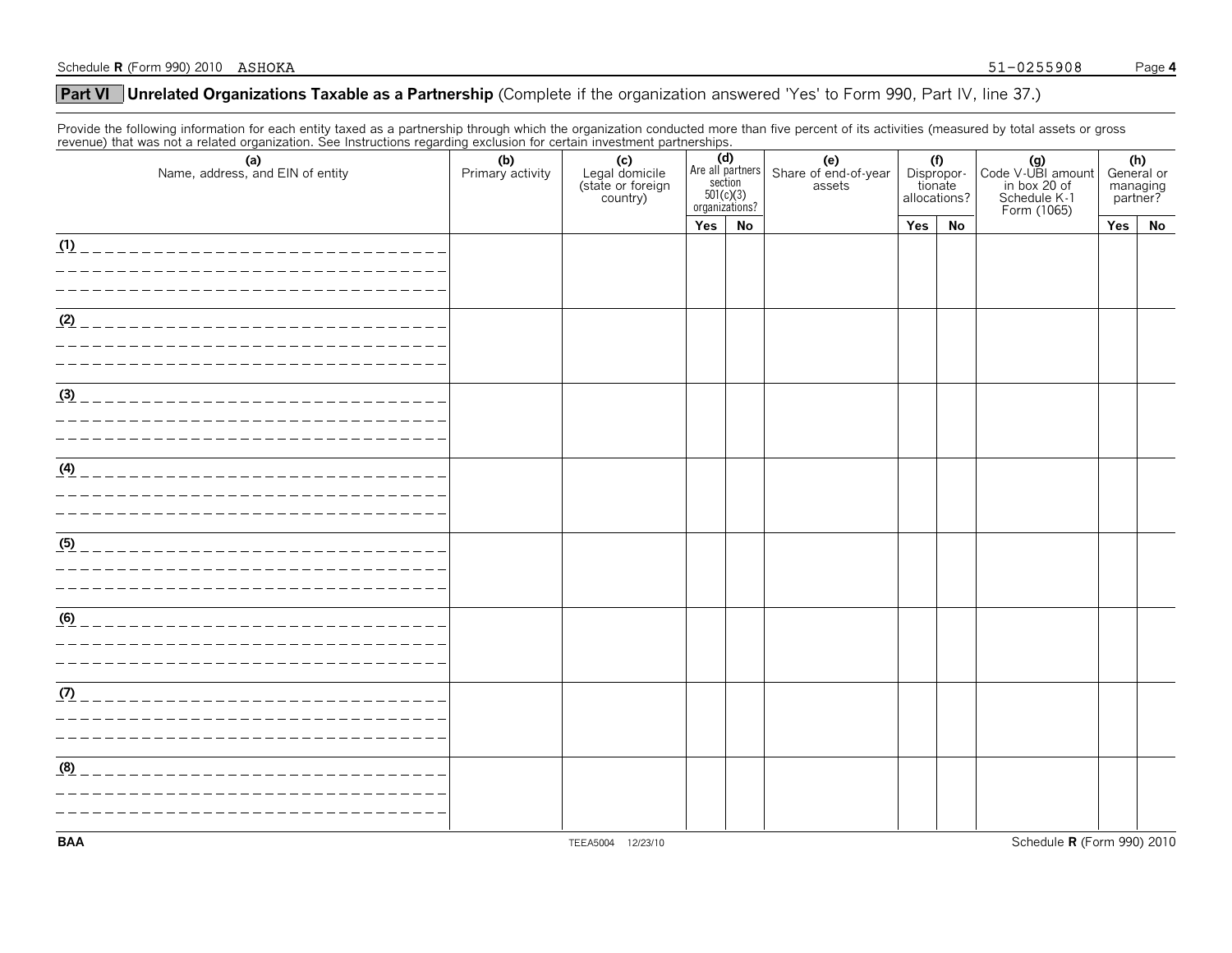| ----- |
|-------|
|       |
|       |
|       |
|       |
|       |
|       |
|       |
|       |
|       |
|       |
|       |
|       |
|       |
|       |
|       |

Complete this part to provide additional information for responses to questions on Schedule R

**Part VII Supplemental Information**

(see instructions).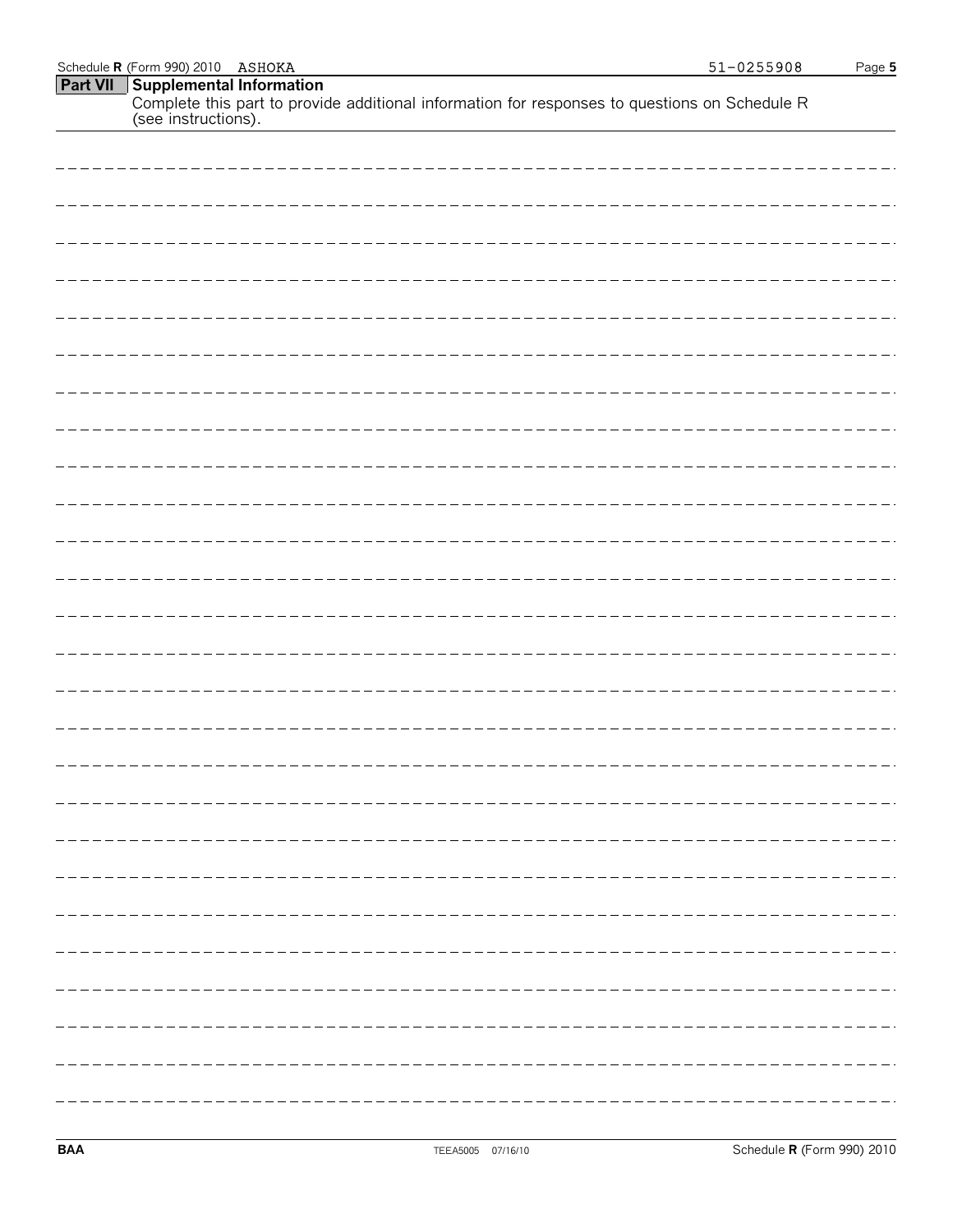Schedule O (Form 990), Supplemental Information to Form 990 **Form 990, Page 2, Part III, Line 1 (continued)**

Briefly describe the organization's mission:

 . .

Schedule O (Form 990), Supplemental Information to Form 990 **Form 990, Page 2, Part III, Line 4d (continued)**

Describe the exempt purpose achievements for each of the organization's other program services. Section 501(c)(3) and (4) organizations and 4947(a)(1) trusts are required to report the amount of grants and allocations to others, the total expenses, and revenue, if any, for each program service reported. Code: \_\_\_\_\_\_\_\_Description: SEE SCHEDULE O, STATEMENT 2 Expenses \_\_\_\_\_ 776,923. Grants Of Revenue . . 0.  $0_{\underline{\bullet}}$ 

Form 990, Page 5, Line 4b **Foreign Countries**

| India          |
|----------------|
| Bangladesh     |
| Pakistan       |
| Nepal          |
| Sri Lanka      |
| Indonesia      |
| Singapore      |
| Philippines    |
| Thailand       |
| Japan          |
| China          |
| Brazil         |
| Argentina      |
| Venezuela      |
| Colombia       |
| Canada         |
| Mexico         |
| South Africa   |
| Uganda         |
| Kenya          |
| Western Sahara |
| Egypt          |
| Poland         |
| Austria        |
| France         |
| Germany        |
| Ireland        |
| Israel         |
| Spain          |
| Switzerland    |
| United Kingdom |